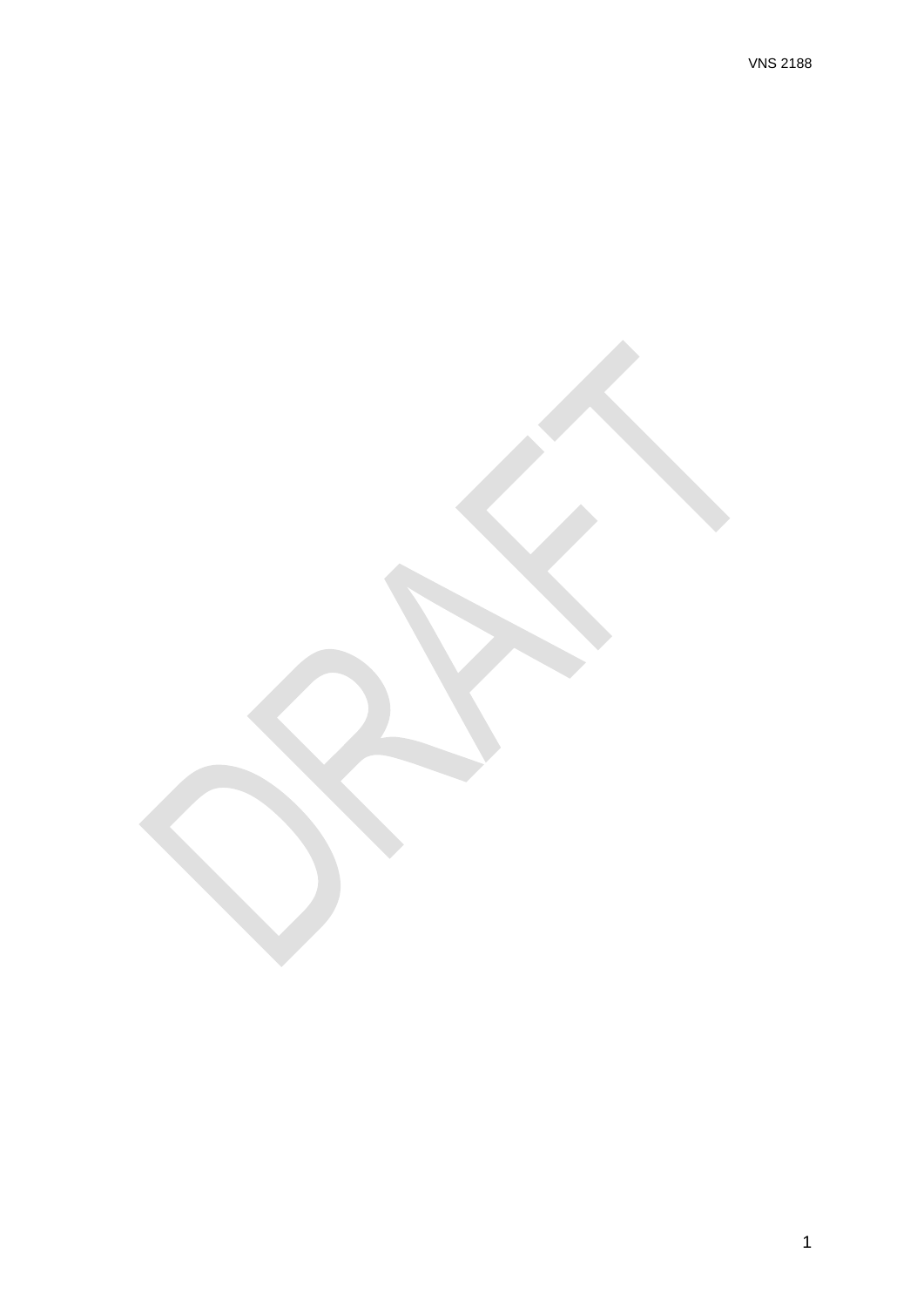# **Contents**

| <b>Section</b> |                                                              | Page |
|----------------|--------------------------------------------------------------|------|
| 1              | Foreword                                                     | 3    |
| 2              | Scope                                                        | 4    |
| 3              | Reference                                                    | 5    |
| 4              | Definitions, symbols and abbreviations                       | 6    |
| 5              | <b>Technical specifications</b>                              | 9    |
| 6              | Essential tests for compliance with technical specifications | 28   |
| Annex          |                                                              | Page |
| 1              | Specification of sequence of WSD operations                  | 70   |
| $\overline{2}$ | Contact details                                              | 76   |
| 3              | Document history                                             | 77   |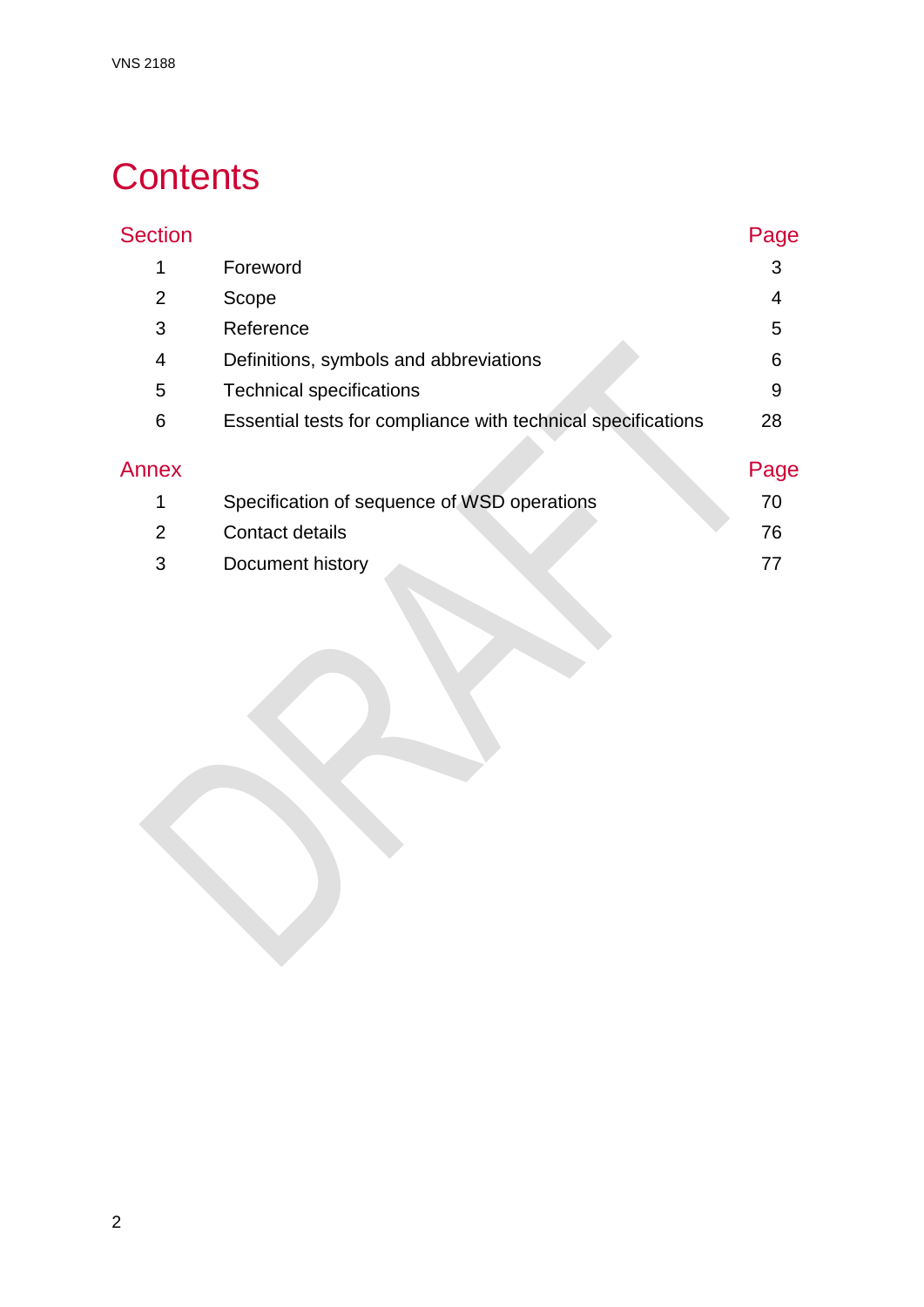# <span id="page-3-0"></span>**Foreword**

- 1.1 The Radio and Telecommunications Terminal Equipment (R&TTE) Directive came into force on the 8th April 2000. This directive removes the need for national type approval regimes, allowing manufacturers to self declare conformance to the R&TTE Directive, via a number of possible routes detailed in the directive. Once a declaration of conformance has been made, and notification procedures with the relevant spectrum management authorities have been completed, where applicable, the manufacturer is free to sell the equipment in all European Union (EU) member states. In the UK the spectrum management authority is the Office of Communications (Ofcom).
- 1.2 In order to declare conformance with the R&TTE Directive, the manufacturers must satisfy the "essential requirements" the directive lays out. It is the responsibility of the European Telecommunication Standards Institute (ETSI) to develop harmonised standards under mandate from the European Commission. Compliance with these harmonised standards gives a presumption of conformity with the essential requirements of the directive.
- 1.3 ETSI is currently developing draft ETSI harmonised standard EN 301 598 for white space devices (WSD) operating in the 470 – 790 MHz band. Whilst awaiting a publication of the standard, this VNS is an interim document intended to provide guidance for manufacturers to declare conformance to the essential requirements.
- 1.4 This VNS takes the relevant essential parameters and technical limits directly from the draft ETSI standard and provides further guidance on these and the test methods where these are yet to be developed in the draft ETSI standard.
- 1.5 This document gives no presumption of conformity to the R&TTE Directive. Manufacturers shall consult annexes II, III, IV and V in the directive which detail the various routes to the directive's conformance.
- 1.6 This VNS shall be used in conjunction with the IR 2088, R&TTE Directive and relevant publications that relate to the use of WSDs in this frequency band.
- 1.7 This VNS will be suppressed when the ETSI standard is available.
- 1.8 Further information on this VNS can be obtained from the technical enquiry contact given at the back of this document.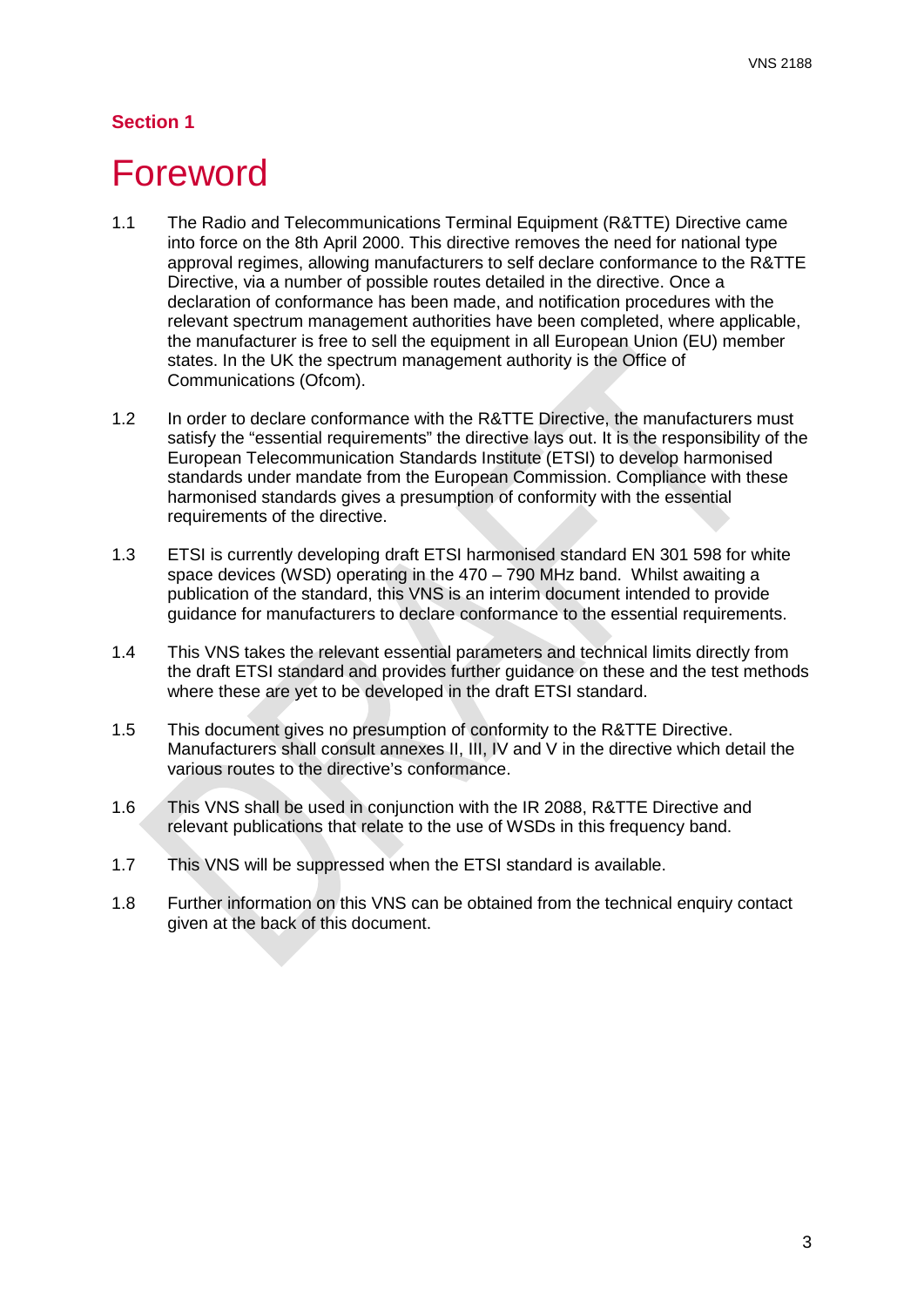# <span id="page-4-0"></span>Scope

- 2.1 This VNS applies to TV white space devices. These devices are wireless telegraphy equipment which transmit in all or any part of the 470 – 790 MHz band according to operational parameters received from a TV white space database. This VNS is technology and application agnostic.
- 2.2 The present document is intended to cover the provisions of article 3.2 of R&TTE Directive which states that: "......radio equipment shall be so constructed that it effectively uses the spectrum allocated to terrestrial/space radio communications and orbital resources so as to avoid harmful interference".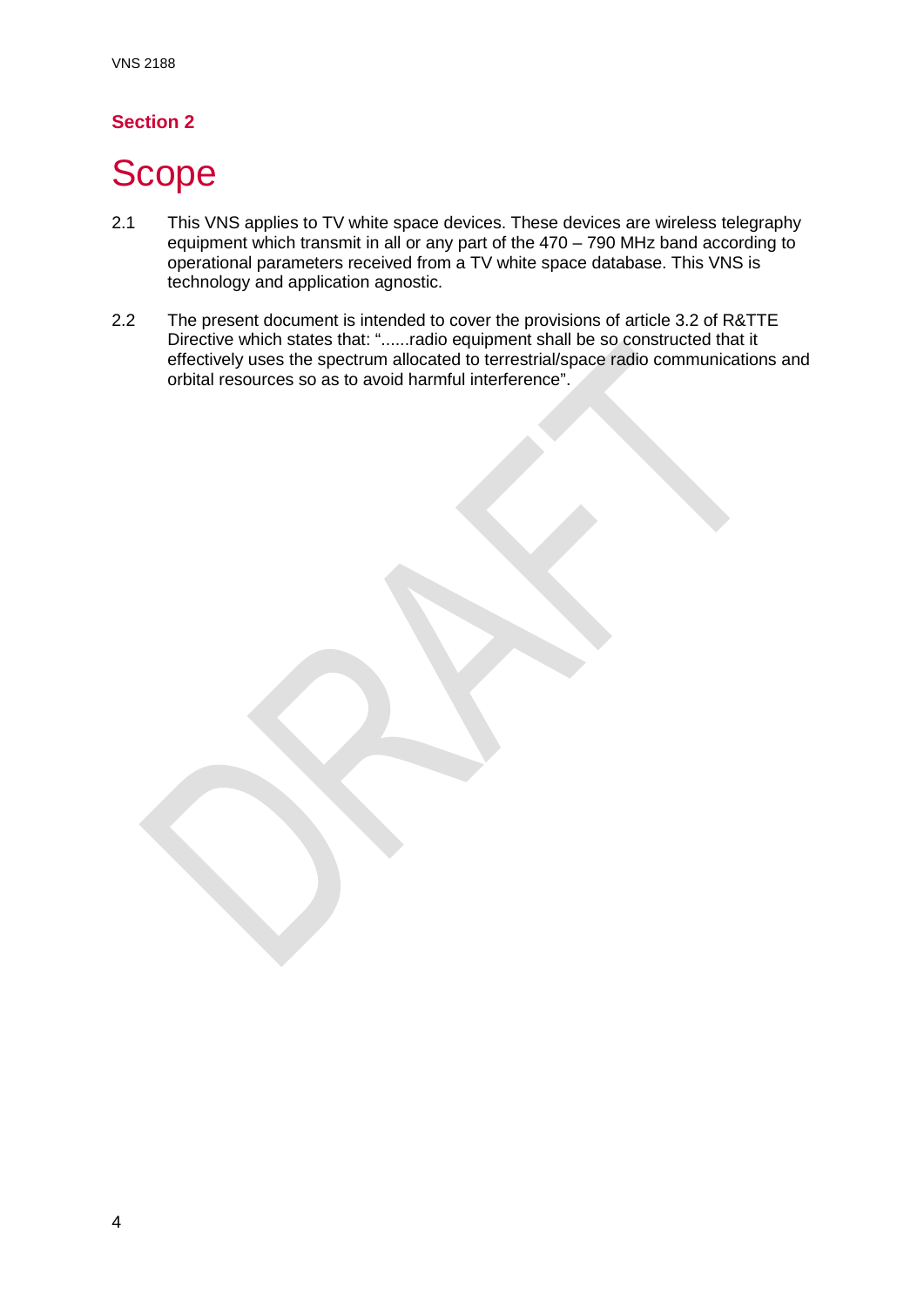# <span id="page-5-0"></span>**Reference**

| $[1]$ | Draft ETSI EN 301 598       | White space devices (WSDs): Wireless access systems<br>operating in the 470 MHz to 790 MHz frequency band.                                                                                                                                                                                                     |
|-------|-----------------------------|----------------------------------------------------------------------------------------------------------------------------------------------------------------------------------------------------------------------------------------------------------------------------------------------------------------|
| $[2]$ | ETSI TR 100 028 1<br>V1.4.1 | Electromagnetic compatibility and radio spectrum matters<br>(ERM); Uncertainties in the measurement of mobile radio<br>equipment characteristics; Part 1.                                                                                                                                                      |
| $[3]$ | ETSI TR 100 028 2<br>V1.4.1 | Electromagnetic compatibility and radio spectrum matters<br>(ERM); Uncertainties in the measurement of mobile radio<br>equipment characteristics; Part 2.                                                                                                                                                      |
| [4]   | EN 300 328<br>V1.8.1        | Electromagnetic compatibility and radio spectrum matters<br>(ERM); Wideband transmission systems; Data<br>transmission equipment operating in the 2.4 GHz ISM<br>band and using wideband modulation techniques;<br>Harmonized EN covering the essential requirements of<br>article 3.2 of the R&TTE Directive. |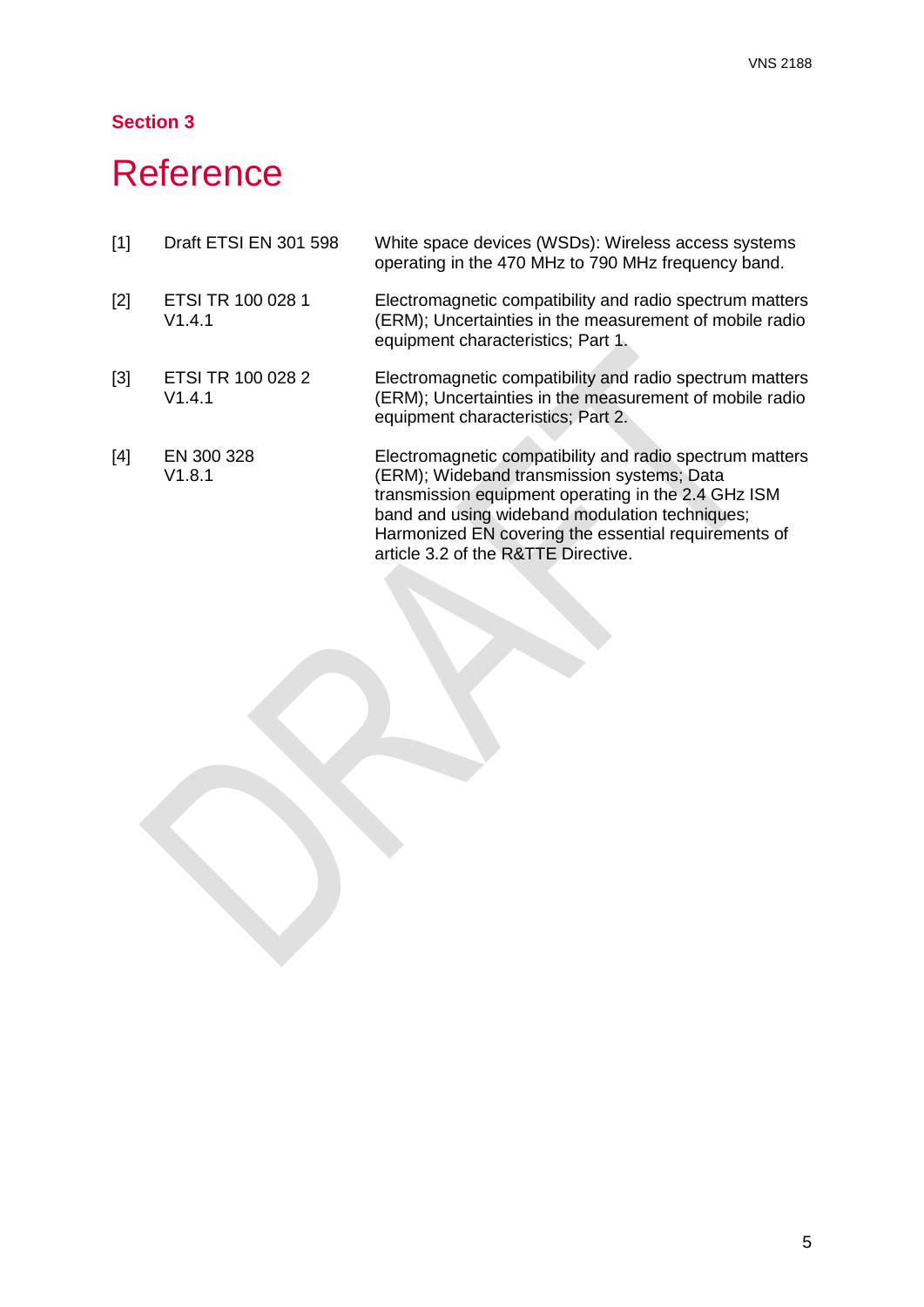# <span id="page-6-0"></span>Definitions, symbols and abbreviations

# **Definitions**

4.1 For the purposes of the present document, the following definitions apply:

- **Altitude** Height above sea level.
- **Association** − The process whereby a slave WSD initially identifies itself to its serving master WSD (typically, but not necessarily via transmissions in the TV white spaces).
- **Channel Usage parameters** These parameters are used by a WSD to inform the WSDB of the actual radio resources that it will use.
- **Device parameters** − These are parameters that relate to a specific WSD. They can be either master device parameters or slave device parameters;
- **Digital terrestrial television (DTT)** − Terrestrial platform for the delivery of TV content via broadcasting in the UHF band.
- **DTT channel** − A 8 MHz channel in accordance with the European harmonised DTT channel raster.
- **Generic operational parameters** − The technical parameters received by a master WSD from the WSDB (or by a slave WSD from the WSDB through its serving master WSD) for the slave WSD's transmissions in the TV white spaces, but not specific to the slave's device parameters. Generic operational parameters apply, for instance, to a slave WSD's initial transmissions for purposes of association with its serving master WSD.
- **Geographic validity** − This is the geographic area within which the operational parameters for a geo-located WSD are valid. That geographic area is the area within a 50 metre radius of the latitude and longitude coordinates of the geolocated WSD, determined at the time of that geo-located WSD last reported its latitude and longitude coordinates to a qualifying white space database;
- **Geo-location capability** This is the ability of a WSD to determine and report its latitude and longitude coordinates. Some WSDs may also have the ability to determine and report their altitude which is the height of their antenna above sea level.
- **Horizontal geo-location capability** Capability of a WSD to determine its geographic latitude and longitude coordinates.
- **In-block emissions** These are emissions that fall within a DTT channel that is used by a WSD for purposes of transmitting information to a receiver. For a WSD which transmits simultaneously in k DTT channels, the in-block emissions fall within k segments of the signal's frequency spectrum, each 8 MHz wide. Emissions are specified here as equivalent isotropic radiated power (EIRP).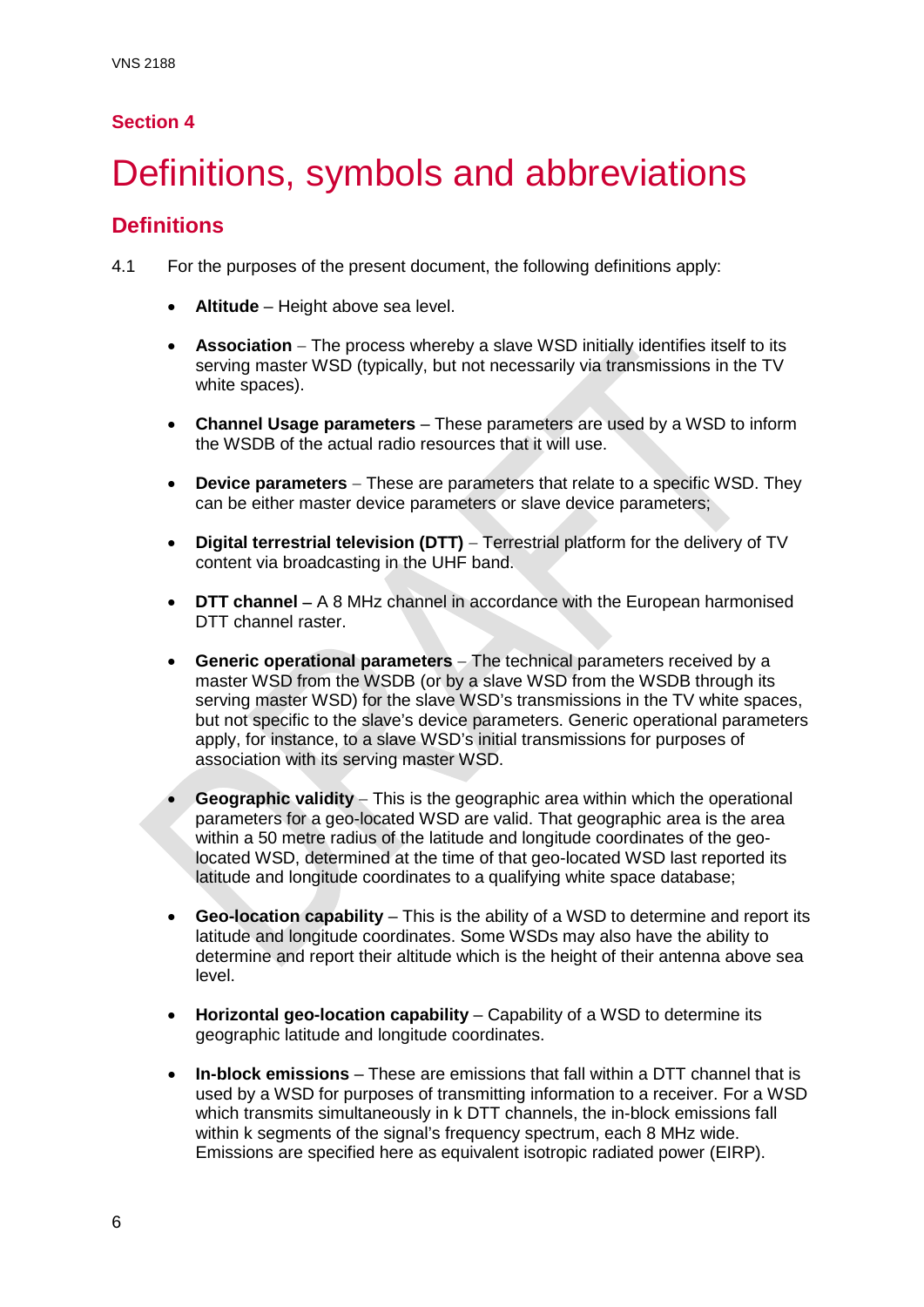- **Master operational parameters** − These are the parameters which a master WSD receives from a WSDB for the purposes of the master WSD's transmissions in the 470-790 MHz band;
- **Master WSD** This is geo-located WSD that obtains master operational parameters for its own transmissions and slave operational parameters for the transmissions of any slave WSDs that it may serve, both specific to its geographic location. Master WSDs must have horizontal geo-location capability.
- **Out-of-block emissions** These are emissions that fall outside the in-block segments of a radiated signal's frequency spectrum. These correspond to unintended radiations. Emissions are specified here as equivalent isotropic radiated power (EIRP).
- **PMSE** − Programme making and special events.
- **Qualifying white space database** − A white space database which has qualified to communicate with white space devices and to provide operational parameters to those white space devices under the terms of a contract between Ofcom and the person providing the white space database and which white space database is listed in Schedule 1 of Statutory Instrument 2012 No.xx, Electronic Communications, The Wireless Telegraphy (White Space Devices) (Exemption) Regulations [●];
- **Slave operational parameters** − These are the parameters which a master WSD receives from a WSDB and then communicates to a slave WSD for the purposes of the slave WSD's transmissions in the 470-790 MHz band.
- **Slave WSD –** This is a WSD which does not communicate directly with a WSDB, but which obtains slave operational parameters directly from a master WSD. The slave WSD is then a served device. The master WSD is then a serving device.
- **Test equipment (TE)** This is an equipment (or a number of equipments) provided by the manufacturer. The TE provides the means to operate and control a UUT. The TE also emulates the operation of all the entities that a master WSD would normally interface with in order to obtain Ofcom's list of qualifying databases, and to exchange parameters with one of the WSDBs on the Ofcom list. A key component of the TE is a test WSDB.
- **Test master WSD** − A hardware or software test set up that emulates the functionalities of a master WSD for purposes of testing a slave WSD.
- **Test slave WSD** − A hardware or software test set up that emulates the functionalities of a slave WSD for purposes of testing a master WSD.
- **Test WSDB** This is provided by the manufacturer and emulates the functionalities of a WSDB. A test WSDB is a key component of the TE.
- **TV white spaces** − Frequencies within the 470-790 MHz band which have been identified by a WSDB for use by a WSD under the operational conditions specified by the WSDB.
- **Type A WSD**  A WSD whose antennas are permanently mounted on a nonmoving outdoor platform.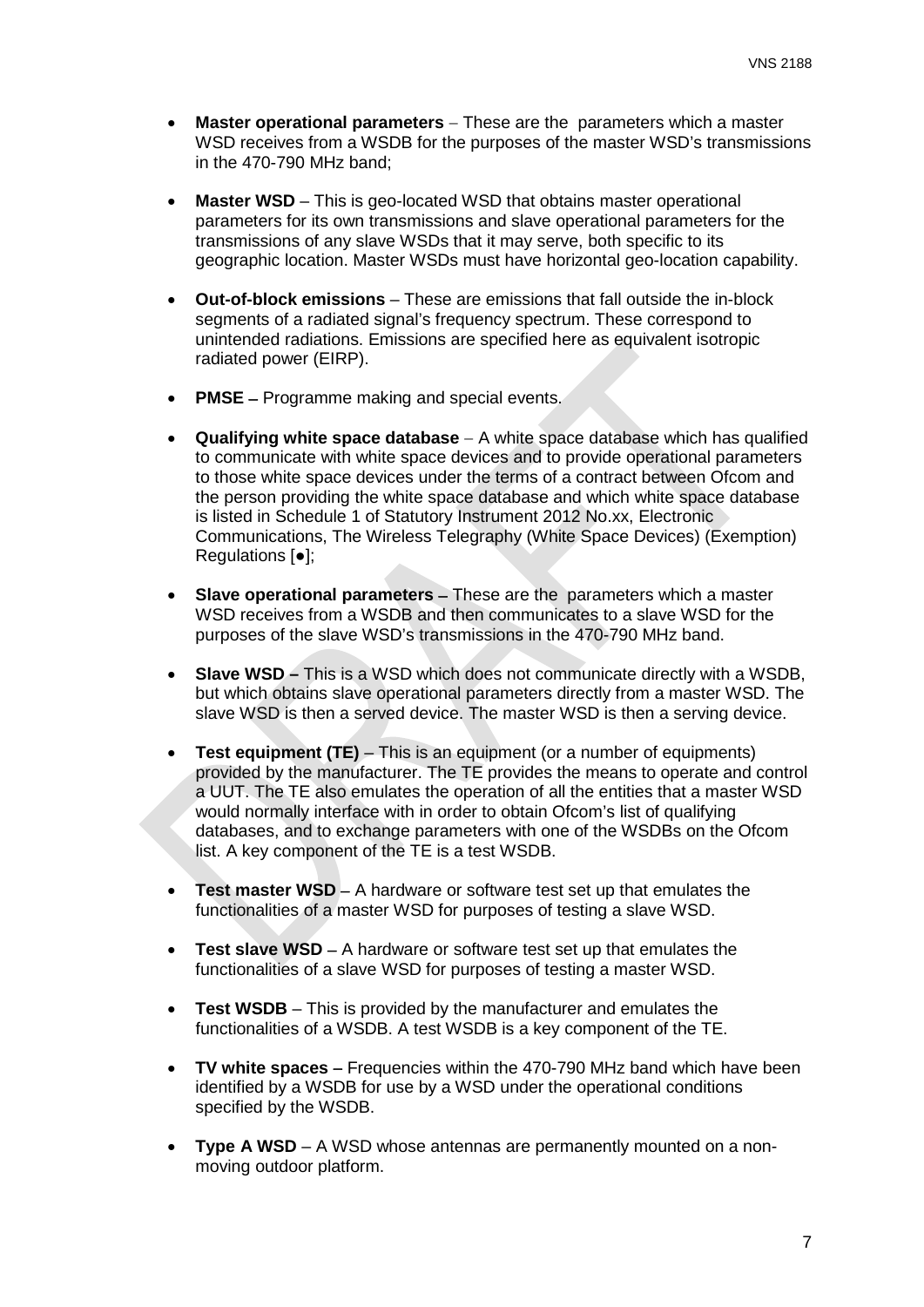- **Type B WSD –** A WSD whose antennas are not permanently mounted on a nonmoving outdoor platform. A type B WSD must have an integral antenna.
- **TV white space database (WSDB) –** A database system which can communicate with WSDs and provide information on TV white space availability.
- **UHF TV band** − This is defined as the 470-790 MHz band (DTT channels 21-60).
- **Vertical geo-location capability –** Capability of a WSD to determine its geographic altitude.
- **White space device (WSD)** − A wireless telegraphy equipment which operates in TV white spaces.

# **Symbols**

- 4.2 For the purposes of the present document, the following symbols apply:
	- dB decibel
	- dBm decibel relative to 1 milliwatt
	- mW milliwatt
	-
	- kHz Kilohertz **Megahertz**

# **Abbreviations**

- 4.3 For the purposes of the present document, the following abbreviations apply:
	- AFLR Adjacent Frequency Leakage power Ratio
	- **EIRP** Equivalent Isotropically Radiated Power
	- IB In block<br>OOB Out of B
	- **Out of Block**
	- RF Radio Frequency
	- R&TTE Radio equipment and Telecommunications Terminal Equipment
	- Rx Receive, Receiver
	- TVWS TV whitespace
	- Tx Transmit, Transmitter
	- **TE Test Equipment**
	- UUT Unit Under Test
	- WSD White Space Device
	- WSDB White Space Database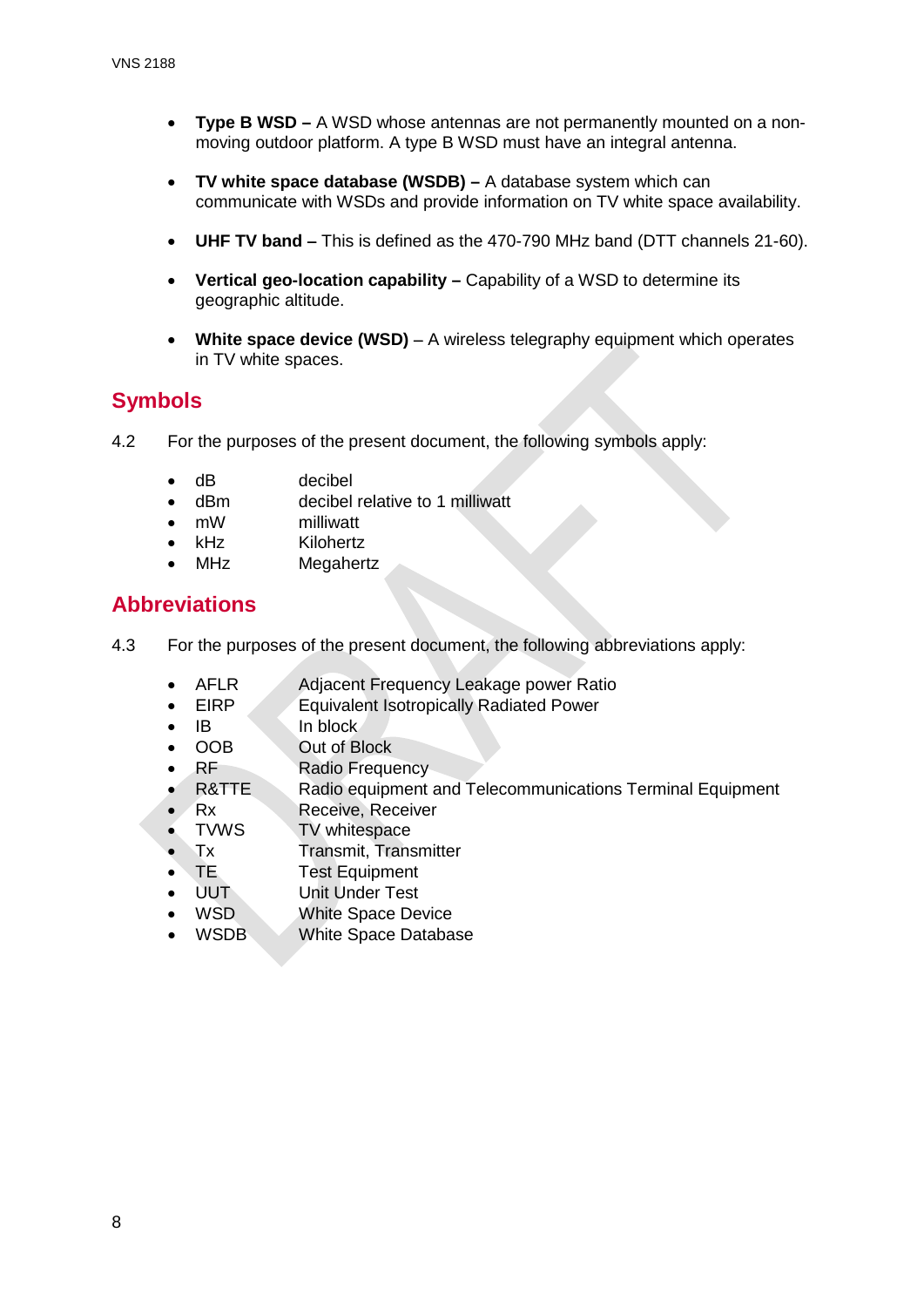# <span id="page-9-0"></span>5 Technical specifications

- 5.1 The technical requirements for the operation of master and slave WSDs and their interactions with a WSDB are specified in this section. The testing of device compliance with these specifications is described in Section 6.
- 5.2 NOTE: The tests in Section 6 do not explicitly examine compliance with every specification described in this section. The absence of a compliance test for a specification a) shall not prejudice compliance with that specification, and b) implies that the manufacturer shall declare compliance with that specification.
- 5.3 The technical specifications can be described as two broad categories: RF *emission* characteristics, and *control* characteristics.
- 5.4 The RF emission characteristics relate to such parameters such as bandwidth, power, and spectral leakage of the signals radiated by a WSD.
- 5.5 European harmonised standards for wireless devices typically specify such RF emission characteristics. Therefore, these are also defined in this document for WSDs. However, the RF emissions of a WSD are subject to the control of a WSDB. As, such, it is also necessary to specify additional control characteristics for WSDs.
- 5.6 Control characteristics here refer to those functionalities of a WSD which relate solely to the exchange of information to and from WSDs for the purposes of:
	- a) database discovery and request for parameters (query);
	- b) communicating master and slave WSD parameters ("device parameters") to WSDBs;
	- c) communicating permitted frequencies, powers, and other instructions ("operational parameters") from WSDBs to WSDs; and
	- d) communicating radio resource usage parameters ("channel usage parameters") from WSDs to WSDBs.
- 5.7 The control specifications are defined to ensure that:
	- a) a master WSD only transmits in the 470-790 MHz band in accordance with the master operational parameters (see [5.71\)](#page-22-0) and other instructions which it has received from a qualifying WSDB; and in a geographic area which does not exceed the geographic validity of those operational parameters.
	- b) a slave WSD only transmits in the 470-790 MHz band in accordance with the slave operational parameters (see [5.71\)](#page-22-0) and other instructions which it has received from a master white space device; and, if the slave WSD is a geolocated device, in a geographic area which does not exceed the geographic validity of the operational parameters which it has received from a master WSD.
- 5.8 NOTE1: The control functions described in this standard do not relate to the control plane of the WSD's radio interface. These are defined in the relevant wireless technology standards.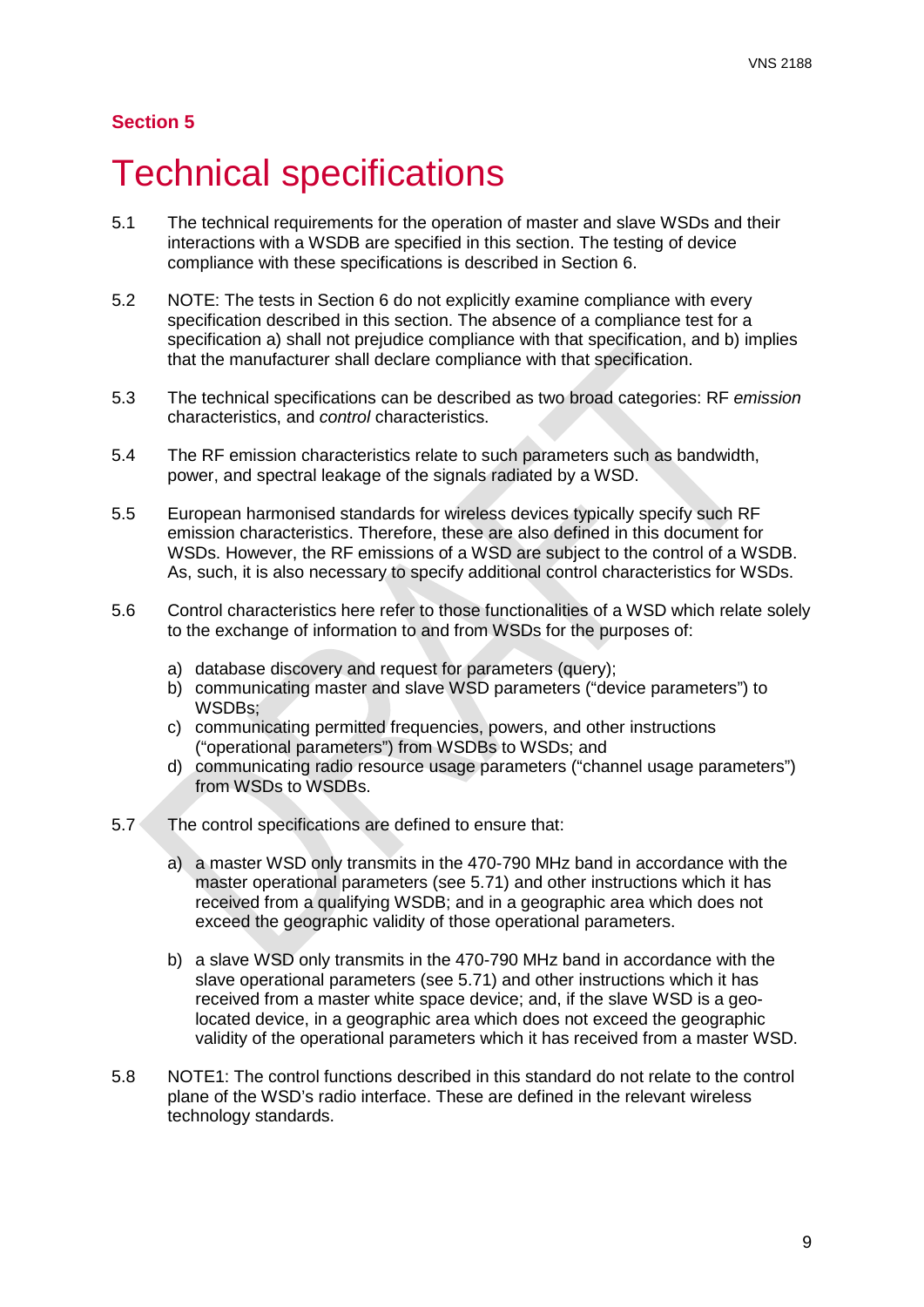- 5.9 NOTE2: The details of the wireless/wireline communications protocols used for data transfer among WSDs, between a master WSD and a WSDB, and the architecture and functionalities of WSDBs, are outside the scope of this specification.
- 5.10 A detailed description of the specified sequence of operations that WSDs shall perform is presented in Annex 1. Figure 1 below illustrates the sequence of data exchange between WSDs and WSDBs.



5.11 In this section we first describe the RF emission specifications and then the key control operations that a WSD is required to perform. Some of these operations form part of a defined sequence of data exchange between WSDs and between WSDs and WSDBs. Other operations relate to instructions transmitted proactively by a WSDB, and may occur at any time.

# **Nominal and occupied channel bandwidths**

# **Definition**

<span id="page-10-0"></span>5.12 A nominal channel is defined as one or more DTT channels that are used by a WSD for its wanted transmissions. The lower and upper edge frequencies of a nominal channel must coincide with the European harmonised DTT channel raster shown in Figure 2 below.

| DTT channel            | 470 | 478 | 486 | 766    | 774 | 782 |
|------------------------|-----|-----|-----|--------|-----|-----|
| raster                 | to  | to  | to  | <br>to | to  | to  |
| (MHz)                  | 478 | 486 | 494 | 774    | 782 | 790 |
|                        |     |     |     |        |     |     |
| DTT channel<br>numbers | 21  | 22  | 23  | <br>58 | 59  | 60  |

Figure 2. WSDB channel edge frequencies and corresponding DTT channels.

5.13 The nominal channel bandwidth is the bandwidth of a nominal channel.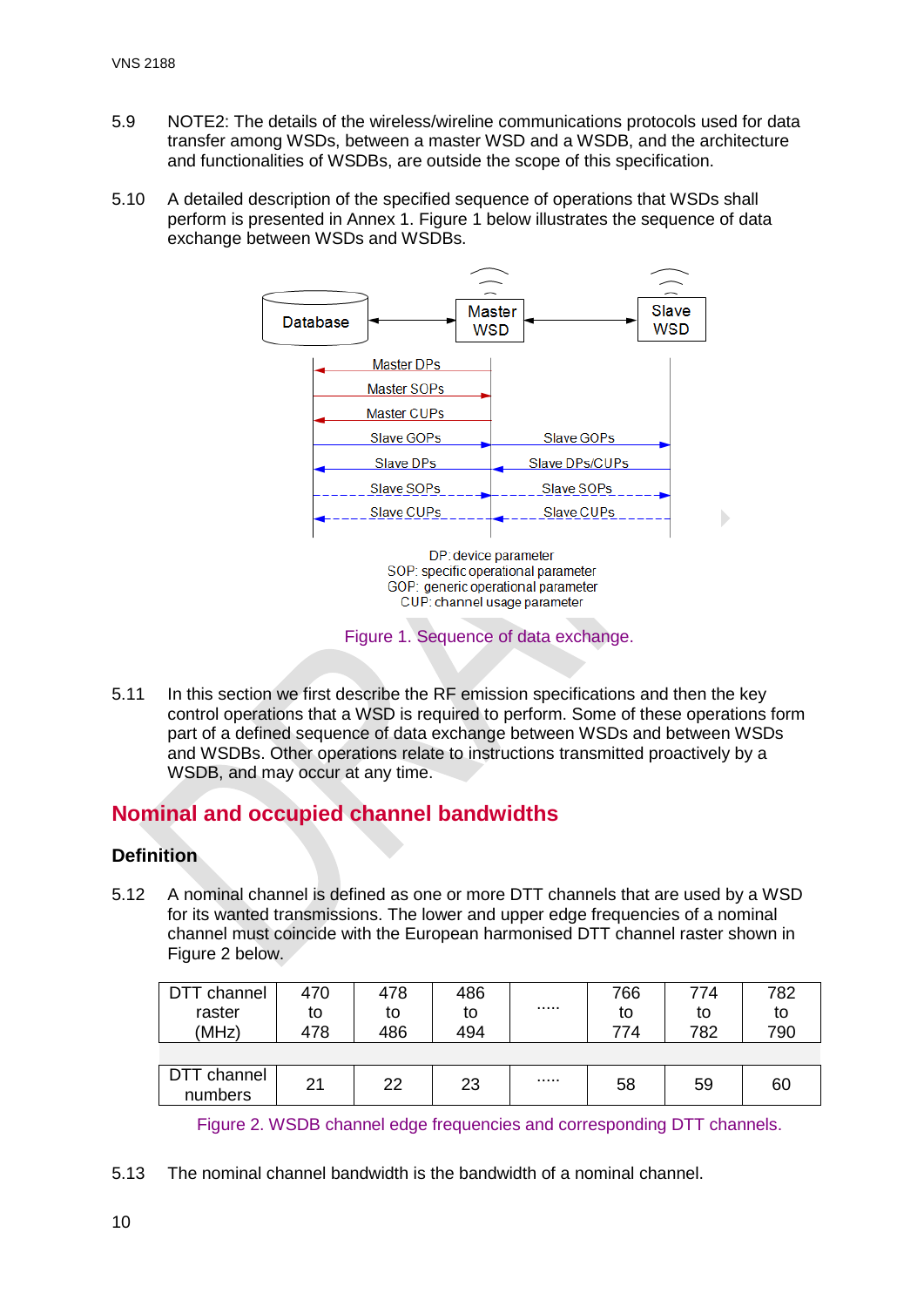- 5.14 A WSD may transmit in a single DTT channel, or it may transmit simultaneously in a group of contiguous DTT channels, multiple non-contiguous DTT channels, or a mixture of contiguous and non-contiguous DTT channels.
- 5.15 Where a WSD transmits in a single DTT channel, it shall be considered to have a single nominal channel with a bandwidth of 8 MHz. See Figure 3a.



Figure 3a. Single DTT channel. Nominal channel bandwidth is 8 MHz.

5.16 Where a WSD transmits simultaneously in a group of contiguous DTT channels, it shall be considered to have a single nominal channel with a nominal channel bandwidth which is the sum of the individual DTT channel bandwidths (i.e., a multiple of 8 MHz). See Figure 3b.



Figure 3b. Group of contiguous DTT channels. Nominal channel bandwidth is 24 MHz. The total nominal channel bandwidth is also 24 MHz.

5.17 Where a WSD transmits simultaneously in multiple non-contiguous DTT channels, it shall be considered to have multiple nominal channels each with a nominal channel bandwidth of 8 MHz; i.e., each nominal channel shall be considered separately. See Figure 3c.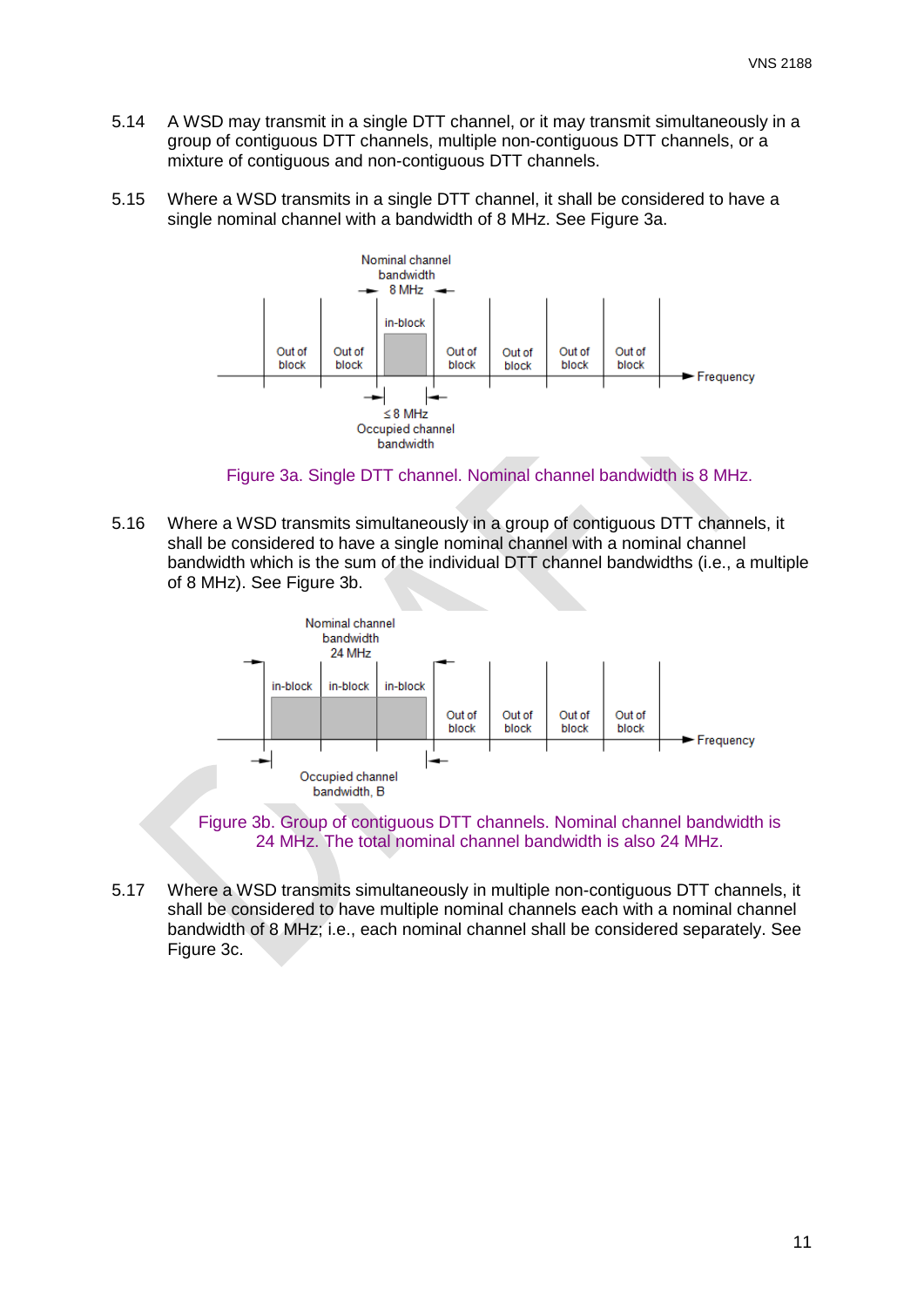

Figure 3c. Multiple non-contiguous DTT channels. Nominal channel bandwidth is 8 MHz. The total nominal channel bandwidth is 24 MHz.

5.18 Where a WSD transmits simultaneously in a mixture of contiguous and noncontiguous DTT channels, each group of contiguous DTT channels shall be considered as a single nominal channel. See Figure 3d.



Figure 3d. Mixture of contiguous and non-contiguous DTT channels. Nominal channel bandwidths are 8 and 24 MHz. The total nominal channel bandwidth is 40 MHz.

- 5.19 In each of the above cases, the *total* nominal channel bandwidth is equal to the sum of the individual nominal channel bandwidths.
- 5.20 The occupied channel bandwidth is the bandwidth which contains 99% of the signal power within a nominal channel. See Figures 3(a-d).
- 5.21 In each of the above cases, the *total* occupied channel bandwidth is equal to the sum of the individual occupied channel bandwidths.
- 5.22 NOTE: The signal power within a nominal channel is referred to as in-block power. The signal power outside a nominal channel is referred to as out-of-block power. The *total* in-block power is the sum (in watts) of the powers in each nominal channel.

## **Limits**

- 5.23 The lower and upper edge frequencies of the DTT channels that are available for use, the maximum permitted nominal channel bandwidth, and the maximum permitted *total* nominal channel bandwidth shall all be specified by the WSDB. See Table 5.
- <span id="page-12-0"></span>5.24 Each occupied channel must fall entirely within a nominal channel. Consequently, each occupied channel bandwidth must be less than the corresponding nominal channel bandwidth.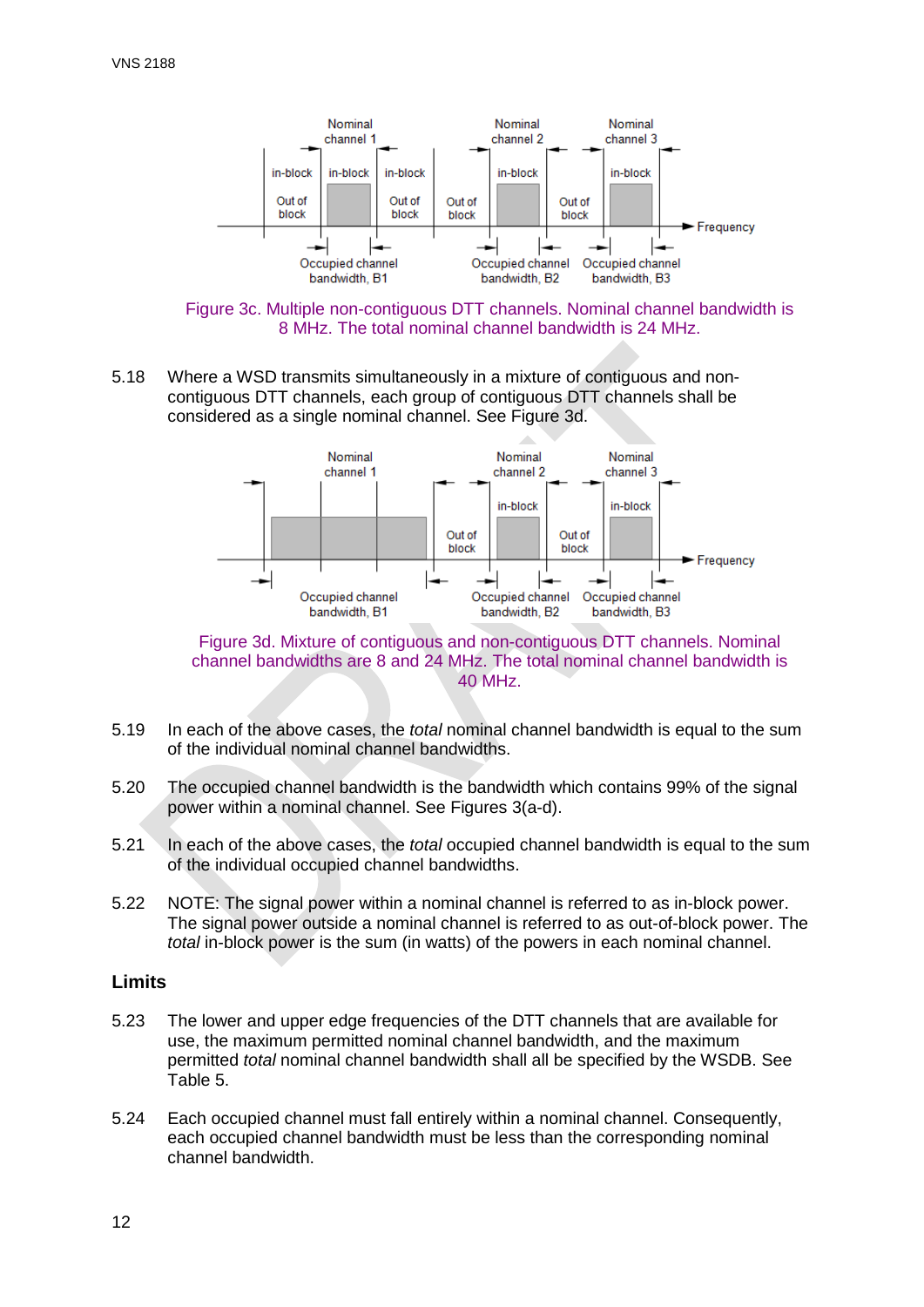5.25 In case of devices with multiple transmit antennas, the above requirement shall apply to the signals radiated from each of the antennas.

#### **Conformance**

5.26 Conformance tests as defined in [6.56](#page-34-0) and [6.67](#page-36-0) shall be carried out.

# **In-block EIRP and EIRP spectral density**

#### **Definition**

- <span id="page-13-0"></span>5.27 The in-block EIRP spectral density is defined as the mean in-block power of the radiated signal averaged over the time period of a transmission burst and over a specified bandwidth of 100 kHz or 8 MHz.
- 5.28 The *total* in-block EIRP is defined as the mean in-block power of the radiated signal averaged over the time period of a transmission burst and over the total nominal channel bandwidth.

#### **Limits**

- 5.29 The specifications below apply to the overall emissions of a WSD and in any possible configuration. The overall emissions from a WSD shall not exceed the limits below, irrespective of the number of transmit antennas.
- 5.30 A WSDB will specify and communicate to a WSD the maximum permitted in-block EIRP spectral density, P0 dBm/(0.1 MHz), and in-block EIRP spectral density, P1 dBm/(8 MHz), for each 8 MHz DTT channel.
- 5.31 For a WSD which transmits in a single DTT channel, the in-block EIRP spectral density shall not exceed the limits, P0 dBm/(0.1 MHz) and P1 dBm/(8 MHz), as specified by the WSDB for the said DTT channel.
- 5.32 For a WSD which transmits simultaneously over multiple (contiguous, noncontiguous, or a mixture of contiguous and non-contiguous) DTT channels, the following requirements apply:
	- 5.32.1 The in-block EIRP spectral density in each DTT channel shall not exceed the limit, P0 dBm/(0.1 MHz), as specified by the WSDB for that channel;
	- 5.32.2 The total in-block EIRP (measured over the total nominal channel bandwidth) shall not exceed the lowest of the limits, P1 dBm/(8 MHz), as specified by the WSDB for each of the DTT channels in which the WSD transmits.

## Example

- 5.33 Consider a case where a WSDB specifies in-block EIRP spectral density limits P0 n dBm/(0.1 MHz) and P1\_n dBm/(8 MHz), where  $n = 21...60$ , corresponding to DTT channels 21 to 60.
- 5.34 Consider a WSD which transmits in DTT channel k. If the in-block EIRP spectral density of the WSD in channel k is A\_k dBm/(0.1 MHz) and B\_k dBm/(8 MHz), then it is required that A\_k  $\leq$  P0\_k and B\_k  $\leq$  P1\_k.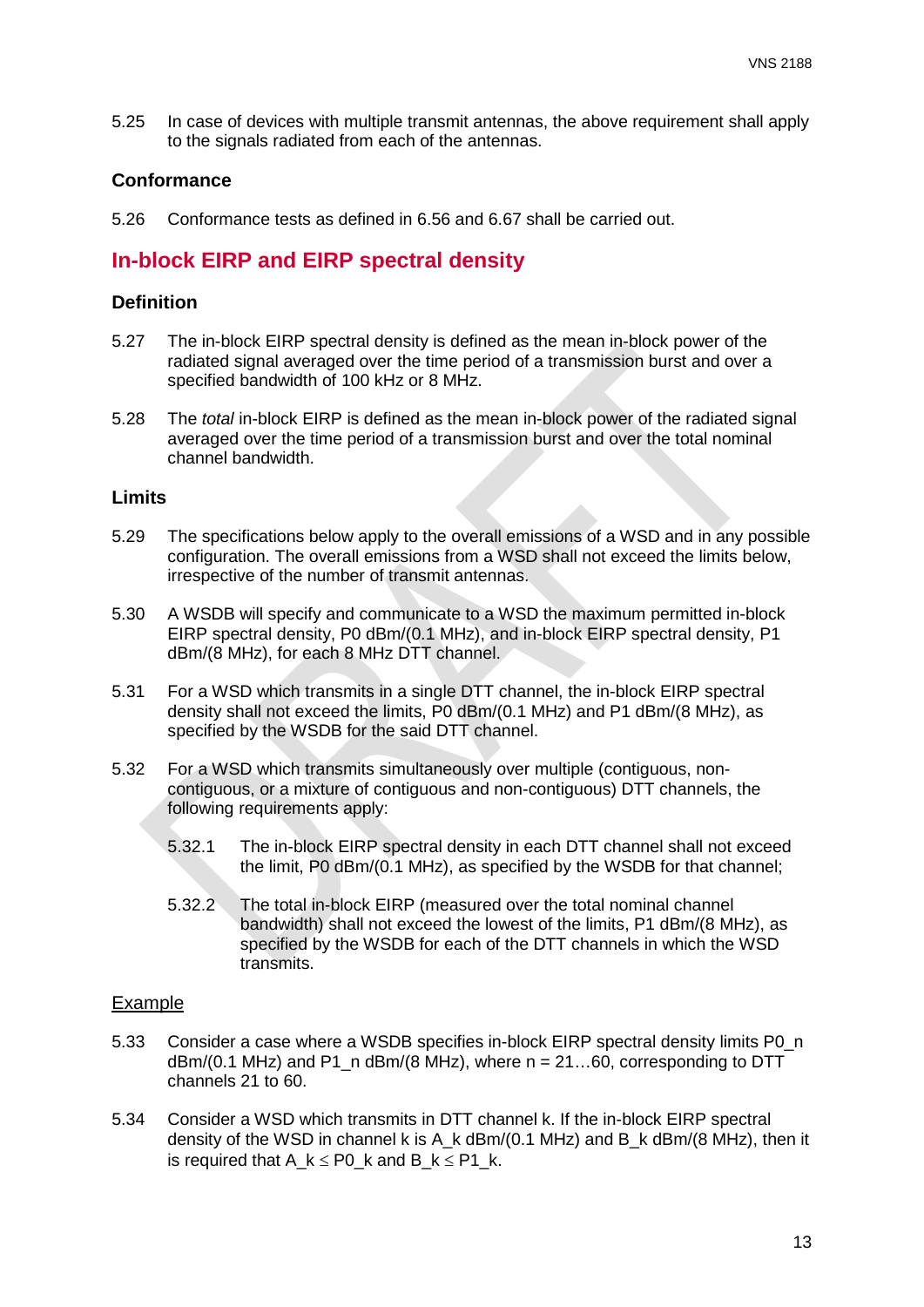- 5.35 Consider a WSD which transmits simultaneously in DTT channels k and m. If the inblock EIRP spectral densities of the WSD in channels k and m are  ${A_k, A_m}$  $dBm/(0.1 \text{ MHz})$  and  $\{B_k, B_m\}$  dBm/(8 MHz), then it is required that
	- a) A  $k \le P0$  k and A m  $\le P0$  m, and
	- b) 10  $log_{10}\{10^{(B_k/10)} + 10^{(B_m/10)}\} \leq min(P1_k, P1_m)$ .

### **Conformance**

5.36 Conformance tests as defined in [6.80](#page-39-0) and [6.97](#page-42-0) shall be carried out.

# **Transmitter unwanted emissions within the 470 – 790 MHz band**

## **Definition**

5.37 These are characterised via the out-of-block EIRP spectral density of a WSD within the 470 – 790 MHz band.

#### **Limits**

- 5.38 The specifications below apply to the overall emissions of a WSD and in any possible configuration. The overall emissions from a WSD shall not exceed the limits below, irrespective of the number of transmit antennas.
- <span id="page-14-0"></span>5.39 The out-of-block EIRP spectral density,  $P_{OOB}$ , of a WSD must satisfy the following requirement:

 $P_{\text{OOB}}$  (dBm/(100 kHz))  $\leq$  max{  $P_{\text{IB}}$  (dBm/(8 MHz)) – AFLR (dB), -84 }

where  $P_{IB}$  is the in-block EIRP spectral density, and AFLR is the adjacent channel frequency leakage ratio outlined in Table 1 below for different declared device emission classes.

| Where POOB falls within the          |         | AFLR (dB) |         |         |
|--------------------------------------|---------|-----------|---------|---------|
| n <sup>th</sup> adjacent DTT channel | Class 1 | Class 2   | Class 3 | Class 4 |
| $n = \pm 1$                          | 74      |           | 64      | 54      |
| $n = \pm 2$                          | 79      |           | 74      |         |
| $n \geq +3$ or $n \leq -3$           | 84      |           |         |         |

Table 1. Adjacent frequency leakage ratios for different device emission classes.

5.40 Table 1 is only applicable within the 470-790 MHz band. Beyond the band edges, the specifications in [5.42](#page-17-0) apply. The  $P_{OOB}$  values specified in [5.39](#page-14-0) apply to the total outof-block power radiated by the device irrespective of the numb<sub>er</sub> of transmit antennas used. Figures 4 to 7 below illustrate the values of  $-AFLR$  in dB, i.e., the P<sub>OOB</sub> limits (in 100 kHz) in relation to  $P_{IB}$  (in 8 MHz) for the different device emission classe<sub>s.</sub> The figures do not illustrate the absolute limit of −84 dBm/(100 kHz) which is triggered at  $low$ <sub>val</sub>ues of  $P_{IB}$ .

## **Conformance**

5.41 Conformance ests as defined in [6.142](#page-49-0) shall be carried out.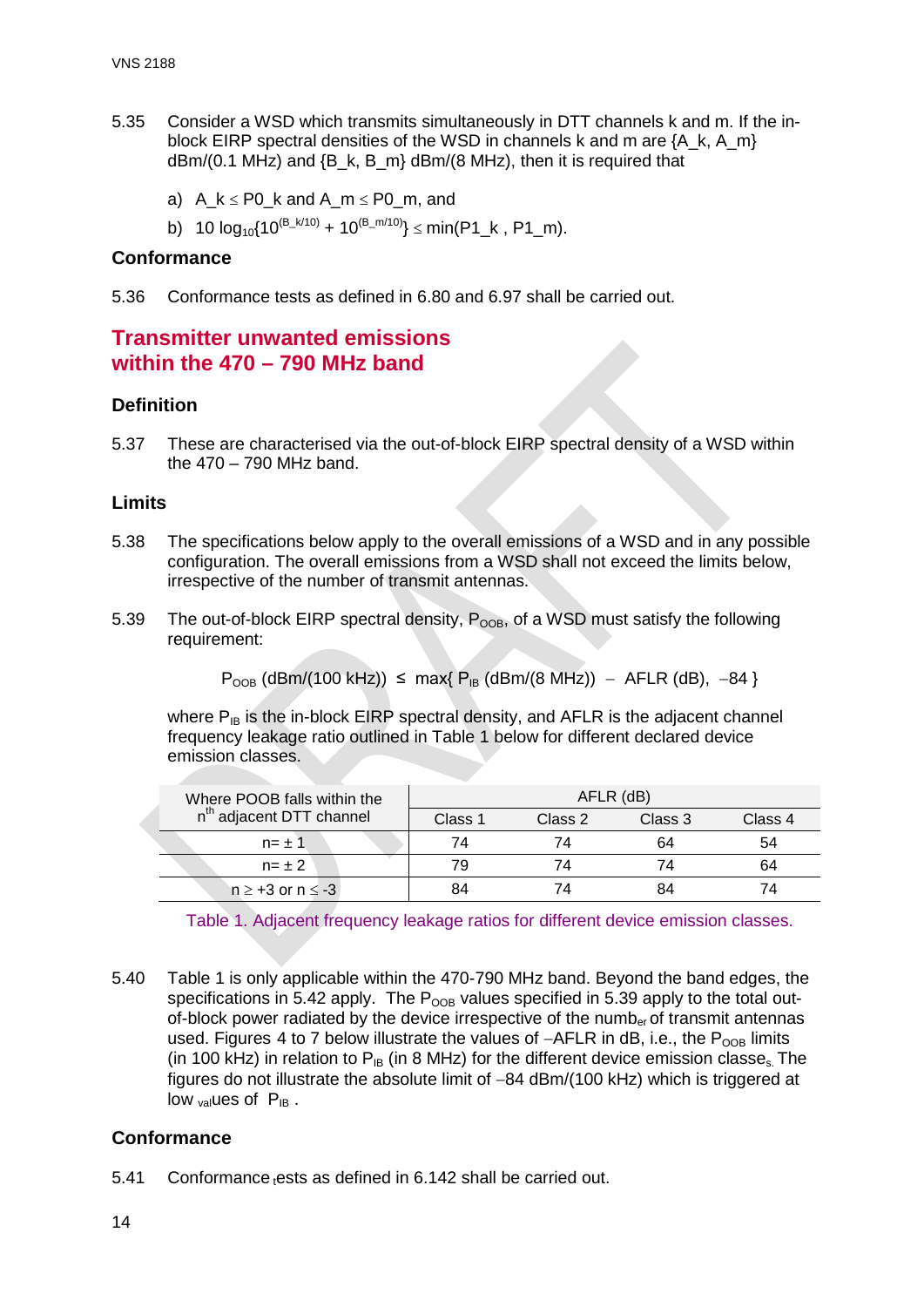





Figure 5. Out-of-block EIRP spectral density  $P_{\text{OOB}}$ relative to in-block EIRP spectral density for Class 2 devices.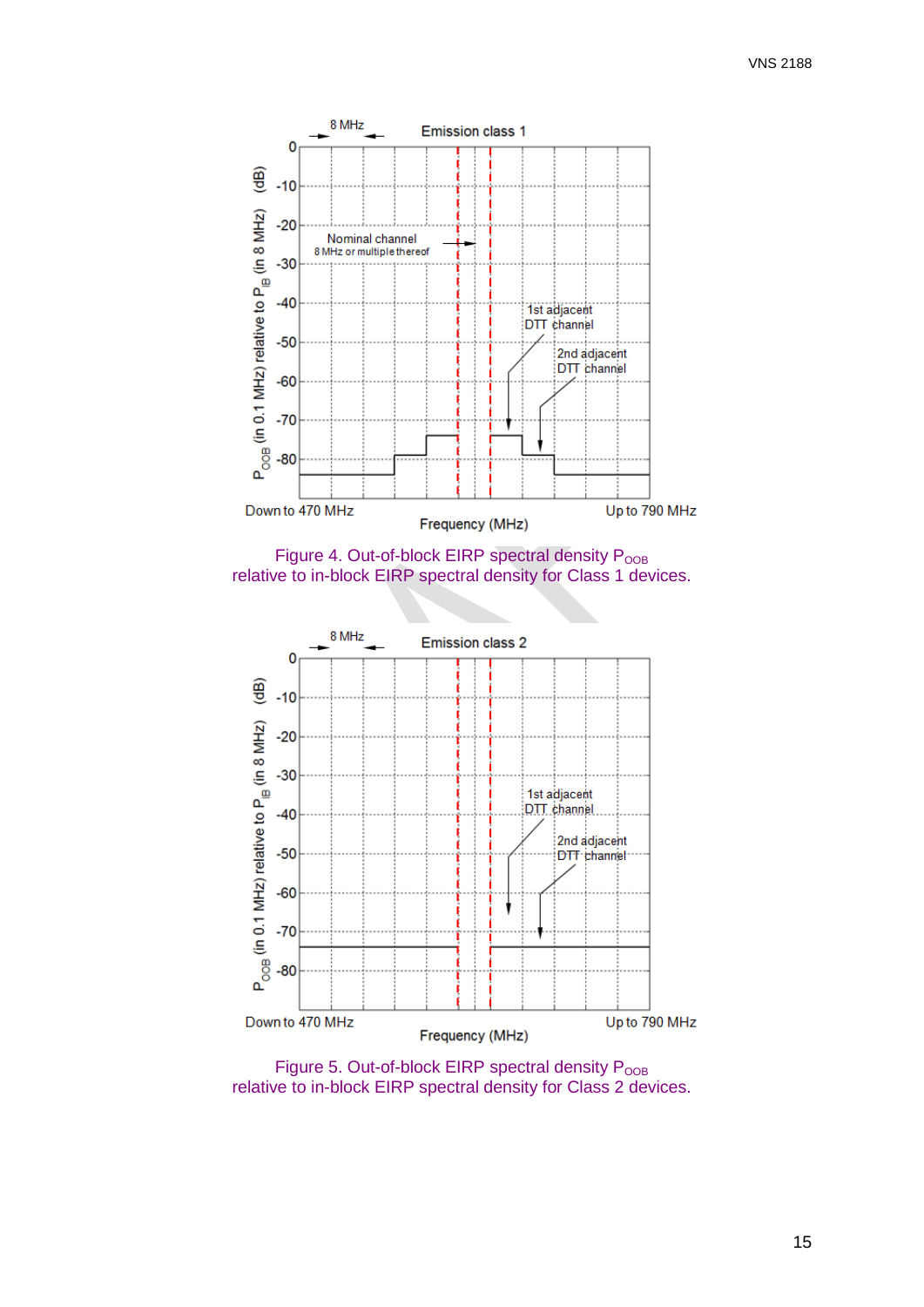

Figure 6. Out-of-block EIRP spectral density  $P<sub>OOB</sub>$ relative to in-block EIRP spectral density for Class 3 devices.



Figure 7. Out-of-block EIRP spectral density  $P_{\text{OOB}}$ relative to in-block EIRP spectral density for Class 4 devices..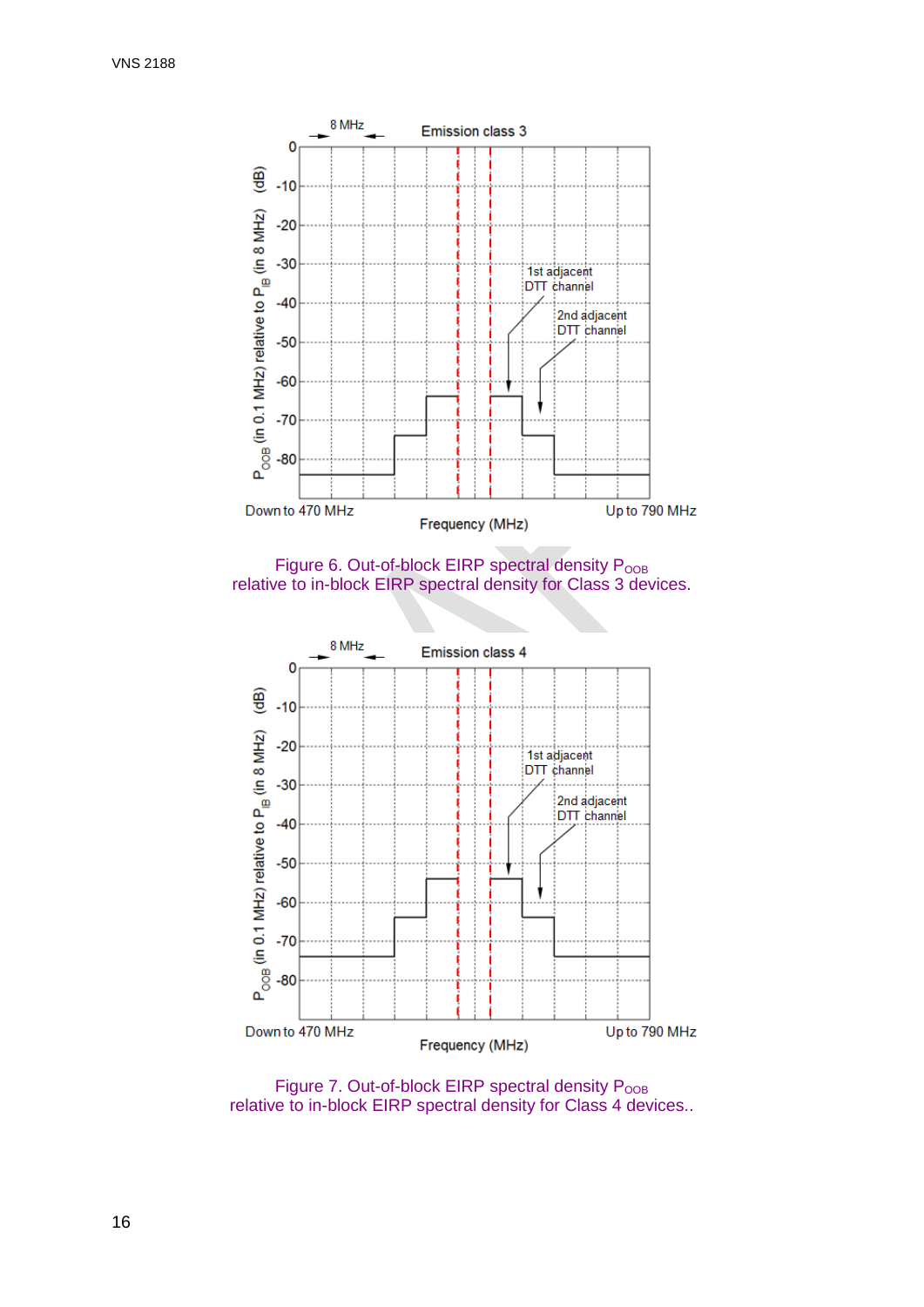# **Transmitter unwanted emissions outside the 470 – 790 MHz band**

# **Definition**

<span id="page-17-0"></span>5.42 These are unwanted RF emissions from a WSD outside the 470-790 MHz band and include both transmitter out of band and spurious emissions.

## **Limits**

- 5.43 The specifications below apply to the overall emissions of a WSD and in any possible configuration. The overall emissions from a WSD shall not exceed the limits below, irrespective of the number of transmit antennas.
- 5.44 The level of unwanted emissions shall not exceed the limits given in Table 2 [1].

| Frequency           | Maximum permitted | Measurement      |
|---------------------|-------------------|------------------|
| Range               | level (dBm)       | <b>Bandwidth</b> |
| 30 MHz to 47 MHz    | $-36$ dBm         | 100 kHz          |
| 47 MHz to 74 MHz    | $-54$ dBm         | 100 kHz          |
| 74 MHz to 87.5 MHz  | $-36$ dBm         | 100 kHz          |
| 87.5 MHz to 118 MHz | -54 dBm           | 100 kHz          |
| 118 MHz to 174 MHz  | $-36$ dBm         | 100 kHz          |
| 174 MHz to 230 MHz  | -54 dBm           | 100 kHz          |
| 230 MHz to 470 MHz  | $-36$ dBm         | 100 kHz          |
| 790 MHz to 862 MHz  | -54 dBm           | 100 kHz          |
| 862 MHz to 1 GHz    | $-36$ dBm         | 100 kHz          |
| 1 GHz to 4 GHz      | $-30$ dBm         | 1 MHz            |
|                     |                   |                  |

Table 2. Transmitter unwanted emission limits outside the 470 – 790 MHz band.

# **Conformance**

5.45 Conformance tests as defined in [6.153](#page-51-0) shall be carried out.

# **Receiver spurious emissions**

## **Definition**

5.46 These are unwanted RF emissions from a WSD at any frequency when the equipment is in receiving mode.

## **Limits**

- 5.47 The specifications below apply to the overall emissions of a WSD and in any possible configuration. The overall emissions from a WSD shall not exceed the limits below, irrespective of the number of transmit antennas.
- 5.48 The level of spurious emissions of the receiver shall not exceed the limits given in Table 3 [1].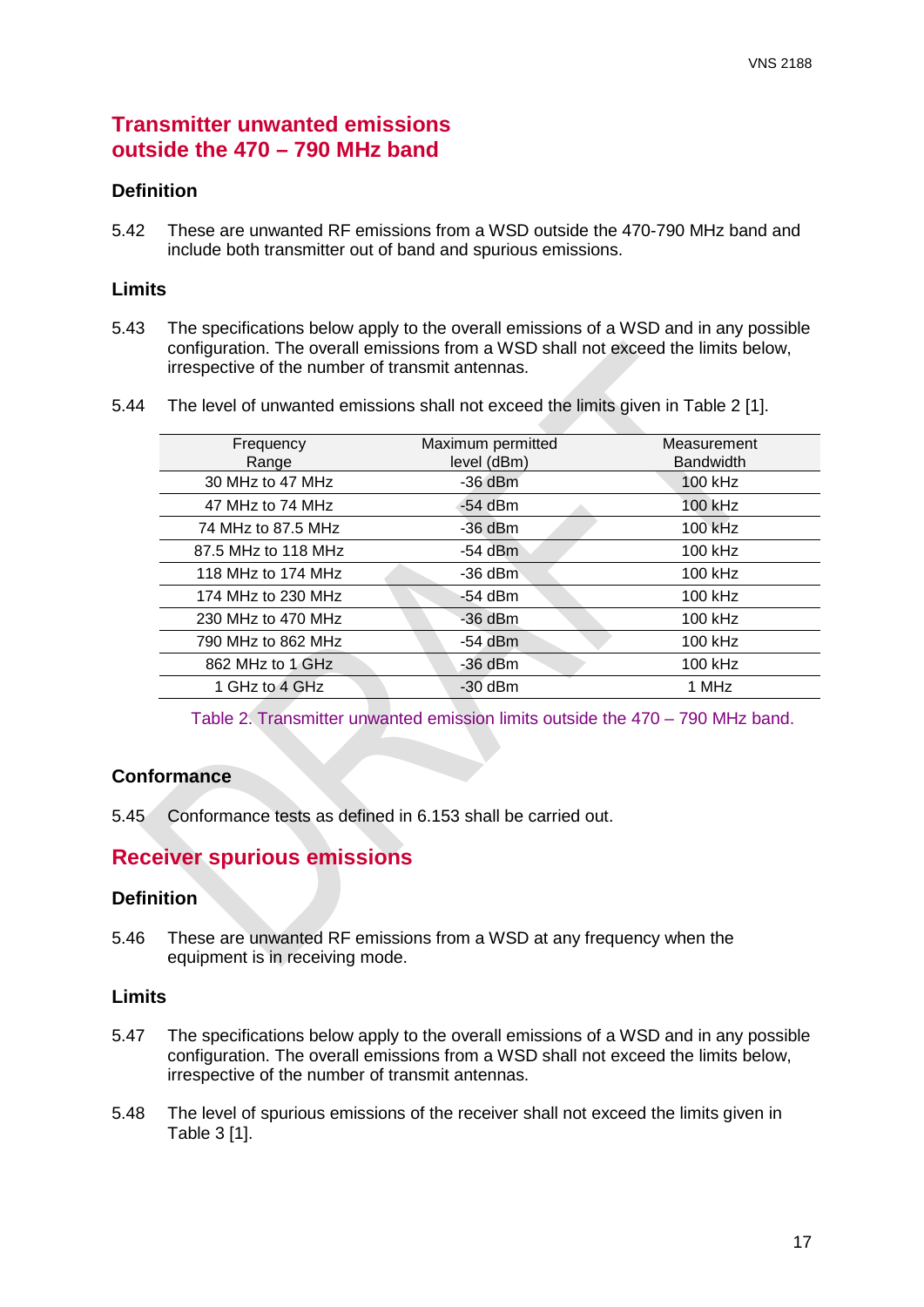| Frequency band              | Measurement bandwidth | Maximum level |
|-----------------------------|-----------------------|---------------|
| 30 MHz $\leq$ f $<$ 1 GHz   | 100 kHz               | -57 dBm       |
| 1 GHz $\leq$ f $\leq$ 4 GHz | 1 MH <sub>z</sub>     | -47 dBm       |

Table 3. Receiver spurious emission limits.

## **Conformance**

5.49 Conformance tests as defined in [6.173](#page-55-0) shall be carried out.

# **Database discovery and database query**

# **Definition**

- 5.50 This is the process by which a master WSD consults a listing of WSDBs that have satisfied the relevant national regulatory agency that they are qualified to provide services to WSDs ("qualifying WSDBs"), when operating in the territories of a member state of the European Union, and then proceeds to contact one of the qualifying WSDBs.
- 5.51 NOTE: In this document, database discovery is described in the context of WSD operation in the UK, and WSDBs that have demonstrated to Ofcom that they meet Ofcom's qualification requirements.

# **Specifications**

- 5.52 At start up, and before initiating any transmissions in the 470-790 MHz band, the master WSD shall obtain a list of qualifying WSDBs from Ofcom.
- 5.53 A master WSD shall treat a WSDB as a qualifying WSDB provided that
	- 5.53.1 no more than N minutes have elapsed since the master WSD last accessed the list of qualifying WSDBs at [https://TVWS-Databases.ofcom.org.uk,](https://tvws-databases.ofcom.org.uk/) where the value of the timer, N, is also provided by Ofcom at the same website; and
	- 5.53.2 the WSDB was on the list of qualifying WSDBs at the time when the master WSD last accessed the list.
- 5.54 A master WSD must not request operational parameters from (i.e., query) a WSDB that is not on Ofcom's list of qualifying WSDBs.
- 5.55 Once the time specified by N has expired, the master WSD must again access Ofcom's list of qualifying WSDBs before contacting a WSDB
- 5.56 If the list at [https://TVWS-Databases.ofcom.org.uk](https://tvws-databases.ofcom.org.uk/) is not accessible at the time the device wishes to access the list, the WSD shall
	- a) continue to use the previously accessed list, if it has already accessed a list before, and
	- b) re-consult the website at least every hour thereafter, until such time as when the list can be accessed.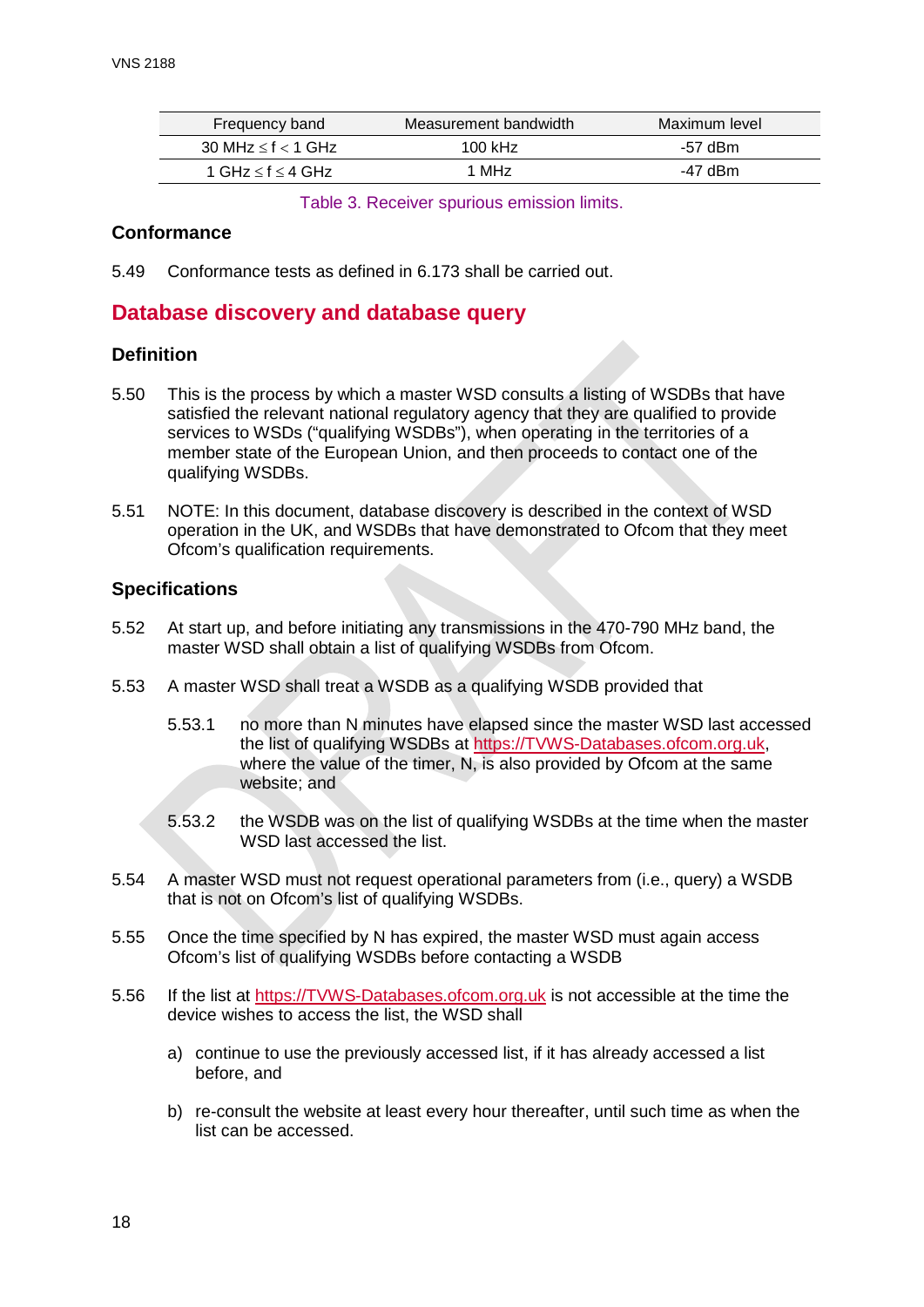- 5.57 NOTE: This specification is based on the working assumption that the list of qualifying WSDBs will be available at [https://TVWS-Databases.ofcom.org.uk](https://tvws-databases.ofcom.org.uk/) from which WSDs shall download the list and the value of N.
- 5.58 The list of qualifying WSDBs and the value of N will be specified in xml format, with UTF-8 encoding.

## **Conformance**

5.59 Conformance tests as defined in [6.184](#page-57-0) shall be carried out.

# **Sequence of data exchange**

# **Definition**

5.60 These relate to the sequence in which data is exchanged (directly or indirectly) between a WSD and a WSDB, and how they may constrain the start of RF emissions by the WSD. A detailed description of the specified sequence of operations that WSDs shall perform is presented in Annex 1.

# **Specifications**

5.61 The exchange of data between WSDs and a WSDB shall comply with the following sequences:

#### Specific operational parameters for a master WSD

5.61.1 A master WSD shall communicate a "query" message to a WSDB, request specific operational parameters for itself, and communicate its device parameters to the WSDB. The master WSD shall then receive specific operational parameters from the WSDB. The master WSD shall then communicate its channel usage parameters to the WSDB. The master WSD can then start transmissions in the 470-790 MHz band according to its reported channel usage parameters.

## Generic operational parameters for a slave WSD

5.61.2 A master WSD shall communicate a "query" message to a WSDB and request generic operational parameters for its slaves. The master WSD shall then receive generic operational parameters from the WSDB. The master WSD shall then broadcast the generic operational parameters (or a subset thereof) to its slave WSDs. A slave WSD can only then start transmissions in the 470-790 MHz band in accordance with the generic operational parameters in order to associate with the master WSD. The slave WSD shall then communicate its device parameters and channel usage parameters to its serving master WSD. The master WSD shall forward the slave device parameters and channel usage parameters to the WSDB.

## Specific operational parameters for a slave WSD

5.61.3 A slave WSD may contact its serving master WSD and request specific operational parameters. The master WSD shall forward this request to the WSDB. Alternatively, a master WSD may itself request specific operational parameters from the WSDB for the slave WSD. The master WSD shall then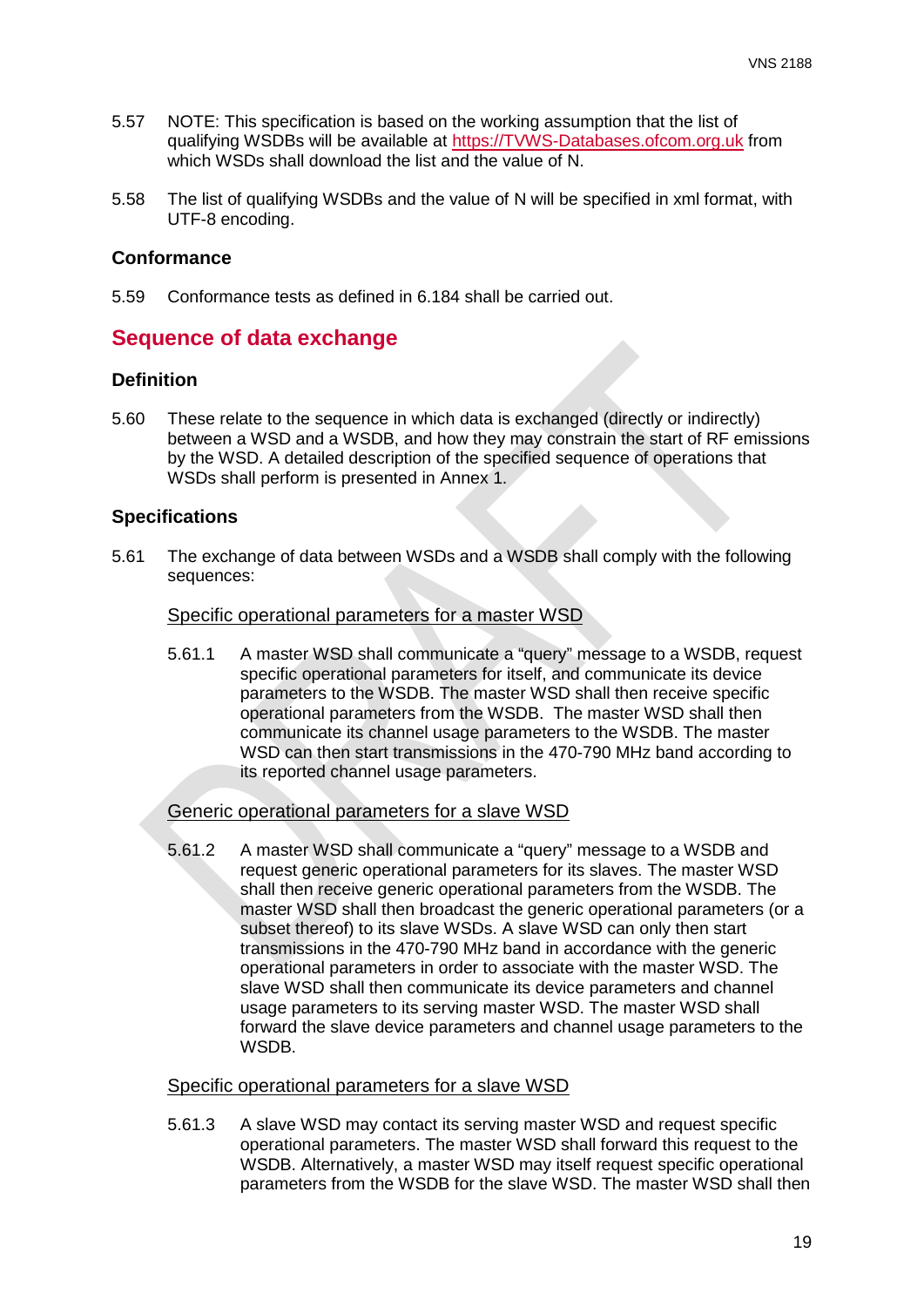receive the slave's specific operational parameters from the WSDB, and then forward these (or a subset thereof) to the slave WSD. The slave WSD shall communicate its channel usage parameters to the master WSD. The slave WSD can submit its channel usage parameters by transmitting in the UHF TV band according to its reported channel usage parameters. The master WSD shall then forward the channel usage information to the WSD<sub>B</sub>

## **Conformance**

5.62 Conformance tests as defined in [6.198](#page-61-0) shall be carried out.

# **Communication of device parameters**

# **Definition**

- 5.63 The device parameters of a master WSD are communicated from the master WSD to a qualifying WSDB. The device parameters of a slave WSD are communicated from the slave WSD to a qualifying WSDB via a master WSD.
- 5.64 The device parameters are used by a WSDB to generate operational parameters relevant to the transmissions of a WSD in the 470-790 MHz band.

# **Specifications**

- 5.65 A master WSD shall successfully communicate its device parameters to a qualifying WSDB after discovering such a WSDB, when initiating a request for specific operational parameters for its own transmissions, and prior to initiating transmissions within the 470-790 MHz band.
- 5.66 A master WSD shall make a new request (for operational parameters) to a WSDB if it intends to continue or resume transmission upon expiry of the time validity of its specific operational parameters as received from the WSDB.
- 5.67 A master WSD (or a slave WSD which has reported its geo-location coordinates) shall make a new request (for operational parameters) to the WSDB, or cease transmission, if it moves by more than 50 m with respect to the latitude and longitude coordinates determined at the time of its previous request from a WSDB.
- 5.68 A slave WSD shall successfully communicate its device parameters to its serving master (which the master WSD must successfully communicate to a WSBD) when associating with the master WSD.
- 5.69 WSD device parameters are shown in Table 4 below.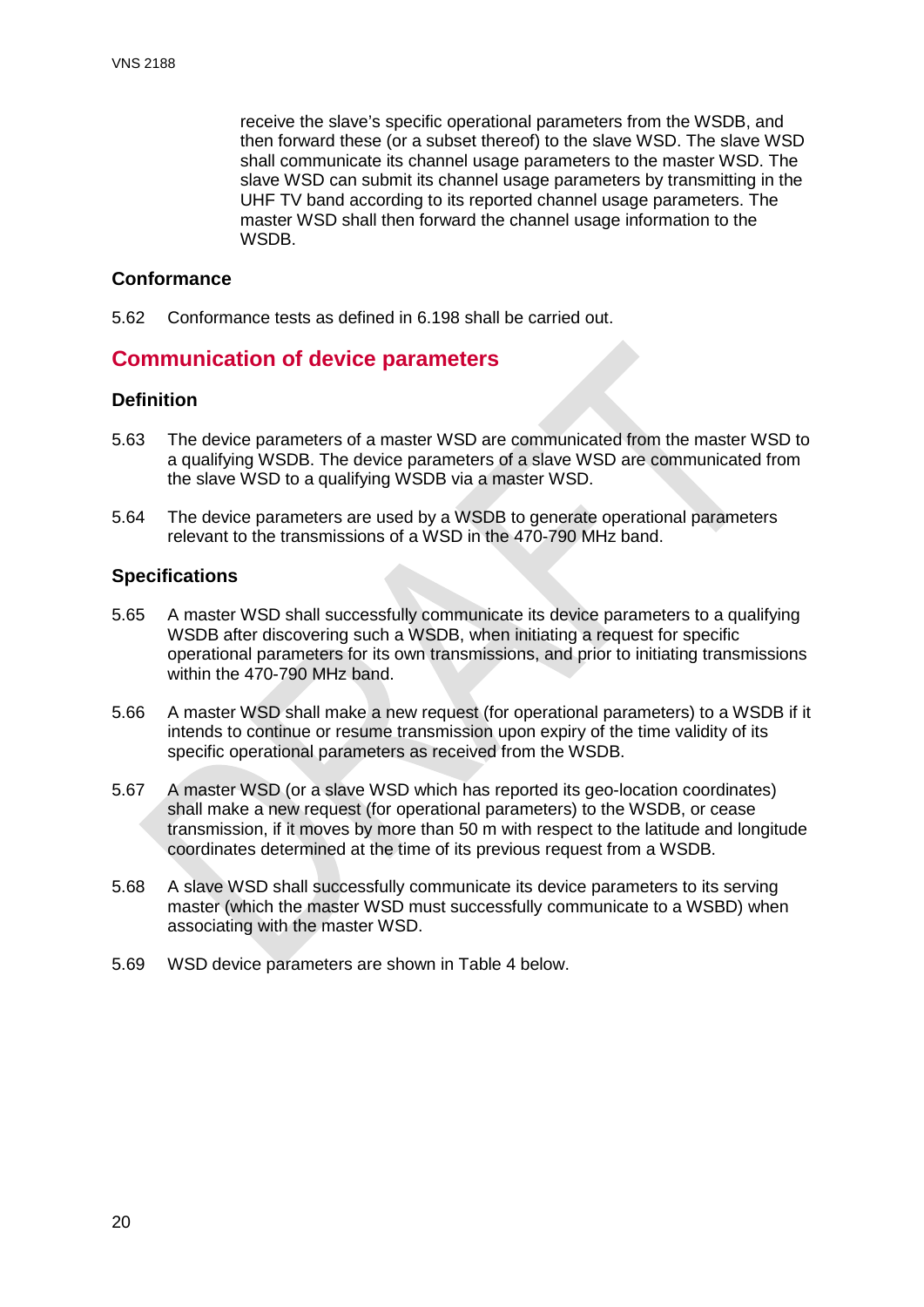| Device parameter      | Format / Definition                                                      | Remark                                |
|-----------------------|--------------------------------------------------------------------------|---------------------------------------|
| Unique device         | Manufacturer name in ASCII format                                        | Shall also be declared by the         |
| identifier            | followed by a serial number or other<br>identifier unique to the device. | manufacturer.                         |
| <b>Emission class</b> | Class 1, 2, 3 or 4.                                                      | Shall also be declared by the         |
|                       | See Table 1 for definition of                                            | manufacturer.                         |
|                       | emission class.                                                          |                                       |
| Technology identifier | ASCII format with the following                                          | Shall also be declared by the         |
|                       | fields: 1) title of the organisation<br>responsible for the technology   | manufacturer.                         |
|                       | specifications, 2) title of the                                          | Examples:                             |
|                       | technology, 3) version of the                                            | "IEEE/802.11af/v1.2.1/2011-10",       |
|                       | specifications, 4) issue date of the                                     | "Weightless SIG/Weightless/v0.9/      |
|                       | specifications.                                                          | 2012-09",                             |
|                       |                                                                          | "3GPP/LTE/v1.2.3/2012-10".            |
| Device type           | Type A or B.                                                             | Shall also be declared by the         |
|                       |                                                                          | manufacturer.                         |
| Model identifier      | ASCII format indicating the                                              | Shall also be declared by the         |
|                       | manufacturer's model number or                                           | manufacturer.                         |
| Device category       | product family.<br>Master or slave.                                      | Shall also be declared by the         |
|                       |                                                                          | manufacturer.                         |
| Antenna location      | Latitude, longitude, and altitude                                        | Horizontal and vertical geo-location  |
|                       | coordinates in WGS84 format.                                             | capabilities shall be separately      |
|                       |                                                                          | declared by the manufacturer.         |
|                       | If a WSD cannot report its                                               |                                       |
|                       | horizontal geo-location coordinates,                                     | Horizontal geo-location capability is |
|                       | it shall report "no horizontal geo-<br>location" to the WSDB.            | mandatory for master WSDs.            |
|                       |                                                                          | The "no geo-location" message         |
|                       | If a WSD cannot report its                                               | corresponds to cases where a) the     |
|                       | vertical geo-location coordinates,                                       | WSD does not have geo-location        |
|                       | it shall report "no vertical geo-                                        | capability, or b) the WSD does have   |
|                       | location" to the WSDB.                                                   | geo-location capability but is not    |
| Antenna location      |                                                                          | currently capable of geo-location.    |
| uncertainty           | Latitude, longitude, and altitude<br>coordinate uncertainties specified  |                                       |
|                       | as $\pm \Delta x$ , $\pm \Delta y$ and $\pm \Delta z$ metres             |                                       |
|                       | respectively, corresponding to a 95%                                     |                                       |
|                       | confidence level.                                                        |                                       |
|                       | If a WSD cannot determine its                                            |                                       |
|                       | horizontal geo-location uncertainty, it                                  |                                       |
|                       | shall report "no horizontal geo-                                         |                                       |
|                       | location uncertainty reported" to the                                    |                                       |
|                       | WSDB.                                                                    |                                       |
|                       | If a WSD cannot determine its                                            |                                       |
|                       | vertical geo-location uncertainty, it                                    |                                       |
|                       | shall report "no vertical geo-location                                   |                                       |
|                       | uncertainty reported' to the WSDB.                                       |                                       |

Table 4. Device parameters.

# **Conformance**

5.70 Conformance tests as defined in [6.206](#page-64-0) shall be carried out.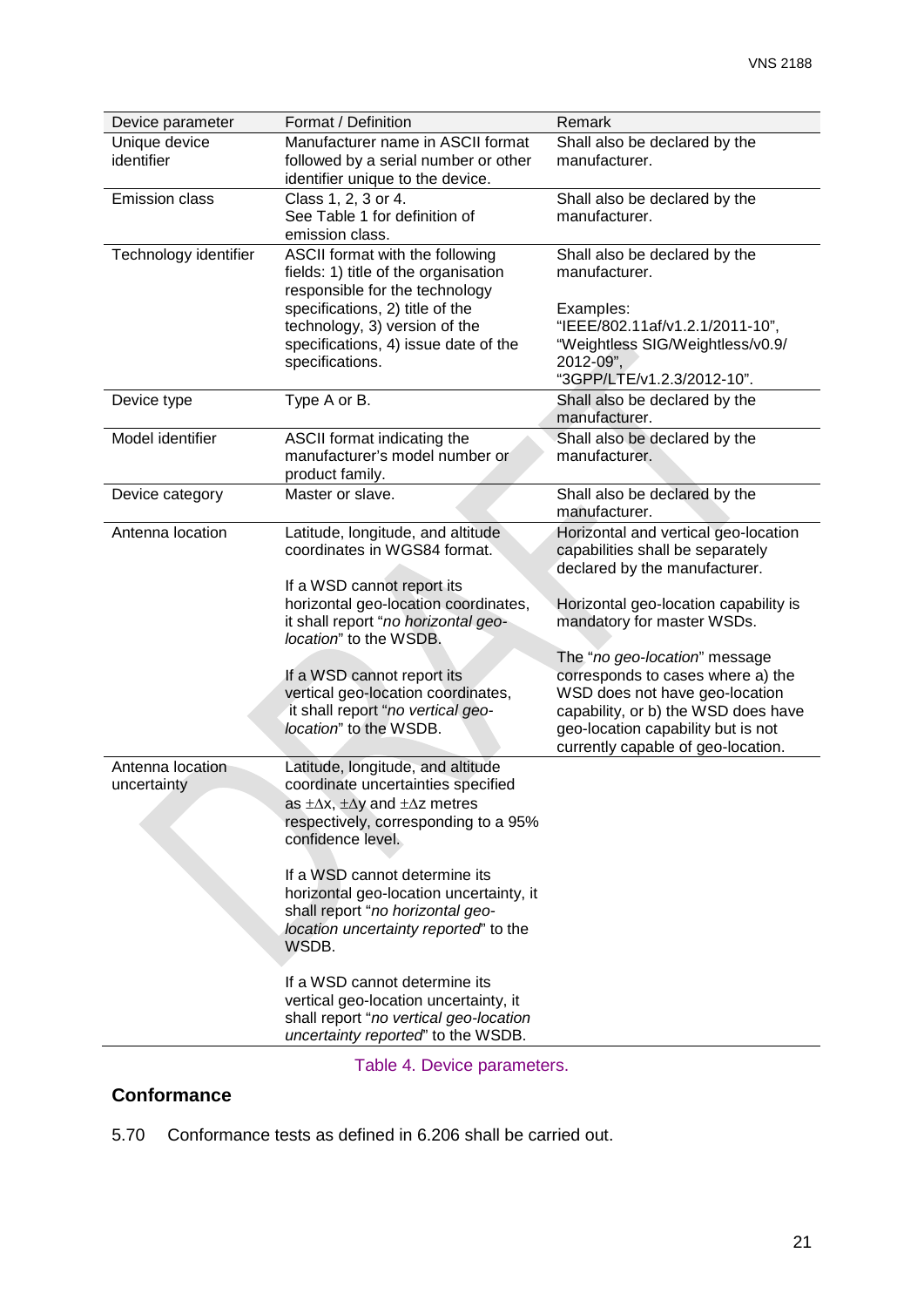# **Communication of operational parameters**

# **Definition**

- <span id="page-22-0"></span>5.71 These are parameters that a) a master WSD shall be able to receive from a qualifying WSDB and b) a slave WSD shall be able to receive from a qualifying WSDB through its serving master WSD.
- 5.72 Among other things, operational parameters include the available lower and upper DTT channel edge frequencies and the corresponding maximum permitted EIRP spectral densities permitted in each channel.
- 5.73 A WSD shall configure its transmissions to comply with the latest received operational parameters prior to initiating or continuing transmissions within the 470- 790 MHz band.
- 5.74 Specific operational parameters are the parameters received by a master WSD from a WSDB (or by a slave WSD from its serving master WSD) for the WSD's transmissions in the TV white spaces based on the reported device parameters.
- 5.75 Generic operational parameters are the parameters received by a master WSD from a WSDB and forwarded to served slave WSDs for the slave WSDs' transmissions in the TV white spaces. Generic operational parameters are not based on any reported slave device parameters. Generic operational parameters apply to a slave WSD's initial transmissions for purposes of association with its serving master WSD in the 470–790 MHz band. A slave WSD has the option of continuing to use generic operational parameters for subsequent transmissions. Alternatively, it can request specific operational parameters in order to benefit from increased TVWS availability.

# **Specifications**

- 5.76 A master WSD shall be able to receive from a WSDB specific operational parameters for its own transmissions after having communicated its device parameters to the WSDB.
- 5.77 A master WSD shall be able to receive from a WSDB generic operational parameters for the transmissions of served slave WSDs, after having communicated its own channel usage parameters to the WSDB. A master WSD shall subsequently communicate these operational parameters to its served slave WSDs. The communicated operational parameters may include the full set (or a subset) of the DTT channel frequency boundaries and the corresponding maximum permitted inblock EIRP spectral densities which were received from the WSDB.
- 5.78 A master WSD shall be able to receive from a WSDB specific operational parameters for the transmissions of a slave WSD, after having communicated the slave's device parameters to the WSDB. A master WSD shall subsequently communicate these operational parameters to the served slave WSD. The communicated operational parameters may include the full set (or a subset) of the DTT channel frequency boundaries and the corresponding maximum permitted in-block EIRP spectral densities which were received from the WSDB.
- 5.79 A master WSD shall only transmit in the 470-790 MHz band in accordance with the master operational parameters (and other instructions) which it has received from a WSDB.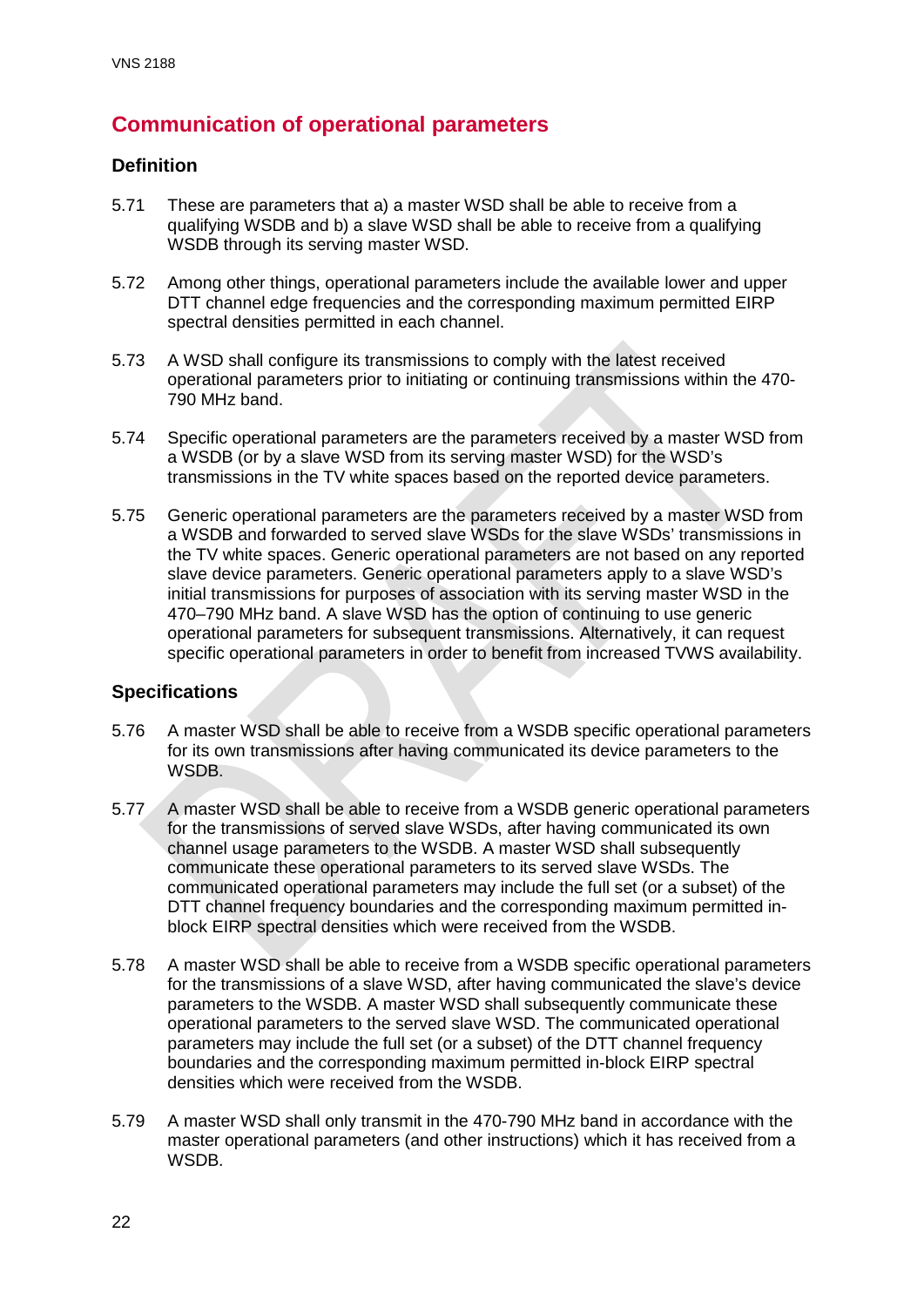- 5.80 A slave WSD shall be able to receive "specific" or "generic" operational parameters from its serving master WSD.
- 5.81 A slave WSD shall only transmit in the 470-790 MHz band in accordance with the slave operational parameters (and other instructions) which it has received from its serving master WSD

| Parameter                                                                                     | Format / Definition                                                                                                                                                   | Remark                                                                         |
|-----------------------------------------------------------------------------------------------|-----------------------------------------------------------------------------------------------------------------------------------------------------------------------|--------------------------------------------------------------------------------|
| List of lower and<br>upper DTT channel<br>edge frequencies                                    | The $i^{th}$ lower and upper edges<br>shall be specified as<br>$F_{L,i} = (470 + 8k_i)$ MHz, and<br>$F_{U,i} = (470 + 8k_i + 8)$ MHz,<br>where $0 \leq k_i \leq 39$ . | These parameters are applicable to<br>the conformance requirements in<br>5.12. |
| Maximum in-block<br>EIRP spectral<br>densities for each DTT<br>channel edge<br>frequency pair | Specified as<br>$P_{0,i}$ (dBm/0.1 MHz) and<br>$P_{1.7}$ (dBm/8 MHz)<br>over the frequency interval<br>$F_{L,i}$ to $F_{U,i}$ .                                       | This parameter is applicable to<br>conformance requirements in 5.27.           |
| Maximum nominal<br>channel bandwidth,<br>and maximum total<br>nominal channel<br>bandwidth    | $B_{\rm C}$ = $K_{\rm C}$ × 8 MHz (contiguous),<br>$B_T = K_T \times 8$ MHz<br>where $K_T$ , $K_C > 0$ .                                                              | This parameter is applicable to<br>conformance requirements in 5.12.           |
| Time validity of<br>operational<br>parameters                                                 | $T_{\text{Val}}$ specified in 24 hour clock<br>format (hour:min) with reference<br>to GMT.                                                                            | This parameter is applicable to<br>conformance requirements in 5.90.           |

5.82 Operational parameters are described in Table 5 below.

Table 5: Operational parameters.

#### **Conformance**

5.83 Conformance tests shall be carried out implicitly as defined in Section 6 for the testing of bandwidths, EIRPs, and time validity.

# **Communication of channel usage parameters**

# **Definition**

5.84 Channel usage parameters are communicated from a master WSD to a qualifying WSDB (and from a slave WSD to its serving master WSD). These parameters describe the frequencies and powers that the master WSD and its served slave WSDs intend to use.

#### **Specifications**

- 5.85 A master WSD shall communicate to a WSDB the channel usage parameters for its own transmissions prior to initiating transmissions within the 470-790 MHz band.
- 5.86 A slave WSD shall communicate to a serving master WSD the channel usage parameters for its own transmissions.
- 5.87 A master WSD shall communicate to a WSDB the channel usage parameters of its serve slave WSDs.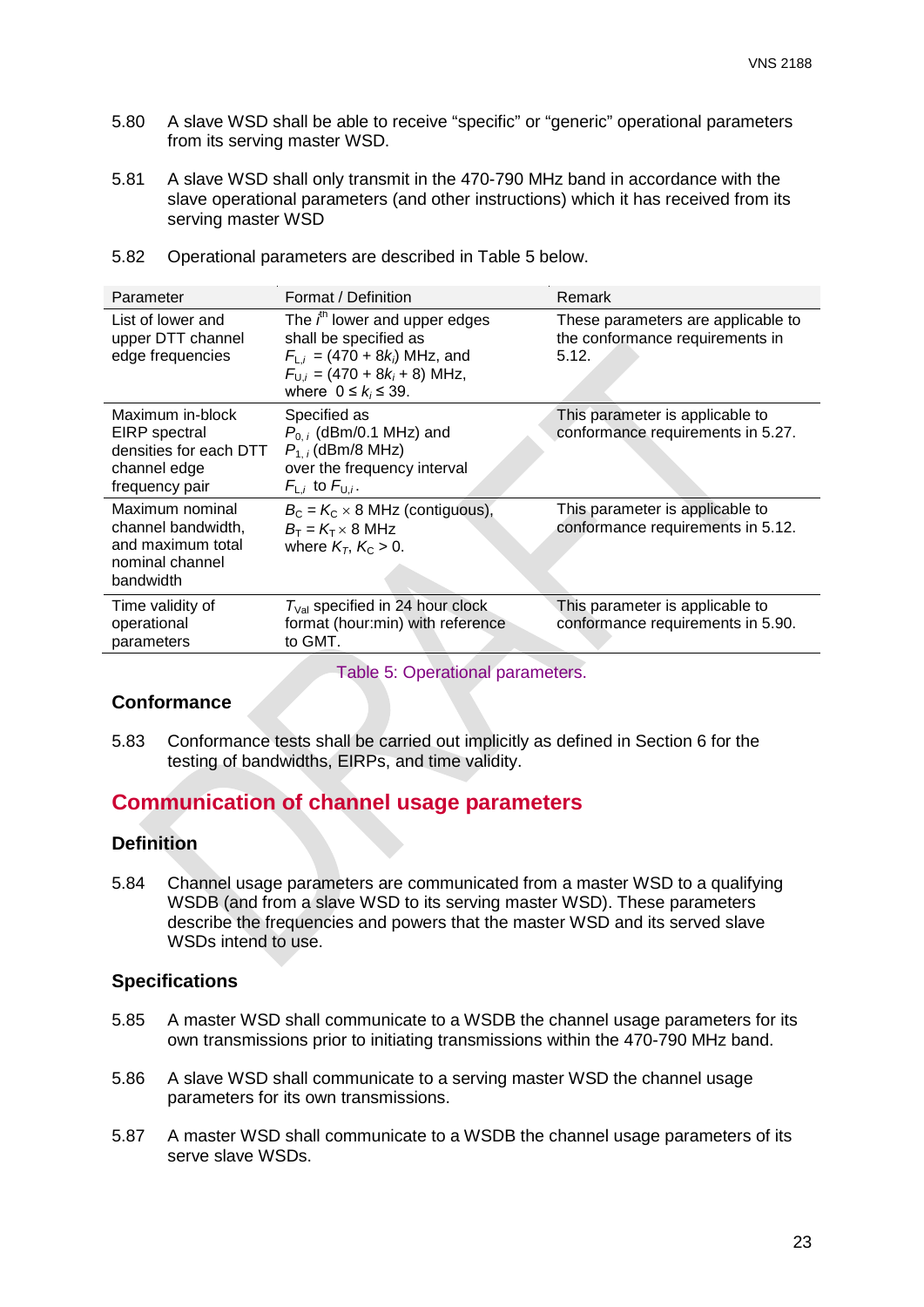| Parameter                                                                                               | Format / Definition                                                                                                                                                   | Remark                                                                          |
|---------------------------------------------------------------------------------------------------------|-----------------------------------------------------------------------------------------------------------------------------------------------------------------------|---------------------------------------------------------------------------------|
| List of lower and<br>upper DTT channel<br>edge frequencies<br>within which a WSD<br>intends to transmit | The $ith$ lower and upper edges<br>shall be specified as<br>$f_{L,i} = (470 + 8k_i)$ MHz, and<br>$f_{U,i}$ = (470 + 8 $k_i$ + 8) MHz,<br>where $0 \leq k_i \leq 39$ . | These parameters are applicable to<br>the conformance requirements in<br>6.213. |
| In-block EIRP spectral<br>densities which a<br>WSD intends to use<br>within each DTT<br>channel         | Specified as<br>$p_{0,i}$ (dBm/0.1 MHz) and<br>$p_{1,i}$ (dBm/8 MHz)<br>over the frequency interval<br>$f_{\perp i}$ to $f_{\perp i}$ .                               | This parameter is applicable to<br>conformance requirements in 6.213.           |

#### 5.88 Channel usage parameters are described in Table 6.

Table 6. Channel usage parameters.

# **Conformance**

5.89 Conformance tests as defined in [6.213](#page-66-0) shall be carried out.

# **Time validity of operational parameters**

# **Definition**

- <span id="page-24-0"></span>5.90 The time validity is defined as the instant in time beyond which the operational parameters communicated by a WSDB to a WSD become invalid.
- 5.91 A WSD is permitted to transmit in the 470-790 MHz band only in accordance with received operational parameters, and for a time period which does not exceed the time validity of those parameters. The time validity itself is an operational parameter.

## **Specifications**

- 5.92 The time validity of operational parameters is specified by the WSDB as an absolute time,  $T_{Val}$ , defined in a 24 hour clock format (hour:min) with reference to GMT (see also Table 5).
- 5.93 A WSD shall cease transmission after time Tval.
- 5.94 The value of  $T_{\text{Val}}$  may be different for master and slave WSDs. The value of  $T_{\text{Val}}$  for a master WSD shall be communicated explicitly as an operational parameter from a WSDB to a master WSD. The value of  $T_{Val}$  for a slave WSD shall be communicated explicitly from a WSDB to a master WSD and then communicated implicitly or explicitly from a master WSD to a served slave WSD.
- 5.95 If a master WSD receives new operational parameters from a WSDB, then the value of  $T_{\text{Val}}$  for the master WSD and slave WSDs shall be appropriately updated.

## **Conformance**

5.96 Conformance tests as defined in [6.114](#page-45-0) shall be carried out.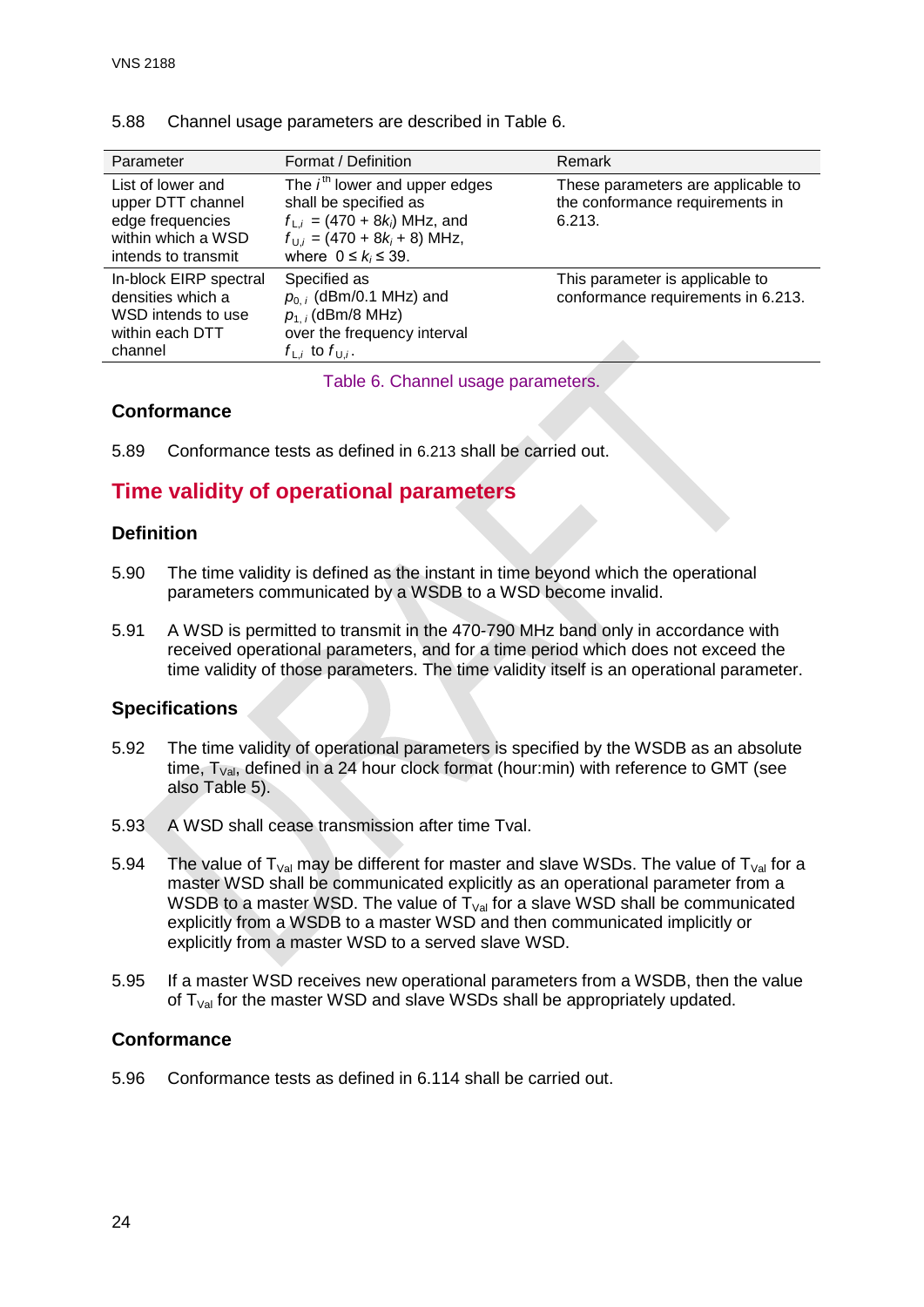# **Device shutdown**

#### **Definition**

5.97 This is the instruction from a WSDB requesting that a master WSD and its associated slave WSDs cease transmission within a certain time interval.

#### **Specifications and limits**

- 5.98 A master WSD shall cease transmission within 60 seconds of receiving the WSD shut-down instruction from a WSDB.
- 5.99 A slave WSD shall cease transmission within 1 second, when instructed to do so by its serving master WSD.
- 5.100 Additionally, a slave WSD shall cease transmission if it loses communications with its serving master WSD for a period of more than 5 seconds.

#### **Conformance**

5.101 Conformance tests as defined in [6.128](#page-47-0) shall be carried out.

# **Slave to slave WSD communications**

#### **Definition**

5.102 This corresponds to scenarios where a slave WSD communicates directly with another slave WSD.

## **Specification**

5.103 A slave WSD may communicate with another slave WSD provided that it maintains communication over the UHF TV band with its serving master WSD and remains under the control of the said master WSD.

## **Conformance**

5.104 No specific conformance tests are described in this document other than the requirement that the manufacturer shall declare whether the presented slave WSD is capable of communicating directly with another slave WSD. If the device has such capability, the manufacturer shall also declare that the slave WSD maintains under the control of its serving master WSD when operating in this mode. See [6.52.](#page-33-0)

# **Geo-location and geo-location validity**

## **Definition**

- 5.105 The specifications in this section apply to a WSD that has the capability to automatically determine its antenna latitude, longitude and/or altitude coordinates.
- 5.106 Location uncertainty This is the difference in meters between the latitude, longitude, and altitude coordinates reported by a WSD to a WSDB, and the actual coordinates of the WSD.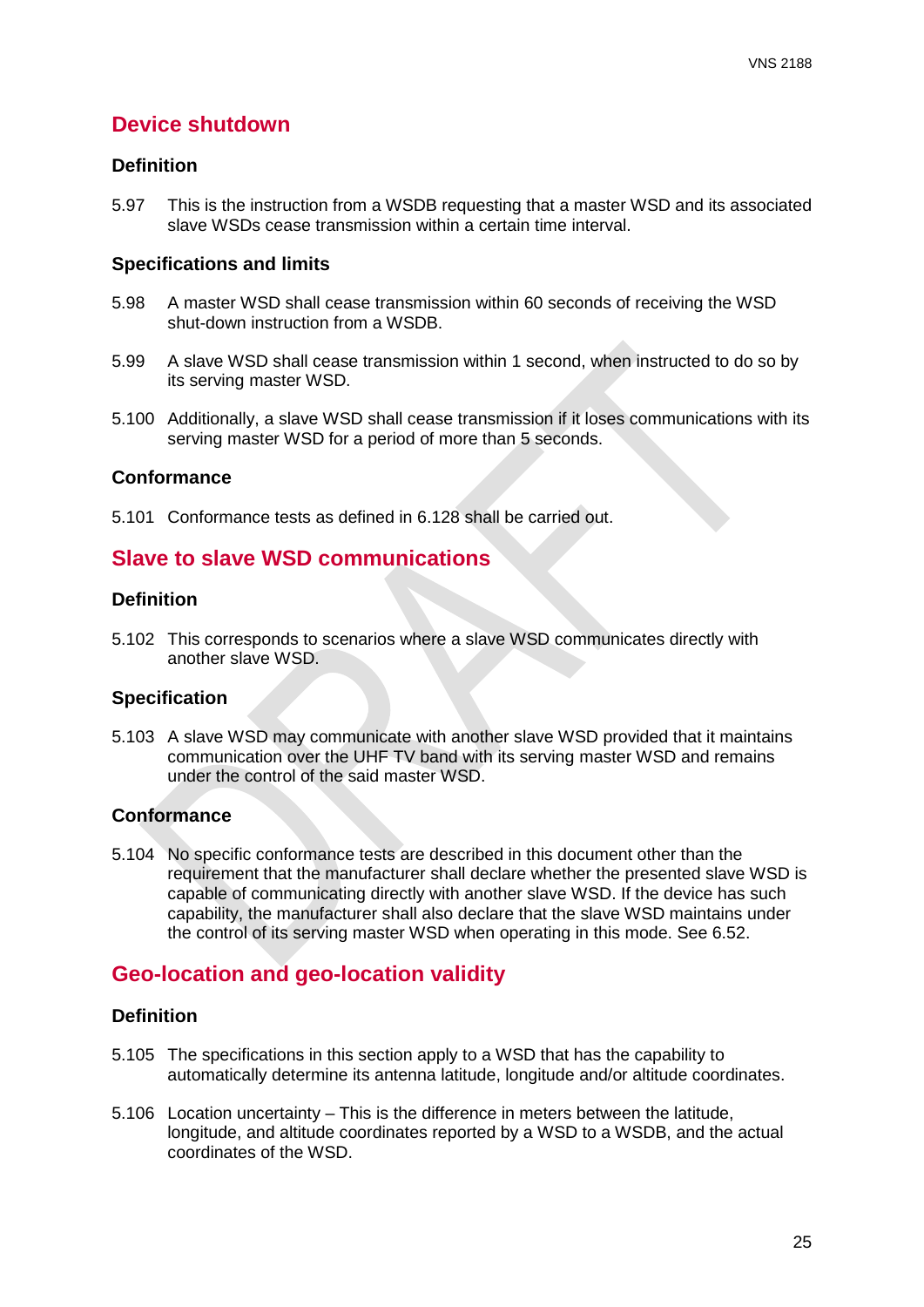5.107 Success rate – The success rate is the percentage of times that the location uncertainty reported by the WSD to the WSDB is no greater than the location uncertainty limit.

# **Specifications and limits**

- 5.108 A WSD which has geo-location capability shall be able to report to a WSDB its geolocation coordinates (in WGS 84 format) and geo-location uncertainty (in metres).
- 5.109 The geo-location uncertainty reported to the WSDB for a WSD shall comply with a 95% success rate.
- 5.110 If a WSD cannot report its horizontal geo-location coordinates, it shall report the message "no horizontal geo-location" to the WSDB. If a WSD cannot report its vertical geo-location coordinates, it shall report the message "*no vertical geolocation*" to the WSDB. The messages correspond to cases where
	- a) the WSD does not have geo-location capability, or
	- b) the WSD does have geo-location capability but is not currently capable of geolocation.
- 5.111 If a WSD cannot report its horizontal geo-location uncertainty, it shall report "*no horizontal geo-location uncertainty reported*" to the WSDB. If a WSD cannot report its vertical geo-location coordinates, it shall report the message "*no vertical geo-location uncertainty reported*" to the WSDB.
- 5.112 A WSD which has geo-location capability shall also be capable of determining whether its horizontal location has changed by more than 50 metres with respect to its horizontal position determined at the time when the WSD last reported its location. Such a WSD shall not continue to transmit with its current operational parameters if its horizontal location has changed by more than 50 metres with respect to its horizontal position determined at the time when the WSD last reported its location.
- 5.113 A master WSDs shall have horizontal geo-location capability.

## **Conformance**

5.114 Conformance tests as defined in [6.221](#page-68-0) shall be carried out. In addition, the manufacturer shall declare the geo-location capabilities of the presented WSD (see list of declared parameters in Section 6).

# **User access restrictions**

## **Definition**

<span id="page-26-0"></span>5.115 User access restrictions are features implemented in the WSD to restrict access for the user of the equipment to certain hardware and/or software settings of the equipment.

## **Specifications**

5.116 The hardware/software settings that relate to the exchange of the parameters in Tables 4, 5 and 6 communicated between a WSD and a WSDB, and any hardware/software settings that control the operation of the equipment, shall not be accessible nor be able to be readily altered by the user of the equipment.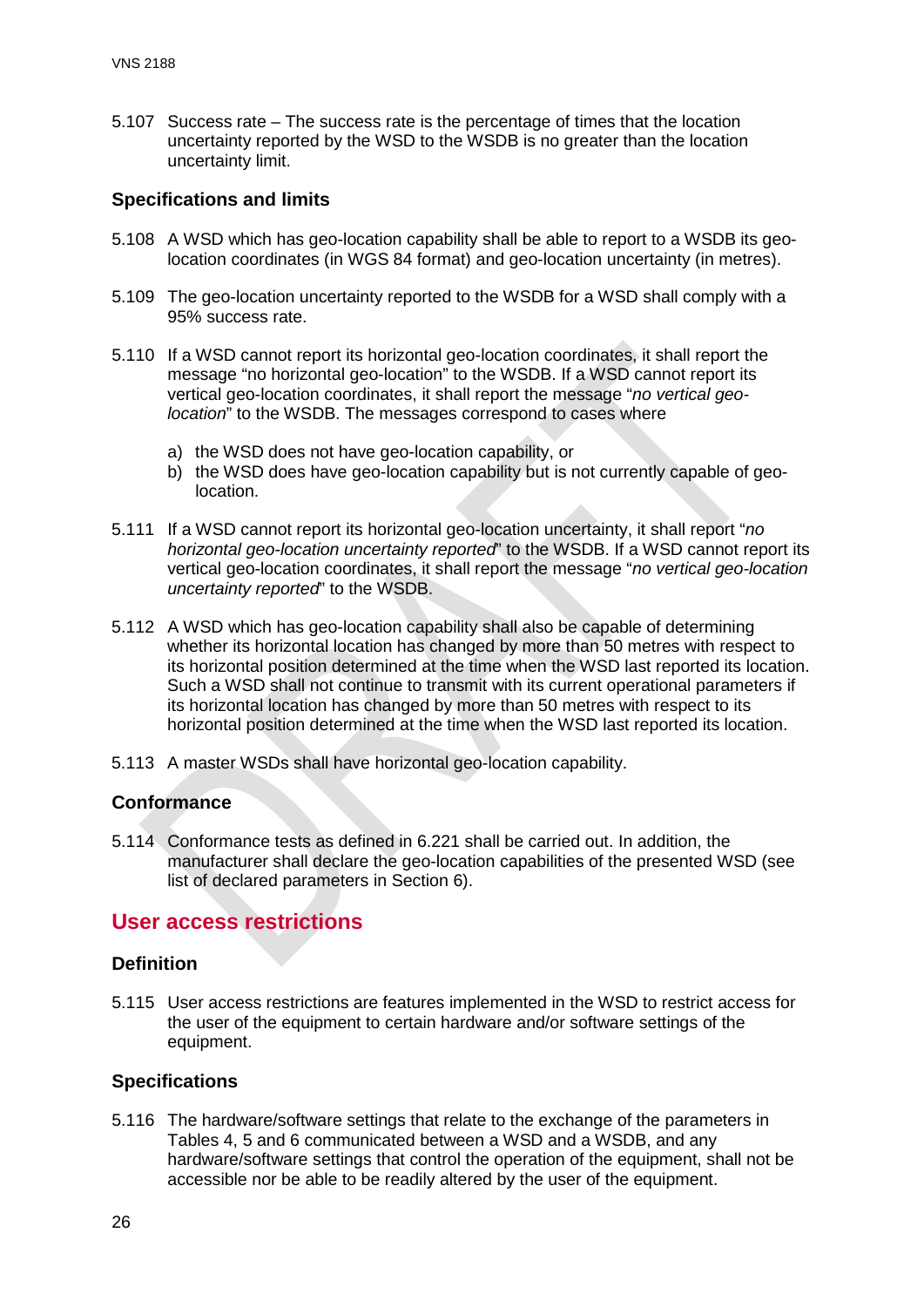## **Conformance**

5.117 The manufacturer shall declare the measures it has taken to restrict the ability of a user to readily control of the WSD functionality (see list of declared parameters in Section 6).

# **Integral antenna**

### **Definition**

5.118 An integral antenna is designed as a fixed part of the equipment, without the use of an external connector, and as such, cannot be disconnected from the equipment by a user with the intent to connect another antenna.

#### **Specification**

5.119 An integral antenna shall be used in all type B WSDs.

#### **Conformance**

5.120 The manufacturer shall declare the integral antenna design used by the presented WSD (see list of declared parameters in Section 6).

# **Security requirements**

### **Specification**

- 5.121 Communications between a master WSD and a qualifying WSDB must be performed using secure protocols that avoid malicious corruption or unauthorized modification of data.
- 5.122 Communications between a master WSD and a slave WSD for purposes of relaying operational parameters and device parameters must be performed using secure protocols that avoid malicious corruption or unauthorized modification of data.

## **Conformance**

5.123 The manufacturer shall declare the measures it has taken to comply with the security requirements.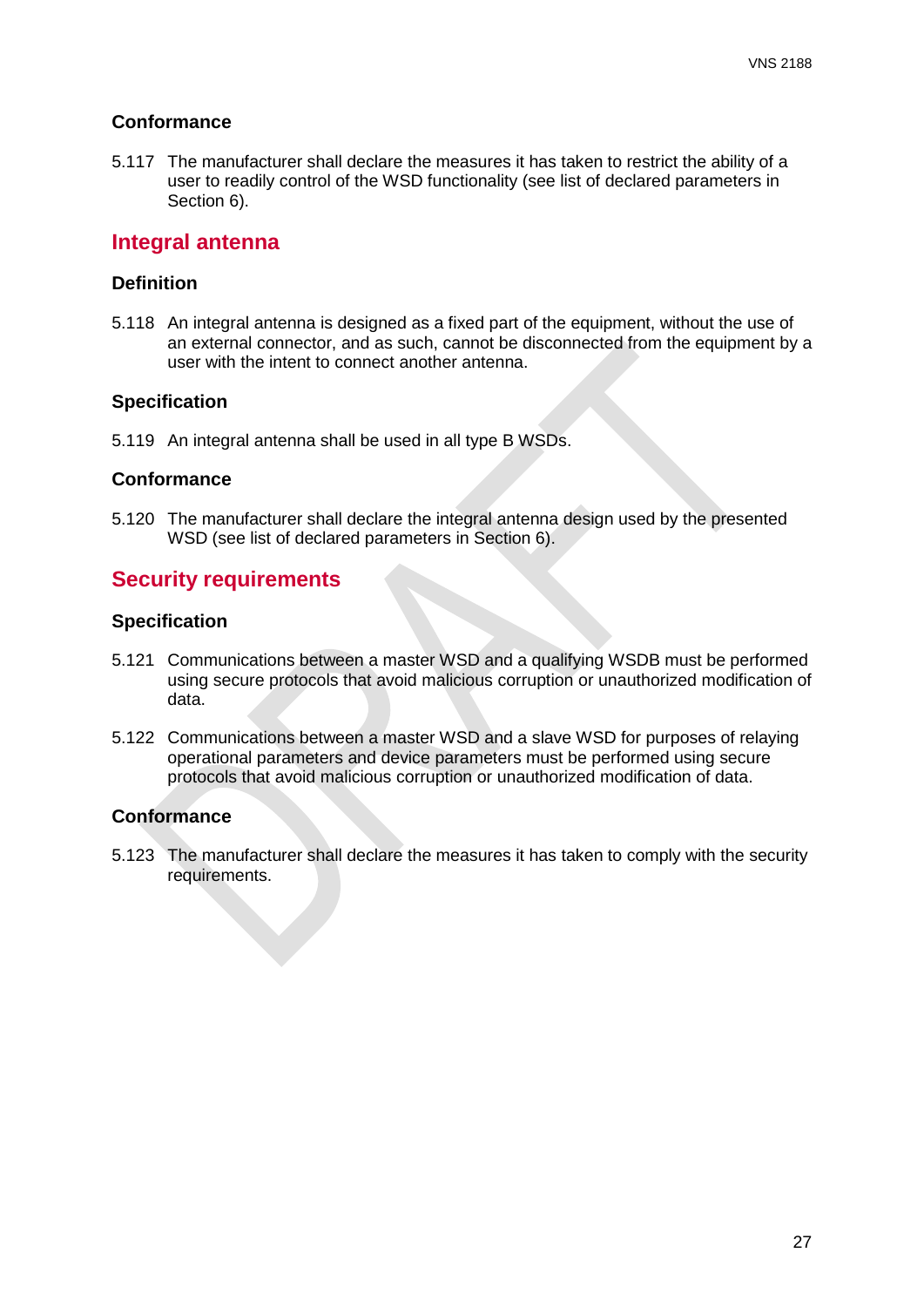# <span id="page-28-0"></span>Essential tests for compliance with technical specifications

- 6.1 The testing of device compliance with the technical specifications of Section 5 is described in this section.
- 6.2 NOTE: The tests describe here do not explicitly examine compliance with every specifications described in Section 5. The absence of a compliance test for a specification a) shall not prejudice compliance with that specification, and b) implies that the manufacturer shall declare compliance with that specification.
- 6.3 A WSD supplied by a manufacturer for testing is referred to as a unit under test (UUT).
- 6.4 If the UUT is a master WSD, the manufacturer shall supply a compatible "test slave WSD" in order to allow the testing of master-slave communications. The test slave WSD shall be configured to request specific operational parameters from the UUT.
- 6.5 If the UUT is a slave WSD, the manufacturer shall supply a compatible "test master WSD" in order to allow the testing of master-slave communications.
- 6.6 The manufacturer shall provide the means to operate and control the UUT during the tests. This will include the provision of test equipment (TE) by the manufacturer which will include a "test WSDB". In addition to being able to configure a UUT via its test WSDB (by specifying appropriate operational parameters), the TE will emulate the operation of all the entities that a master WSD would normally interface with in order to
	- a) obtain Ofcom's list of qualifying WSDBs, and
	- b) exchange parameters with one of the WSDBs on the Ofcom list.

# **Conditions for testing**

# **Normal and extreme test conditions**

- 6.7 Unless otherwise stated in the test procedures for essential test suites, the tests defined in the present document shall be carried out at representative points within the boundary limits of the declared operational environmental profile (see [6.54\)](#page-33-1).
- 6.8 Where technical performance varies subject to environmental conditions, tests shall be carried out under a sufficient variety of environmental conditions (within the boundary limits of the declared operational environmental profile) to give confidence of compliance for the affected technical requirements.

# **Antennas**

- 6.9 Type A WSDs (fixed outdoor) can have either integral antennas or external antennas. Type B WSDs (all devices other than Type A) must have integral antennas.
- 6.10 Integral antennas are designed as a fixed part of the equipment, without the use of an external connector, and as such, cannot be disconnected from the equipment by a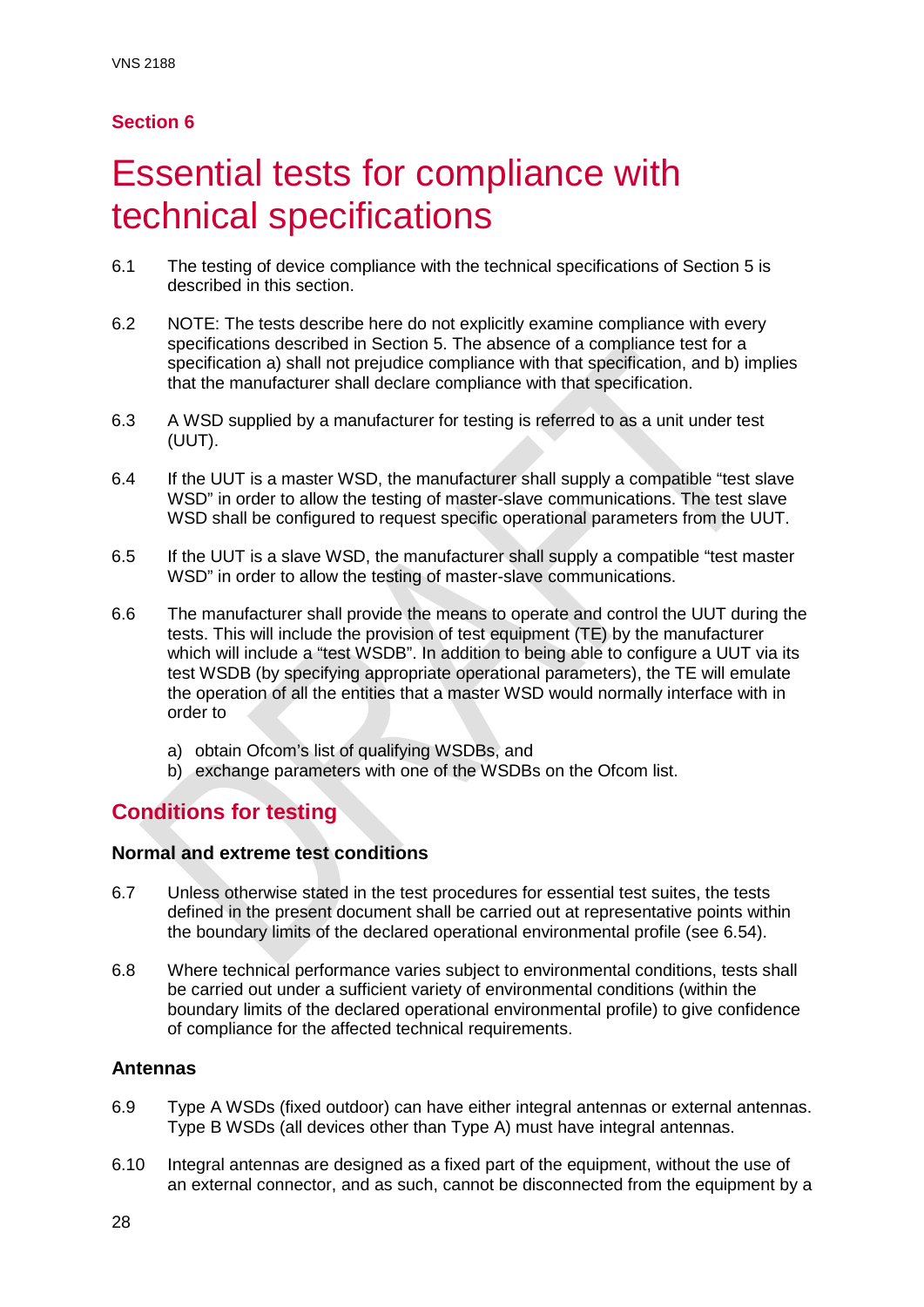user with the intent to connect another antenna. Integral antennas may be provided with temporary connectors for purposes of testing.

- 6.11 External antennas are physically external to the equipment, are attached via antenna connectors, and are assessed in combination with the equipment against the requirements in the present document. NOTE: It should be noted that assessment does not necessarily lead to testing.
- 6.12 An antenna assembly referred to in the present document is understood as the combination of the antenna (integral or external), its coaxial cable, and, if applicable, its antenna connector and associated switching components. The gain of an antenna assembly, G in dBi, does not include the additional gain that may result from beamforming.
- 6.13 Multiple antenna systems may use beamforming techniques which may result in additional antenna gain. This beamforming gain, Y, is specified in dB. Beamforming gain does not include the gain of the antenna assembly, G, or the gain resulting from adding the transmit powers from the antennas.

### **Conducted and radiated tests**

- 6.14 For a UUT with external antennas and antenna connectors, or for a UUT with integral antennas and temporary antenna connectors, conducted measurements of transmit powers shall be performed. Radiated powers shall then be derived by accounting for the declared antenna assembly and beamforming gains.
- 6.15 When performing the conducted measurements on multiple antenna systems (devices with multiple transmit chains) a power splitter/combiner shall be used to combine all the transmit chains (antenna outputs) into a single test point. The insertion loss of the power splitter/combiner shall be taken into account.
- 6.16 NOTE: Special care should be taken with selecting the power splitter/combiner; i.e., it should be capable of handling the output power of the UUT and it should have sufficient isolation between the ports to avoid inter-modulation products being produced in the UUT.
- 6.17 For a UUT with integral antenna(s) and without temporary antenna connector(s), radiated measurements shall be performed.
- 6.18 When performing radiated measurements, the UUT shall be configured and antenna(s) positioned (including smart antenna systems and systems capable of beamforming) for maximum EIRP towards the measuring antenna.
- 6.19 For radiated measurements, a test site as described in Annex B of [4] and applicable measurement procedures as described in Annex C of [4] shall be used, taking into account the calibration factor from the measurement site.

#### **Multi-antenna transmit operating modes**

#### Operating mode 1 (single antenna)

- <span id="page-29-0"></span>6.20 The equipment uses only one antenna when operating in this mode.
- 6.21 The following types of equipment and/or operating modes are examples covered by this category: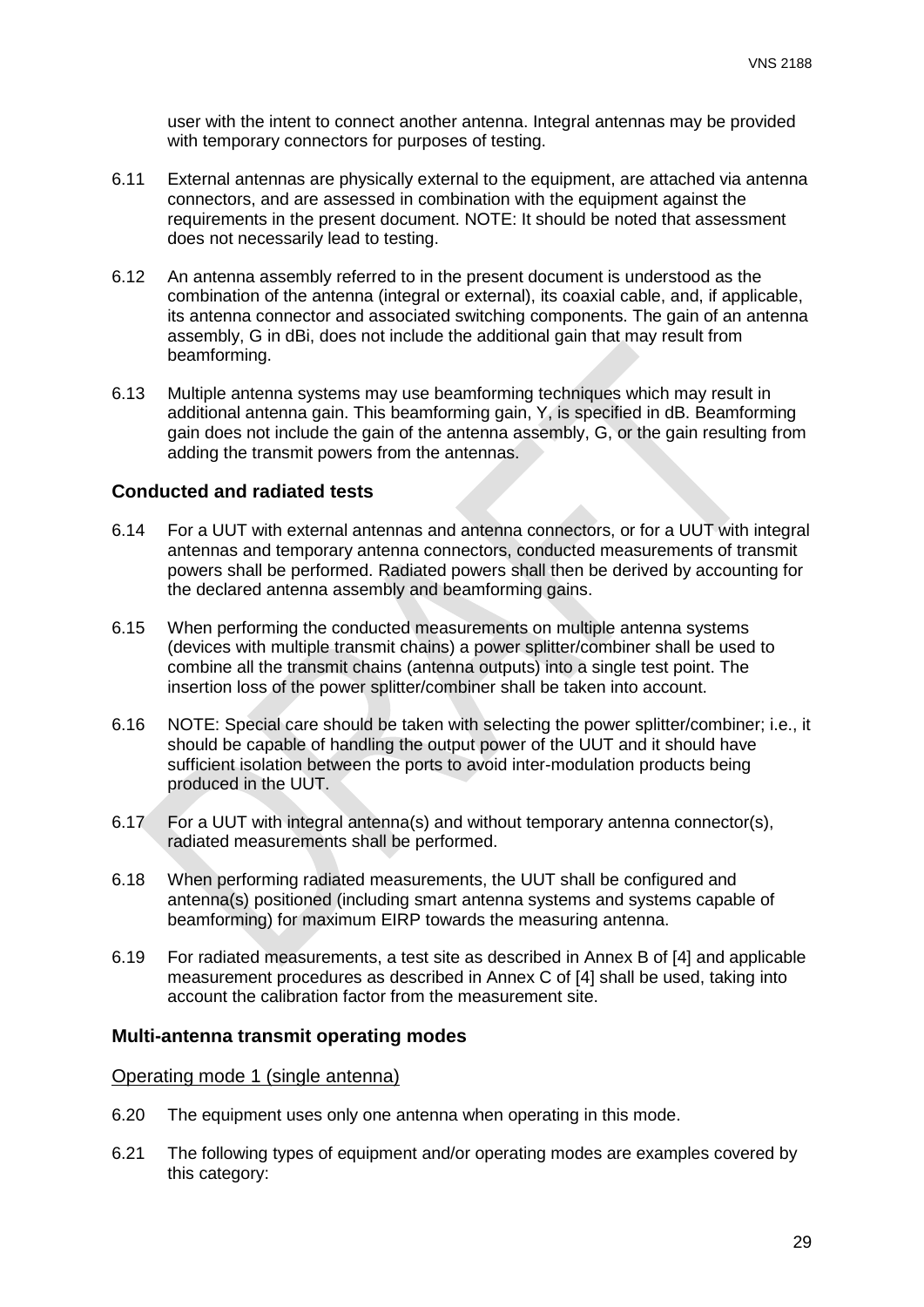- 6.21.1 Equipment with only one antenna.
- 6.21.2 Equipment with two or more diversity antennas, but where at any moment in time only one antenna is used for transmission.
- 6.21.3 Equipment with two or more antennas, but operating in a mode where only one antenna is used for transmission.

#### Operating mode 2 (multiple antennas, no beamforming)

6.22 The equipment that operates in this mode transmits simultaneously from multiple antennas but without beamforming.

#### Operating mode 3 (multiple antennas, with beamforming)

- 6.23 The equipment that operates in this mode transmits simultaneously from multiple antennas with beamforming.
- 6.24 In addition to the antenna assembly gain, G, the beamforming gain, Y, shall have to be taken into account when performing the conducted measurements described in the present document.

## **Requirements for the test modulation**

- 6.25 The modulation/multiple-access scheme used by the UUT for the purposes of testing shall be representative of normal use of the equipment. Where the equipment is not capable of continuous RF transmission, the test modulation/multiple-access scheme shall be such that transmissions occur regularly in time, and
- 6.26 If the equipment uses multiple modulation methods with different RF characteristics, the modulation that produces the worst measured values (values which comply with the limits by the smallest margin) for each essential test shall be used, and this modulation shall be declared along with the rationale for why this modulation produces worse values than other modulation methods used by the equipment.

## **Communications between the test WSDB and UUT**

- 6.27 For the purpose of the tests defined in the essential test suites, a master UUT shall be connected to a compatible TE (which incorporates a test WSDB) using a nonradio link. The TE shall be configured to allow a master UUT or master test WSD to readily discover (or otherwise consult) its test WSDB upon connection.
- 6.28 The master UUT shall be configured to operate with a compatible TE (test WSDB). It is recommended that the IETF PAWS standard currently under development is used for the communications between the master UUT and the TE.
- 6.29 For the purpose of the tests defined in the essential test suites, a slave UUT shall be connected to a compatible test master WSD using a non-radio link, and a master UUT shall be connected to a compatible slave WSD using a non-radio link. However, devices shall be configured to operate as if connected over the UHF TV band.
- 6.30 The communication protocol between the slave and master WSDs will be defined by the radio technology specifications of the WSDs being tested.
- 6.31 The above are illustrated in Figure 8 below.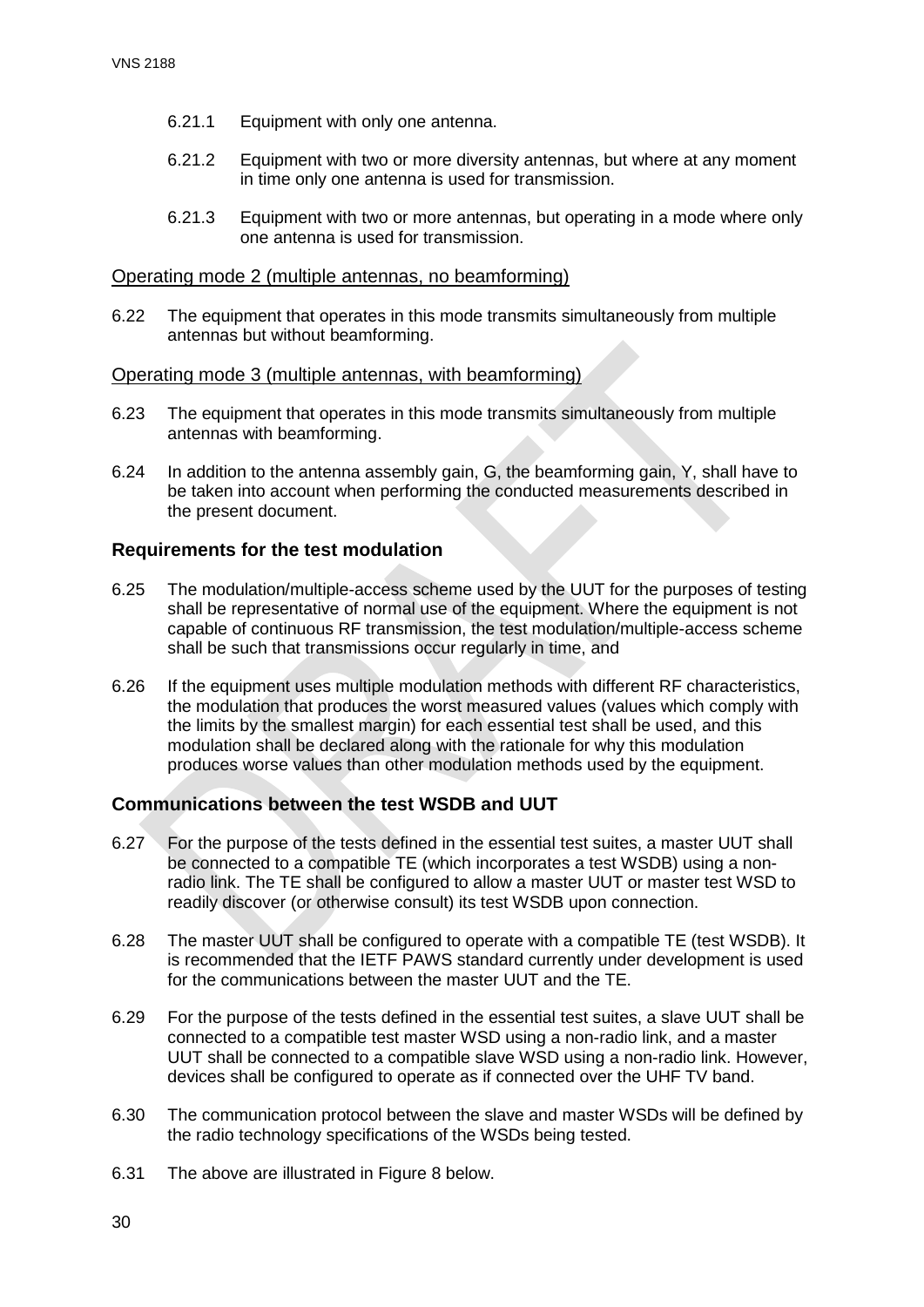

# **Interpretation of measurement results**

- 6.32 The interpretation of the results recorded in the test report of the measurements described in this document shall be as follows:
	- 6.32.1 The measured values will be compared to the corresponding limit specified in this document to decide whether the equipment meets the requirements.
	- 6.32.2 The value of the measurement uncertainty for the measurement of each parameter shall be included in the test report.
	- 6.32.3 The recorded value of the measurement uncertainty shall be, for each measurement, equal to or lower than the figures in Table 7.
	- 6.32.4 The shared risk approach shall be applied for the interpretation of all measurement results.
- 6.33 For the test methods described in this document for determining RF power levels, the measurement uncertainty figures shall be calculated in accordance with TR 100 028 1 [2] and TR 100 028 2 [3] and shall correspond to an expansion factor (coverage factor)  $k = 1.96$  or  $k = 2$  (which provide confidence levels of 95% and 95.45% respectively in the case where the distributions characterizing the actual measurement uncertainties are Gaussian).
- 6.34 Table 7 is based on such expansion factors.

| Parameter                     | Uncertainty      |
|-------------------------------|------------------|
| RF frequency                  | $±1 \times 10-5$ |
| RF power conducted            | $±1,5$ dB        |
| RF power radiated             | ±6 dB            |
| Spurious emissions, conducted | ±3 dB            |
| Spurious emissions, radiated  | ±6 dB            |
| Humidity                      | ±5%              |
| Temperature                   | ±1 °C            |
| Time                          | ±10%             |

|  |  | Table 7. Maximum measurement uncertainty. |  |  |
|--|--|-------------------------------------------|--|--|
|--|--|-------------------------------------------|--|--|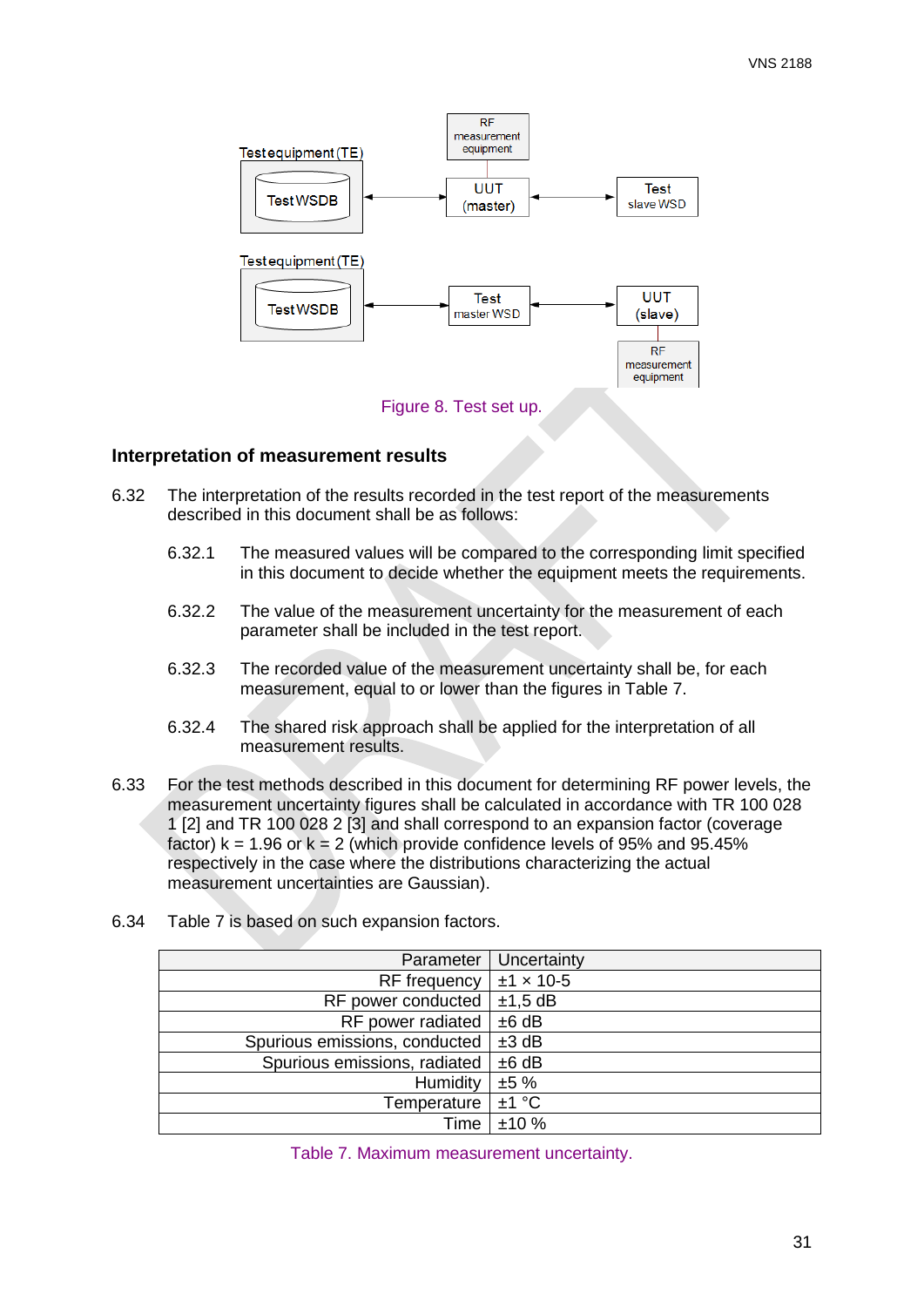# **Declaration of product information**

- 6.35 The information relating to the UUT which shall be declared by the manufacturer is described in this section.
- 6.36 The manufacturer shall declare the unique identifier, emission class (1,2,3 or 4), technology identifier, type (A or B), model identifier, and category (master or slave) of the UUT;
- 6.37 The manufacturer shall declare the operating frequency range(s) of the UUT within the 470-790 MHz band.
- 6.38 The manufacturer shall declare if the UUT can support simultaneous transmissions in multiple DTT channels.
- 6.39 The manufacturer shall declare:
	- a) The nominal channel bandwidths supported (8n MHz where  $n \ge 1$ );
	- b) The maximum *total* nominal channel bandwidth supported (multiple of 8 MHz).
- 6.40 NOTE: If the declared nominal channel bandwidths are 8 and 16 MHz, and the declared maximum total nominal channel bandwidth is 32 MHz, then the following DTT channel combinations are possible (where "-" separates non-contiguous channels): 1, 1-1, 1-1-1, 1-1-1-1, 1-1-2, 2-2.
- 6.41 The manufacturer shall declare the maximum in-block EIRP spectral densities in 100 kHz supported by the UUT.
- 6.42 The manufacturer shall declare the maximum total EIRP supported by the UUT.
- 6.43 The manufacturer shall declare the types of modulation/multiple access scheme employed by the UUT.
- 6.44 NOTE: Examples of modulation scheme might include GMSK or M-QAM, and examples of multiple access scheme may include TDMA, FDMA, CDMA, OFDMA, TDMA with CSMA/CA, etc.
- 6.45 The manufacturer shall declare the modulation/multiple access scheme used by the UUT for each of the tests in the essential suite of RF tests.
- 6.46 The manufacturer shall declare the integral antenna design used by the UUT, and measures to prevent the user from connecting a different antenna.
- 6.47 For a type A UUT with external antenna(s), the manufacturer shall declare the antenna gain of the antenna assembly, and any beamforming gain (beyond the summation of the emissions from each antenna), intended to be used in combination with the equipment.
- 6.48 The manufacturer shall declare the different multi-antenna transmit operating modes in which the UUT can operate (see [6.20\)](#page-29-0).
- 6.49 For a master UUT, the manufacturer shall confirm that the UUT has automatic horizontal geo-location capability and shall declare whether it has automatic vertical geo-location capability.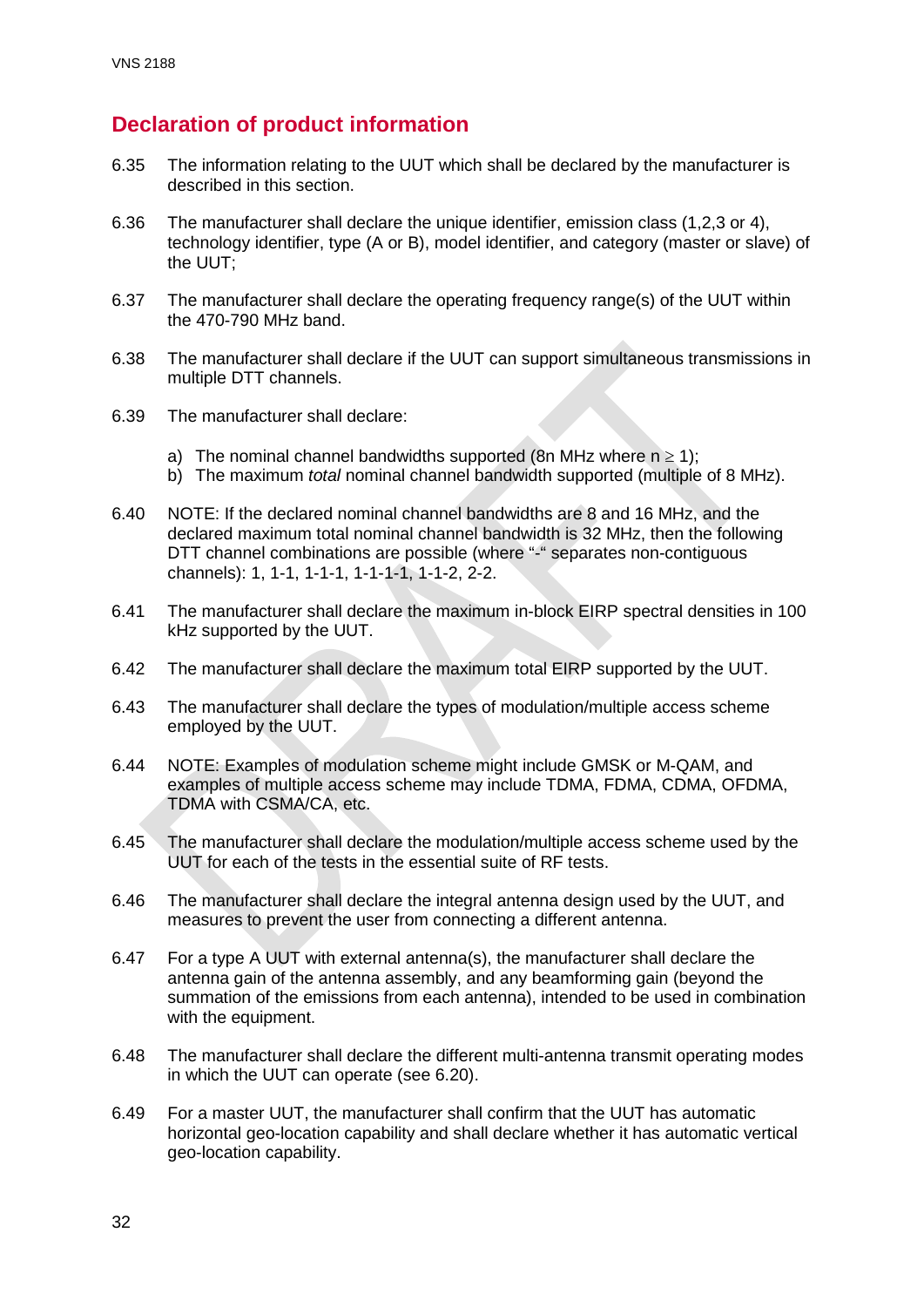- 6.50 For a slave UUT, the manufacturer shall declare if the UUT has automatic geolocation capability, and whether this includes vertical geo-location.
- 6.51 For a slave UUT, the manufacturer shall declare if the UUT is capable of requesting specific operational parameters from a master WSD.
- <span id="page-33-0"></span>6.52 For a slave UUT, the manufacturer shall declare whether the UUT is capable of communicating directly with another slave WSD. If the UUT has such capability, the manufacturer shall also declare that the UUT maintains under the control of its serving master WSD when operating in this mode.
- 6.53 With regards to user access restrictions, the manufacturer shall declare that that the controls (hardware or software) related to the exchange of information (directly or indirectly) between the UUT and a WSDB, and the controls (hardware or software) that define the operation of the UUT have been made inaccessible to the user (see [5.115\)](#page-26-0).
- <span id="page-33-1"></span>6.54 The manufacturer shall declare the normal and the extreme operating conditions (e.g. voltage and temperature) that apply to the UUT.
- 6.55 The manufacturer shall also declare the parameters described above for any test master WSD or test slave WSD which it provides for the purposes of testing the UUT.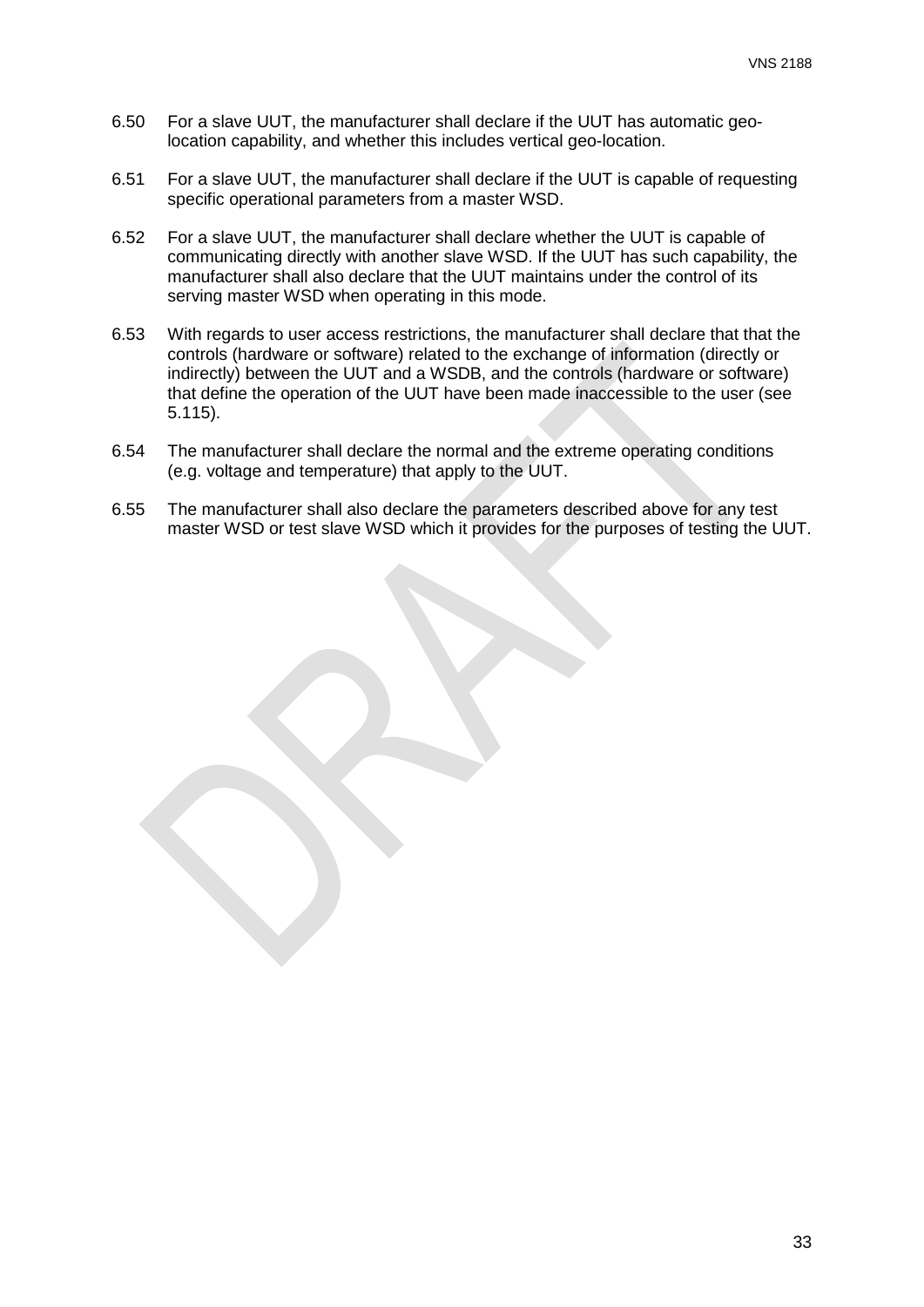# **Essential test suite: Nominal channel bandwidth and occupied channel bandwidth**

<span id="page-34-0"></span>6.56 The objective of these tests is to confirm that the occupied channel bandwidths for a UUT's transmissions fall within the nominal channels specified by the test WSDB (see specifications [5.24\)](#page-12-0). These tests can be performed in combination with those defined in [6.67.](#page-36-0)

# **Test conditions**

- 6.57 If the UUT is a master WSD, the UUT shall be connected to a TE. The UUT shall be configured to communicate with the test WSDB in the TE.
- 6.58 If the UUT is a slave WSD, the UUT shall be connected to a compatible test master WSD which is configured to receive slave operational parameters from the test WSDB.
- 6.59 In the case of multiple antenna systems, these tests shall be applied to the transmissions from all antennas. UUT shall be configured to deliver the highest maximum power to the measurement equipment, and the method to do this shall be documented in the test report.
- 6.60 For a UUT that can at most transmit in a single DTT channel, the test WSDB shall be configured as follows:
	- 6.60.1 Set the permitted lower channel edge frequency and upper channel edge frequency so that they coincide with those of a DTT channel that falls within the operating frequency range declared by the manufacturer.
	- 6.60.2 Set the maximum permitted in-block EIRP spectral density (in 8 MHz) to a value that is less than the UUT maximum total EIRP declared by the manufacturer.
- 6.61 For a UUT that can also transmit simultaneously in a group of contiguous DTT channels, the test shall be repeated with the WSDB configured as follows:
	- 6.61.1 Set the permitted lower and upper channel edge frequencies so that they coincide with those of a group of contiguous DTT channels that fall within the operating frequency range declared by the manufacturer. The number of contiguous DTT channels shall be selected in accordance with a nominal channel bandwidth declared by the manufacturer; i.e., if the nominal channel bandwidth declared by the manufacturer is 24 MHz, then the channel edge frequencies shall be selected by the test WSDB for three contiguous DTT channels.
	- 6.61.2 Set the maximum permitted in-block EIRP spectral density (in 8 MHz) for each DTT channel to a value that is less than the UUT maximum total EIRP declared by the manufacturer.
- 6.62 The test shall be repeated for every declared value of nominal channel bandwidth.
- 6.63 For a UUT that can also transmit simultaneously in multiple non-contiguous DTT channels − or a mixture of contiguous and non-contiguous DTT channels − the occupied channel bandwidth shall be tested as outlined in [6.79,](#page-37-0) Step 3.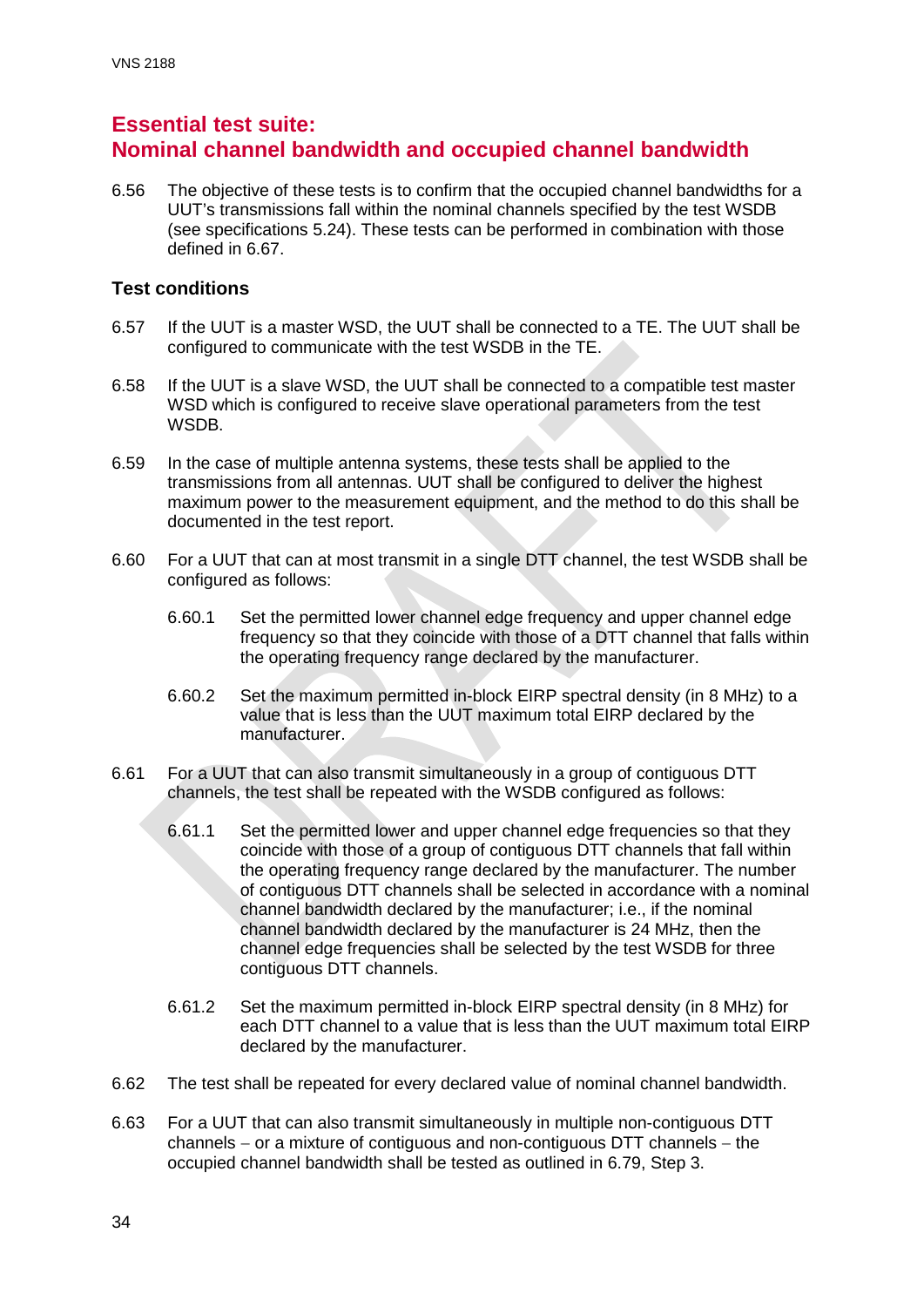# **Test method**

6.64 The test method applies to conducted measurements.

# 6.65 Step 1

• The UUT shall be connected to a spectrum analyser with the following settings:

| Centre frequency:            | Centre frequency of the nominal channel under test.                                                                       |
|------------------------------|---------------------------------------------------------------------------------------------------------------------------|
| Frequency span:              | 2x nominal channel bandwidth of the UUT<br>(e.g., 16 MHz for a 8 MHz nominal channel).                                    |
| <b>Resolution bandwidth:</b> | 100 kHz if occupied channel bandwidth is greater<br>than 100 kHz. Reduce proportionally for lower<br>occupied bandwidths. |
| Video Bandwidth:             | 300 kHz (or $\times$ 3 occupied channel bandwidth).                                                                       |
| Detector mode:               | Peak                                                                                                                      |
| Trace mode:                  | Max hold                                                                                                                  |
| Sweep time:                  | Auto                                                                                                                      |
|                              |                                                                                                                           |

• Wait for the spectrum analyser trace to complete. Capture the trace, for example using the "view" option on the analyser. Find the peak value of the trace and place the analyser marker on this peak.

## 6.66 Step 2

• Use the 99% bandwidth (or equivalent) function of the spectrum analyser to measure the occupied channel bandwidth of the UUT. This value shall be recorded. Confirm that the measured occupied channel bandwidth falls within the edge frequencies of the nominal channel as specified by the test WSDB.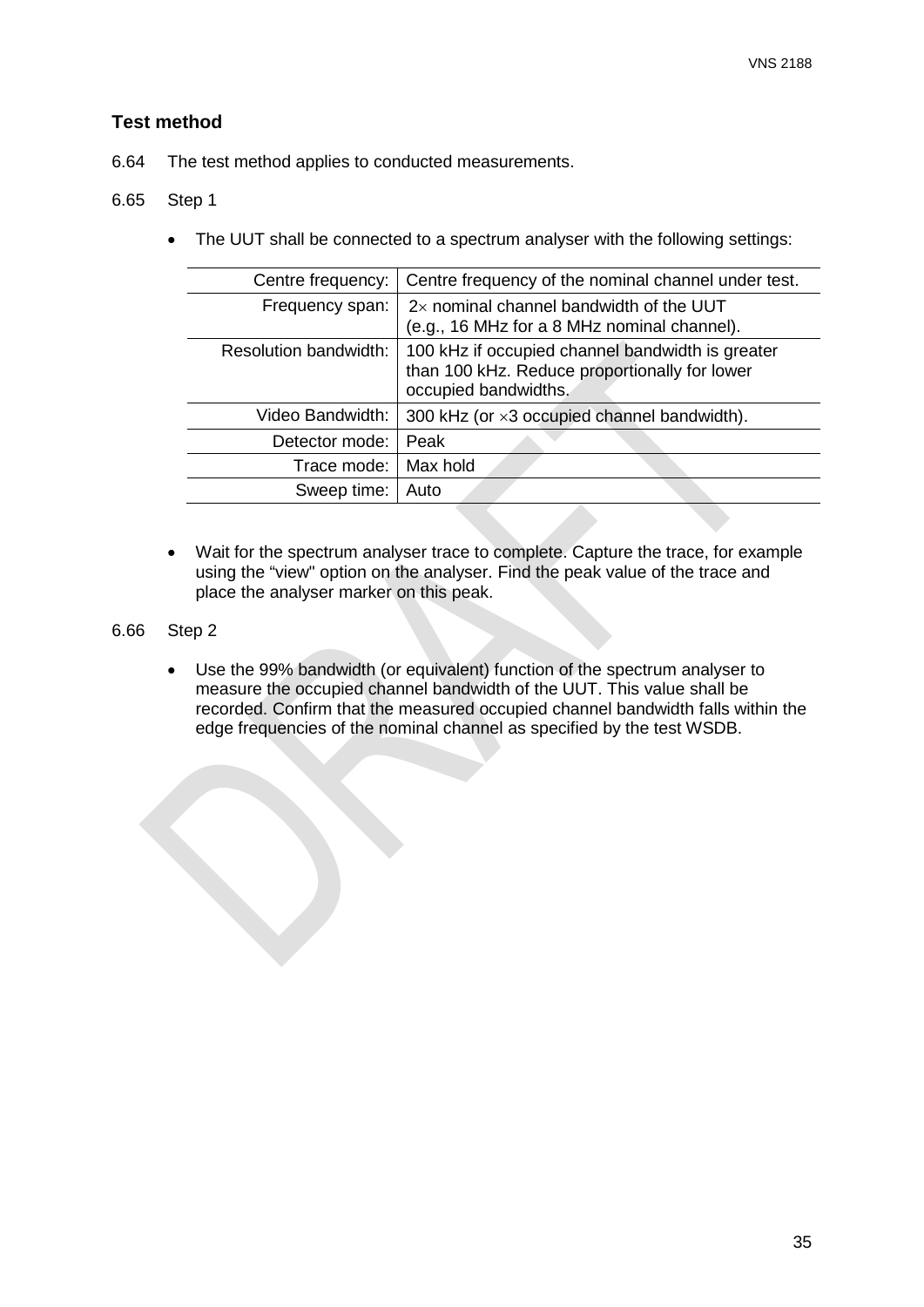# **Essential test suite: Limits on maximum and total nominal channel bandwidths**

6.67 The objective of these tests is to confirm that the nominal channel bandwidths and total nominal channel bandwidth within which the UUT transmits do not exceed the maximum permitted values specified by the test WSDB (see specifications [5.23\)](#page-12-0). These tests can be performed in combination with those defined in [6.56.](#page-34-0)

## **Test conditions**

- 6.68 If the UUT is a master WSD, the UUT shall be connected to a TE. The UUT shall be configured to communicate with the test WSDB in the TE.
- 6.69 If the UUT is a slave WSD, the UUT shall be connected to a compatible test master WSD which is configured to receive slave operational parameters from the test WSDB.
- 6.70 In the case of multiple antenna systems, these tests shall be applied to the transmissions from all antennas. UUT shall be configured to deliver the highest maximum power to the measurement equipment, and the method to do this shall be documented in the test report.
- 6.71 These tests apply to a UUT that can transmit simultaneously in multiple DTT channels. The UUT shall be configured to operate at the maximum nominal channel bandwidth or maximum total nominal channel bandwidth declared by the manufacturer.
- 6.72 For a UUT that can transmit simultaneously in a group of contiguous DTT channels, the test WSDB shall be configured as follows:
	- 6.72.1 Set the permitted lower and upper channel edge frequencies so that they coincide with those of all DTT channels that fall within the operating frequency range declared by the manufacturer.
	- 6.72.2 Set the maximum permitted in-block EIRP spectral density (in 8 MHz) for each DTT channel to a value that is less than the UUT maximum total EIRP declared by the manufacturer.
	- 6.72.3 Set the limit on the maximum nominal channel bandwidth to a value that is less than the maximum value declared by the manufacturer.
- 6.73 The test shall be repeated for every declared value of nominal channel bandwidth.
- 6.74 For a UUT that can also transmit simultaneously in multiple non-contiguous (or a mixture of contiguous and non-contiguous) DTT channels, the test shall be repeated with the test WSDB configured as follows:
	- 6.74.1 Set the permitted lower and upper channel edge frequencies so that they coincide with those of all DTT channels that fall within the operating frequency range declared by the manufacturer.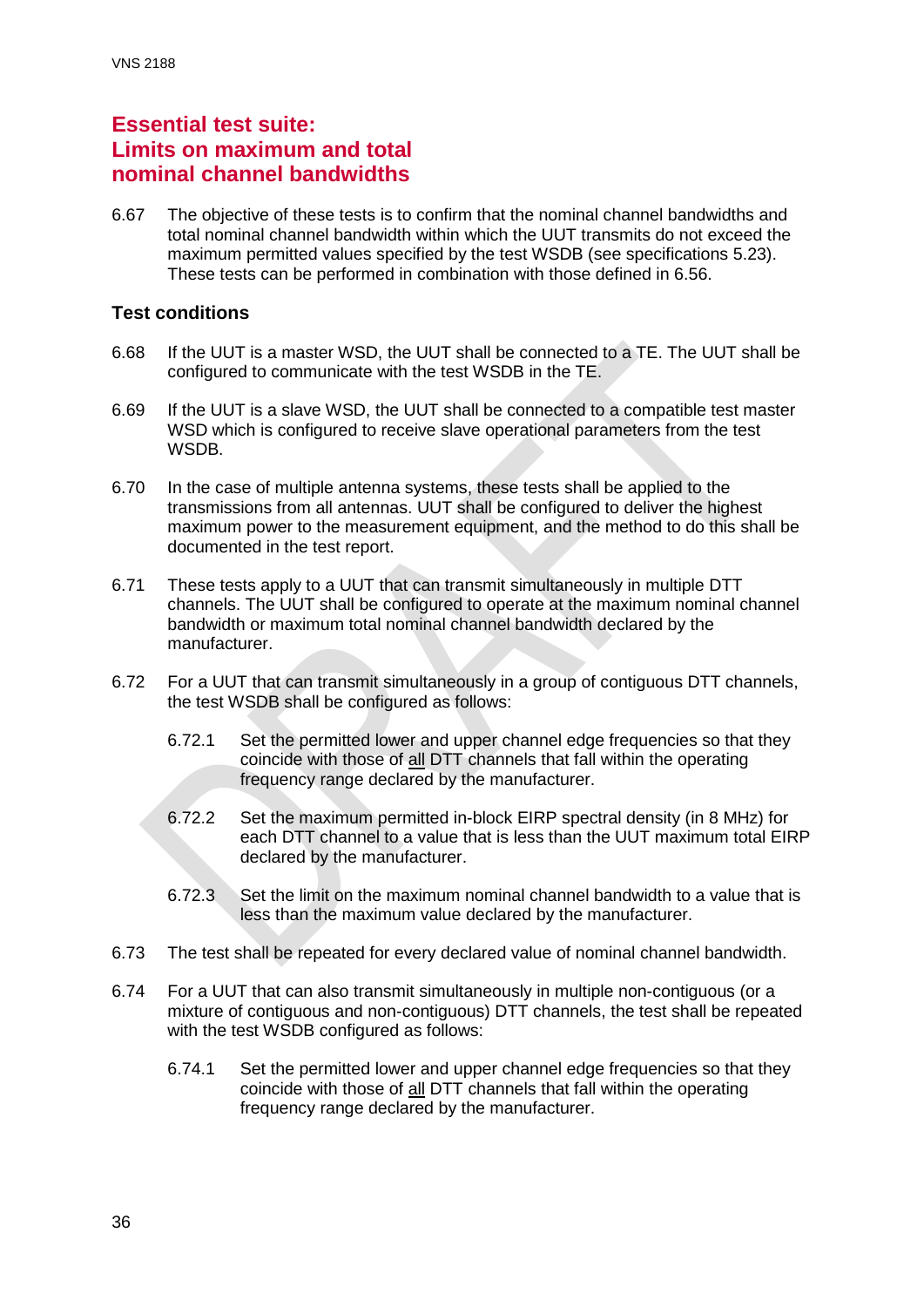- 6.74.2 Set the maximum permitted in-block EIRP spectral density (in 8 MHz) for each DTT channel to a value that is less than the UUT maximum total EIRP declared by the manufacturer.
- 6.74.3 Set the limit on the maximum *total* nominal channel bandwidth to a value that is less than the maximum value declared by the manufacturer.
- 6.75 The tests shall be repeated for every declared grouping of used DTT channels.

#### **Test method**

- 6.76 The test method applies to conducted measurements.
- 6.77 Step 1
	- The UUT shall be connected to a spectrum analyser with the following setting:

| Frequency span:              | UUT operating frequency range declared by the<br>manufacturer.                                                            |
|------------------------------|---------------------------------------------------------------------------------------------------------------------------|
| <b>Resolution bandwidth:</b> | 100 kHz if occupied channel bandwidth is greater<br>than 100 kHz. Reduce proportionally for lower<br>occupied bandwidths. |
| Video Bandwidth:             | 300 kHz (or $\times$ 3 occupied channel bandwidth).                                                                       |
| Detector mode:               | Peak                                                                                                                      |
| Trace mode:                  | Max hold                                                                                                                  |
| Sweep time:                  | Auto                                                                                                                      |
|                              |                                                                                                                           |

• Wait for the spectrum analyser trace to complete. Capture the trace, for example using the "view" option on the analyser. Find the peak value of the trace and place the analyser marker on this peak.

#### 6.78 Step 2

- For a UUT that can transmit simultaneously in multiple contiguous DTT channels, use the 99% bandwidth (or equivalent) function of the spectrum analyser to measure the occupied channel bandwidth of the UUT. This value shall be recorded.
- Confirm that the measured occupied channel bandwidth is no greater than the limit on the maximum nominal channel bandwidth specified by the test WSDB.

#### 6.79 Step 3

- For a UUT that can transmit simultaneously in non-contiguous DTT channels, the power envelope shall be considered separately in each 8 MHz DTT channel used. Use the 99% bandwidth (or equivalent) function of the spectrum analyser to measure the occupied channel bandwidth of the UUT in each 8 MHz channel used. These values shall be recorded.
- For a UUT that can transmit simultaneously in a mixture of contiguous and noncontiguous DTT channels, the power envelope shall be considered separately in each nominal channel used. Use the 99% bandwidth (or equivalent) function of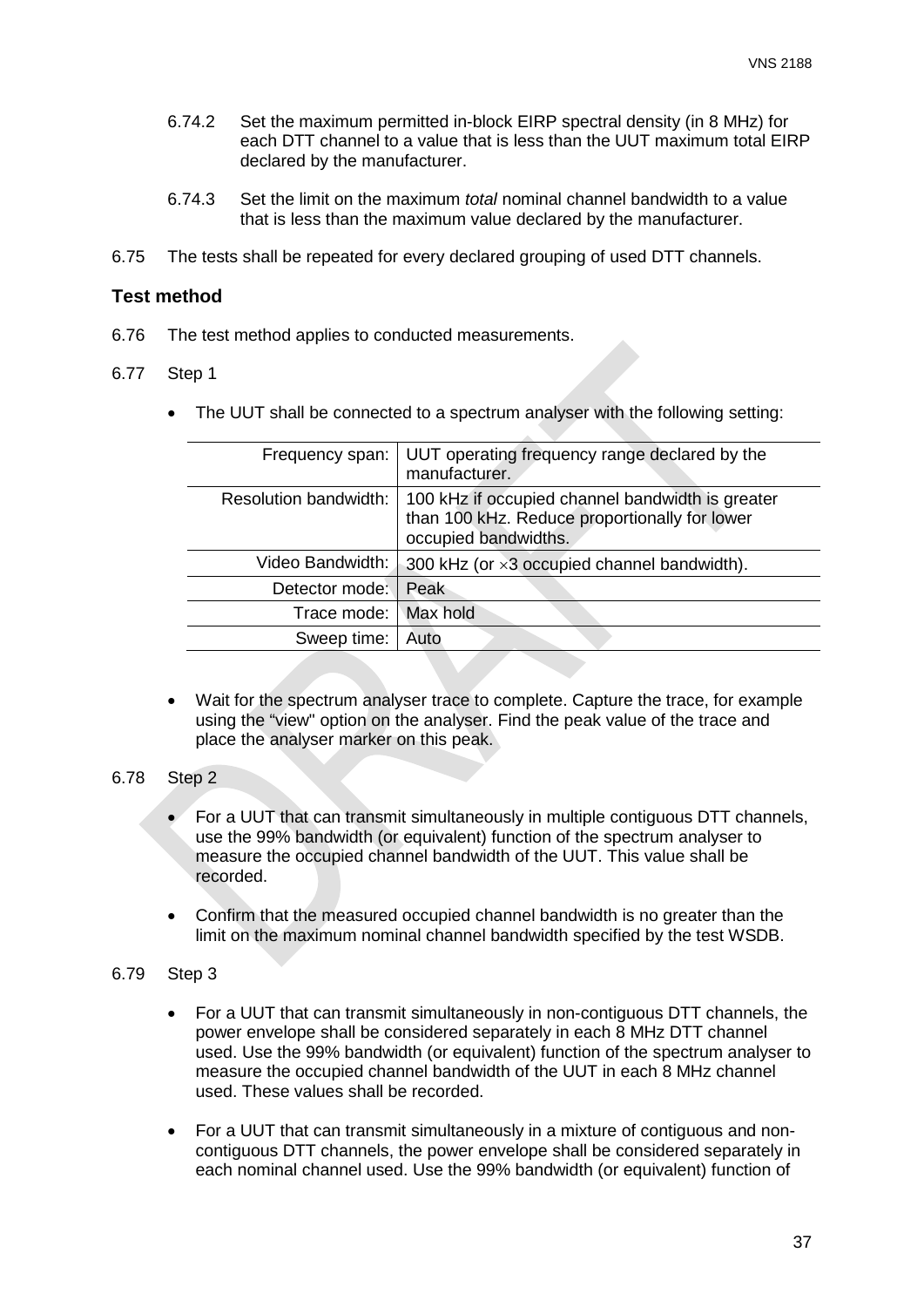the spectrum analyser to measure the occupied channel bandwidth of the UUT in each nominal channel used. These values shall be recorded.

- Confirm that the measured occupied channel bandwidth for each nominal channel falls within the edge frequencies for that nominal channel as specified by the test WSDB.
- Confirm that the measured contiguous occupied channel bandwidths and total occupied channel bandwidth are no greater than corresponding limits on the maximum nominal channel bandwidth and maximum total nominal channel bandwidth, respectively, as specified by the test WSDB.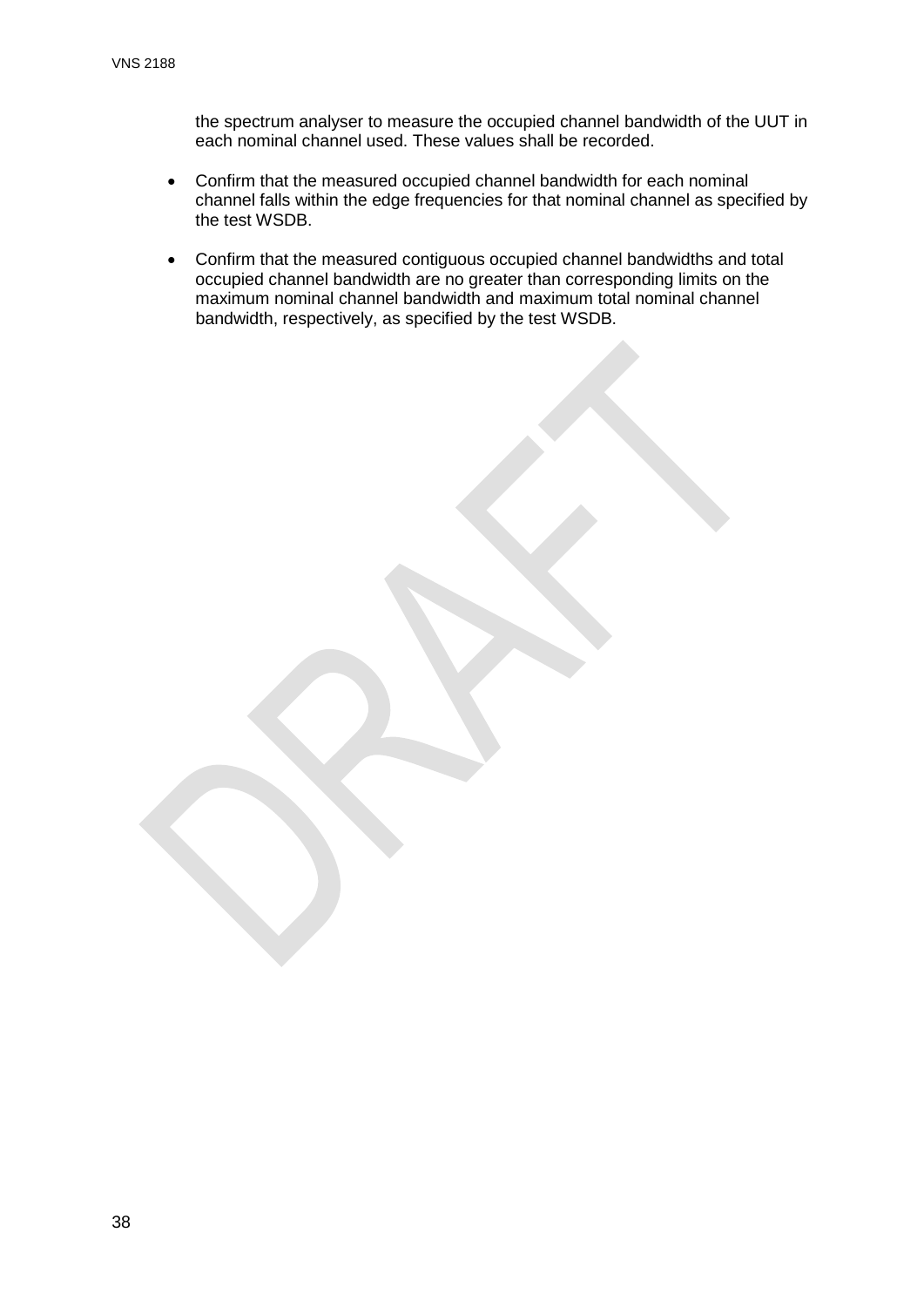# **Essential test suite: Transmitter EIRP (RF output power)**

- <span id="page-39-0"></span>6.80 The objective of these tests is to confirm that the UUT total in-block EIRP (measured during a transmission burst) does not exceed the maximum permitted value, P1 specified by the test WSDB (see specifications in [5.29\)](#page-13-0).
- 6.81 NOTE: The measured transmitter EIRP serves as a proxy for the total in-block EIRP.

## **Test conditions**

- 6.82 If the UUT is a master WSD, the UUT shall be connected to a TE. The UUT shall be configured to communicate with the test WSDB in the TE.
- 6.83 If the UUT is a slave WSD, the UUT shall be connected to a compatible test master WSD which is configured to receive slave operational parameters from the test WSDB.
- 6.84 In the case of multiple antenna systems, the UUT shall be configured to deliver the highest maximum power to the measurement equipment, and the method to do this shall be documented in the test report.
- 6.85 For a UUT that can at most transmit in a single DTT channel, the test WSDB shall be configured as follows
	- 6.85.1 Set the permitted lower channel edge frequency and upper channel edge frequency so that they coincide with those of a DTT channel that falls within the operating frequency range declared by the manufacturer.
	- 6.85.2 Set the maximum permitted in-block EIRP spectral density (in 8 MHz) to a value that is less than the UUT maximum total EIRP declared by the manufacturer.
- 6.86 For a UUT that can also transmit simultaneously in a group of contiguous DTT channels, the test shall be repeated with the WSDB configured as follows:
	- 6.86.1 Set the permitted lower and upper channel edge frequencies so that they coincide with those of a group of contiguous DTT channels that fall within the operating frequency range declared by the manufacturer. The number of contiguous DTT channels shall be selected in accordance with a nominal channel bandwidth declared by the manufacturer.
	- 6.86.2 Set the maximum permitted in-block EIRP spectral density (in 8 MHz) for each DTT channel to a value that is less than the UUT maximum total EIRP declared by the manufacturer.
- 6.87 The test shall be repeated for every declared value of nominal channel bandwidth.
- 6.88 For a UUT that can also transmit simultaneously in multiple non-contiguous (or a mixture of contiguous and non-contiguous) DTT channels, the test shall be repeated with the test WSDB configured as follows:
	- 6.88.1 Set the permitted lower and upper channel edge frequencies so that they correspond to multiple DTT channels that fall within the operating frequency range declared by the manufacturer. The number of DTT channels shall be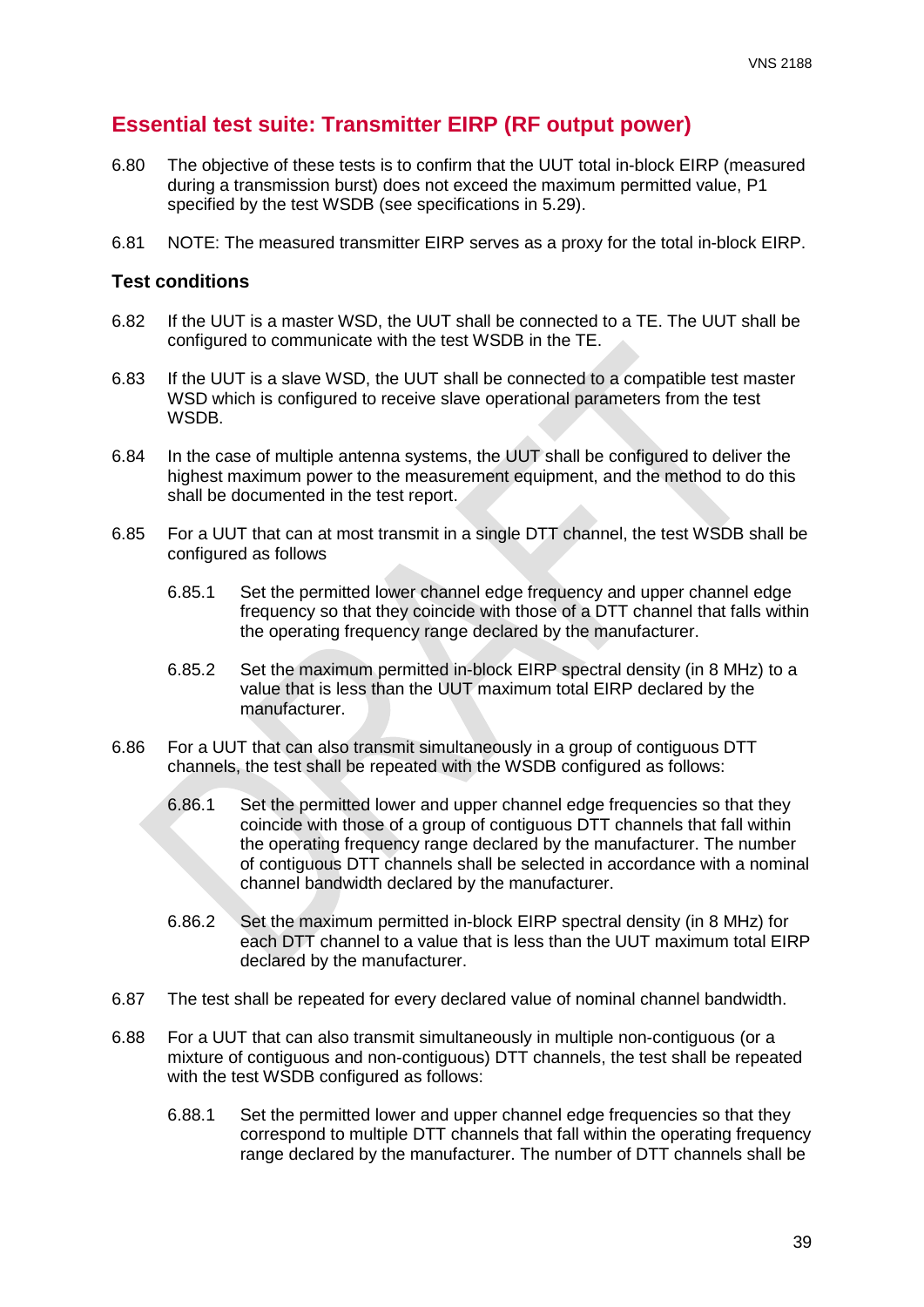selected in accordance with the maximum total nominal channel bandwidth declared by the manufacturer.

- 6.88.2 Set the maximum permitted in-block EIRP (in 8 MHz) for each DTT channel to a value that is less than the UUT maximum total EIRP declared by the manufacturer.
- 6.89 The tests shall be repeated for every declared grouping of used DTT channels.

#### **Test method**

- 6.90 The test method applies to conducted measurements.
- 6.91 Step 1
	- The UUT shall be connected to a fast power sensor with the following settings:
	- i) Sample speed 1 MS/s or faster.
	- ii) The samples must represent the power of the signal.
	- iii) The measurement duration shall be long enough to ensure a minimum of 100 bursts are captured.
- 6.92 Step 2
	- For conducted measurements on devices with one transmit chain, connect the power sensor to the transmit port, sample the transmit signal and store the raw data. Use these stored samples in all following steps.
	- For conducted measurements on devices with multiple transmit chains, connect one power sensor to each transmit port for a synchronous measurement on all transmit ports. Trigger the power sensors so that they start sampling at the same time. Make sure the time difference between the samples of all sensors is less than half the time between two samples. For each instant in time, sum the power of the individual samples of all ports and store them. Use these stored samples in all following steps.

#### 6.93 Step 3

• Find the start and stop times of each burst in the stored measurement samples.

NOTE: The start and stop times are defined as the points where the power is at least 20 dB below the RMS burst power calculated in step 4.

#### 6.94 Step 4

- Between the start and stop times of each individual burst calculate the RMS power over the burst. Save these Pburst values, as well as the start and stop times for each burst.
- 6.95 Step 5
	- The highest of all Pburst values (value A in dBm) will be used for maximum EIRP calculations.
- 6.96 Step 6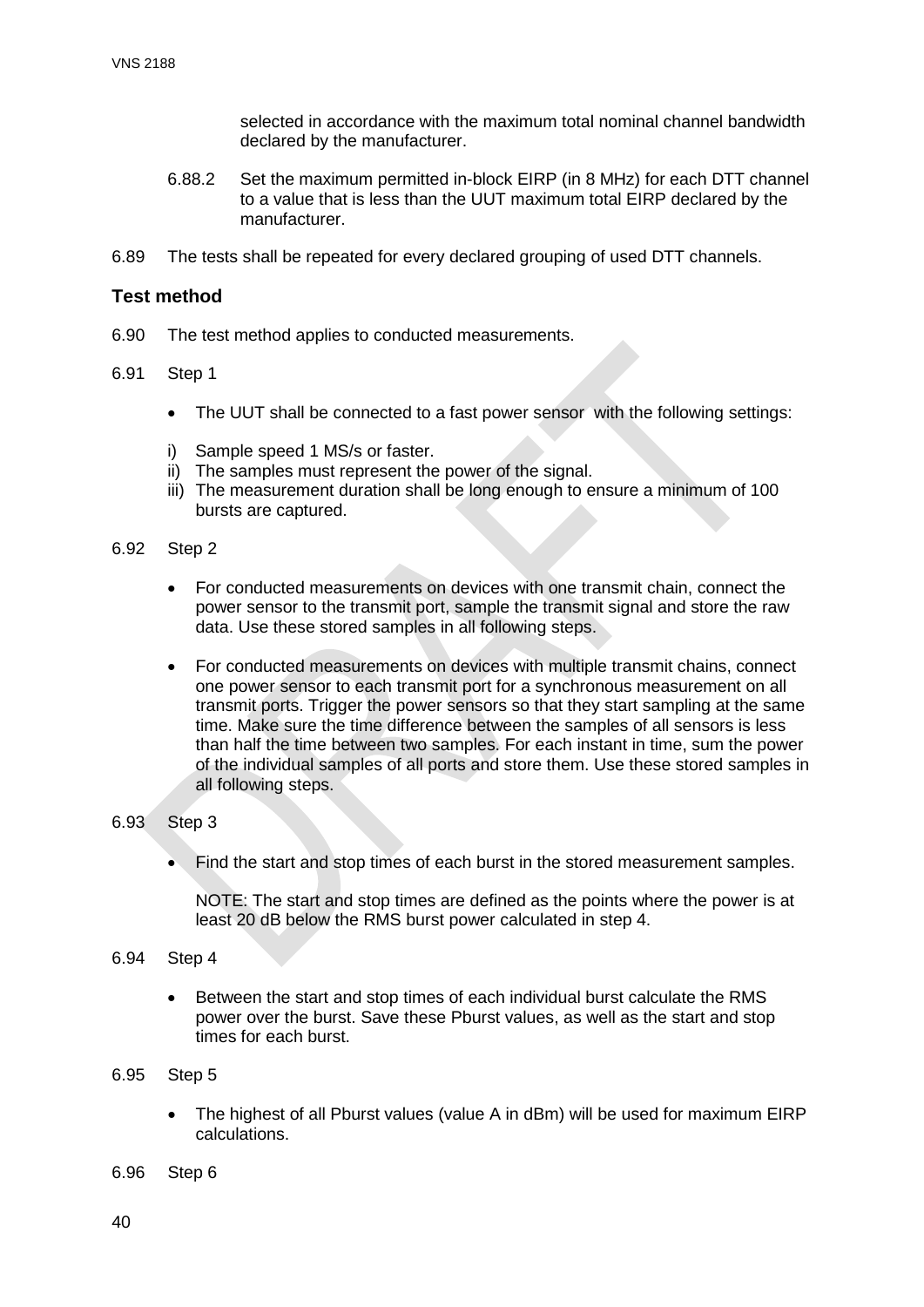- Add the declared antenna assembly gain G in dBi of the individual antennas. If applicable, add the additional beamforming gain Y in dB. If more than one antenna assembly is intended for this power setting, the maximum overall antenna gain (G or  $G + Y$ ) shall be used.
- The EIRP, P in dBm, shall be calculated using the formula

 $P = A + G + Y$  (dBm).

• This value shall be recorded in the test report. Confirm that the measured value P does not exceed the maximum permitted in-block EIRP (in 8 MHz) specified by the test WSDB in each of the DTT channels used by the UUT.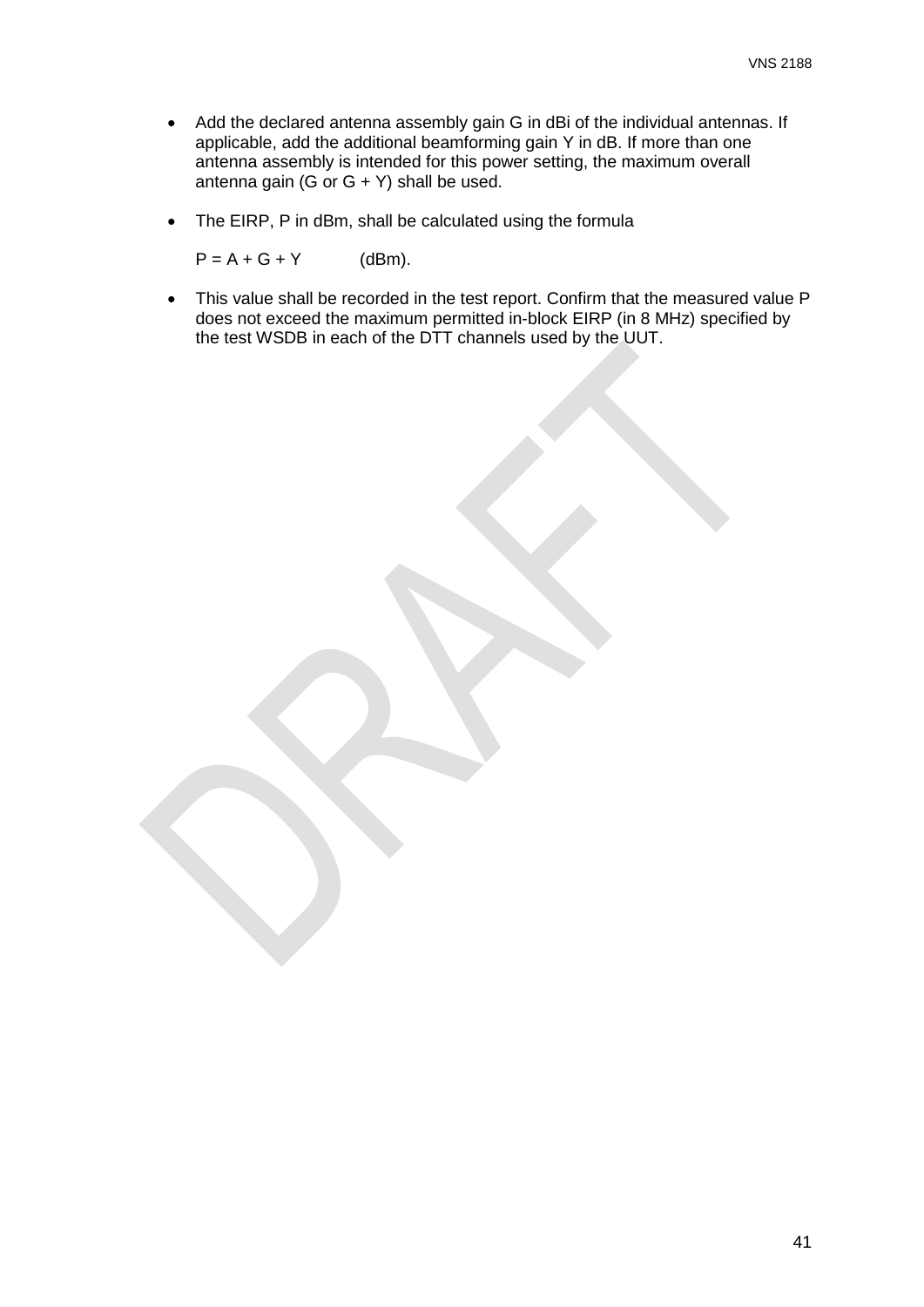# **Essential test suite: Transmitter in-block EIRP spectral density**

<span id="page-42-0"></span>6.97 The objective of these tests is to confirm that the UUT in-block EIRP spectral density, (over 100 kHz) within a DTT channel does not exceed the maximum permitted inblock EIRP spectral density specified by the test WSDB for that DTT channel (see specifications in [5.29\)](#page-13-0).

## **Test conditions**

- 6.98 If the UUT is a master WSD, the UUT shall be connected to a TE. The UUT shall be configured to communicate with the test WSDB in the TE.
- 6.99 If the UUT is a slave WSD, the UUT shall be connected to a compatible test master WSD which is configured to receive slave operational parameters from the test WSDB.
- 6.100 The power density to be measured is the highest mean power level found in any 100 kHz bandwidth within each 8 MHz DTT channel used by the UUT.
- 6.101 In the case of multiple antenna systems, the UUT shall be configured to deliver the highest maximum power spectral density to the measurement equipment, and the method to do this shall be documented in the test report.
- 6.102 For a UUT that can at most transmit in a single DTT channel, the test WSDB shall be configured as follows:
	- 6.102.1 Set the permitted lower channel edge frequency and upper channel edge frequency so that they coincide with those of a DTT channel that falls within the operating frequency range declared by the manufacturer.
	- 6.102.2 Set the maximum permitted in-block EIRP spectral density (in 100 kHz) to a value that is less than the UUT maximum in-block EIRP spectral density (in 100 kHz) declared by manufacturer.
- 6.103 For a UUT that can also transmit simultaneously in a group of contiguous DTT channels, the test shall be repeated with the test WSDB configured as follows:
	- 6.103.1 Set the permitted lower and upper channel edge frequencies so that they coincide with those of a group of contiguous DTT channels that fall within the operating frequency range declared by the manufacturer. The number of contiguous DTT channels shall be selected in accordance with a nominal channel bandwidth declared by the manufacturer.
	- 6.103.2 Set the UUT maximum permitted mean in-block EIRP spectral density (in 100 kHz) for each DTT channel to a value that is less than the maximum inblock EIRP spectral density (in 100 kHz) declared by the manufacturer.
- 6.104 The test shall be repeated for every value of nominal channel bandwidth declared by the manufacturer.
- 6.105 For a UUT that can also transmit simultaneously in multiple non-contiguous (or a mixture of contiguous and non-contiguous) DTT channels, the test shall be repeated with the test WSDB configured as follows: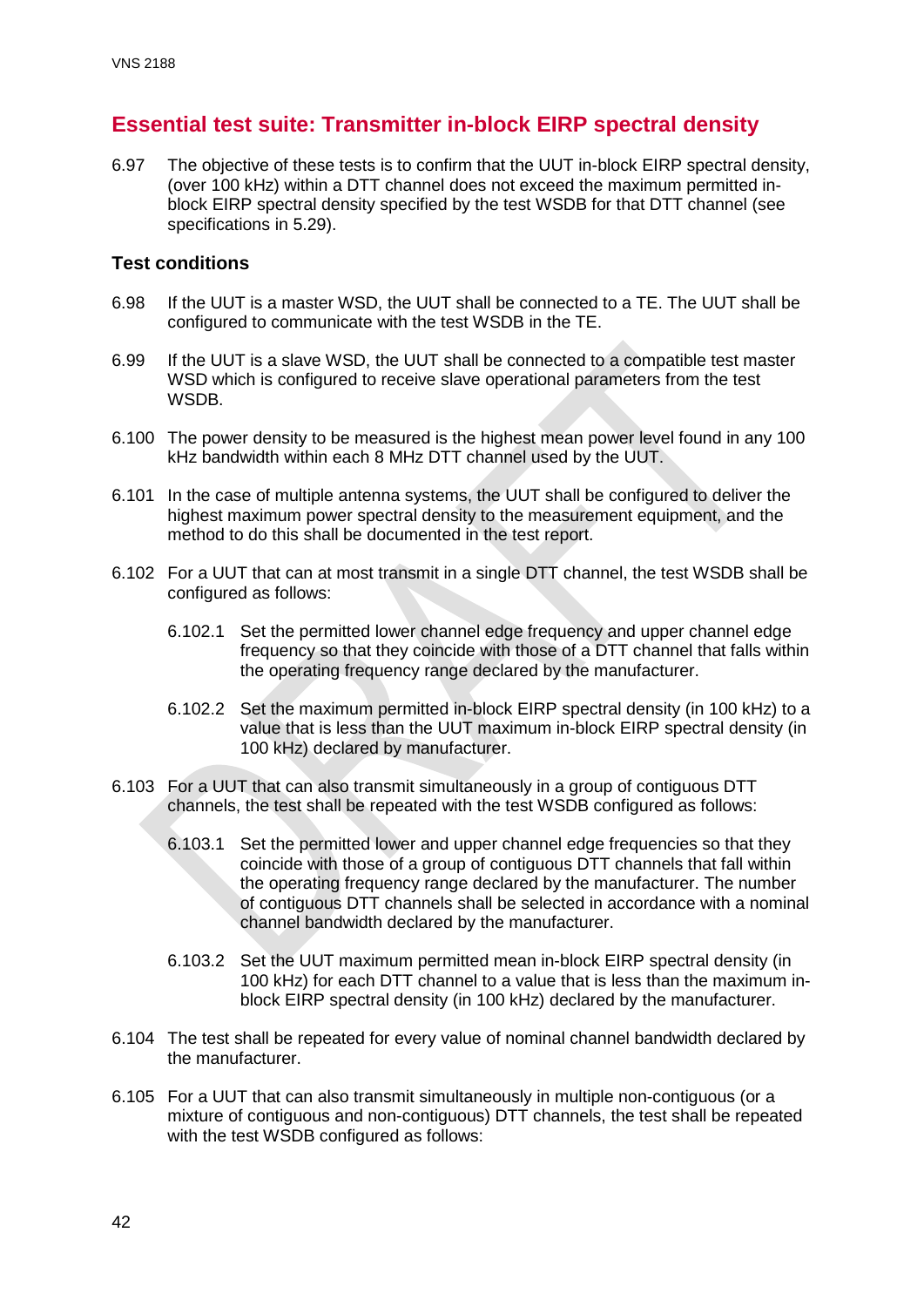- 6.105.1 Set the permitted lower and upper channel edge frequencies so that they correspond to multiple DTT channels that fall within the operating frequency range declared by the manufacturer. The number of DTT channels shall be selected in accordance with the maximum total nominal channel bandwidth declared by the manufacturer.
- 6.105.2 Set the maximum permitted mean EIRP spectral density (in 100 kHz) for each DTT channel to a value that is less than the UUT maximum EIRP spectral density (in 100 kHz) declared by the manufacturer.
- 6.106 The tests shall be repeated for every declared grouping of DTT channels.

#### **Test method**

6.107 The test method applies to conducted measurements.

#### 6.108 Step 1

• The UUT shall be connected to a spectrum analyser with the following settings:

| Centre frequency:         | Centre frequency of the DTT channel under test. |
|---------------------------|-------------------------------------------------|
| Frequency span:           | 8 MHz                                           |
| Resolution bandwidth:     | $10$ kHz                                        |
| Video Bandwidth:   30 kHz |                                                 |
| Detector mode: RMS        |                                                 |
| Trace mode:   Max hold    |                                                 |
| Sweep time:               | Auto                                            |
|                           |                                                 |

• Wait for the spectrum analyser trace to complete. Save the (trace) data set to a file. Repeat by aligning the spectrum analyser's centre frequency with the centre frequency of each DTT channel used by the UUT.

#### 6.109 Step 2

• For conducted measurements on smart antenna systems using either operating mode 2 or 3 (see [6.22\)](#page-30-0), repeat the measurement for each of the transmit ports. For each frequency point, add up the power values for the different transmit chains and use this as the new data set.

#### 6.110 Step 3

- Add up the values of power for all the samples in the file.
- Normalize the individual values for amplitude so that the sum is equal to the transmitter EIRP (RF output power) measured in [6.80.](#page-39-0) The measured transmitter EIRP is used as a proxy for the total in-block EIRP.

6.111 Step 4

• Starting from the first sample in the file (lowest frequency), add up the power of the following samples representing a 100 kHz segment and record the results for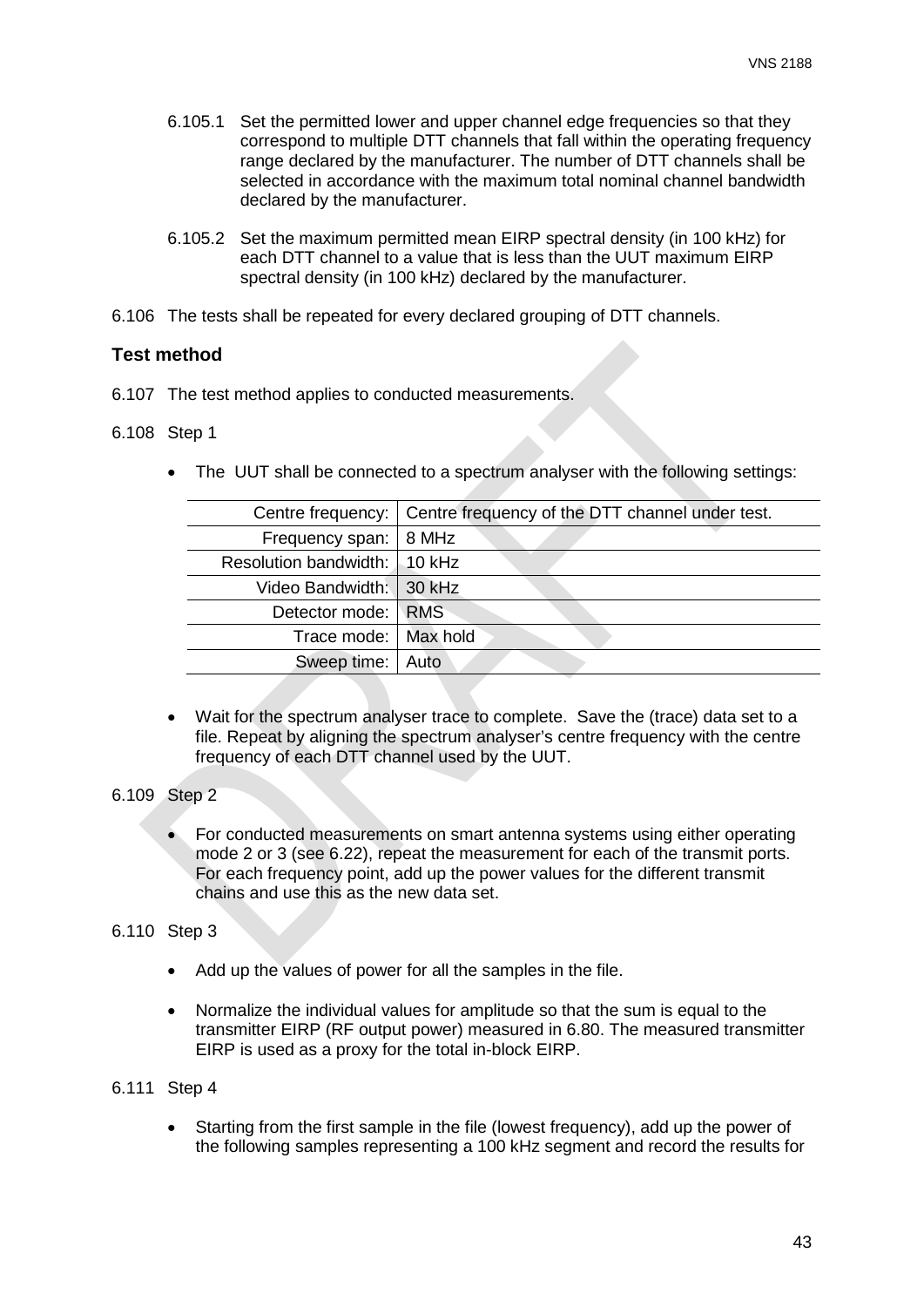power and position (i.e. samples #1 to #10). This is the EIRP spectral density for the first 100 kHz segment which shall be recorded.

#### 6.112 Step 5

• Shift the start point of the samples added up in Step 4 by 1 sample and repeat the procedure in Step 4 (i.e., with samples #2 to #11).

#### 6.113 Step 6

- Repeat Step 5 until the end of the data set and record the EIRP spectral density values for each of the 100 kHz segments.
- From all the recorded results which fall within a DTT channel, the highest value, PD, is the maximum EIRP spectral density of the UUT in the said DTT channel. Confirm that the measured values, PD, do not exceed the maximum permitted inblock EIRP spectral densities (in 100 kHz) specified by the test WSDB in each of the DTT channels used by the UUT.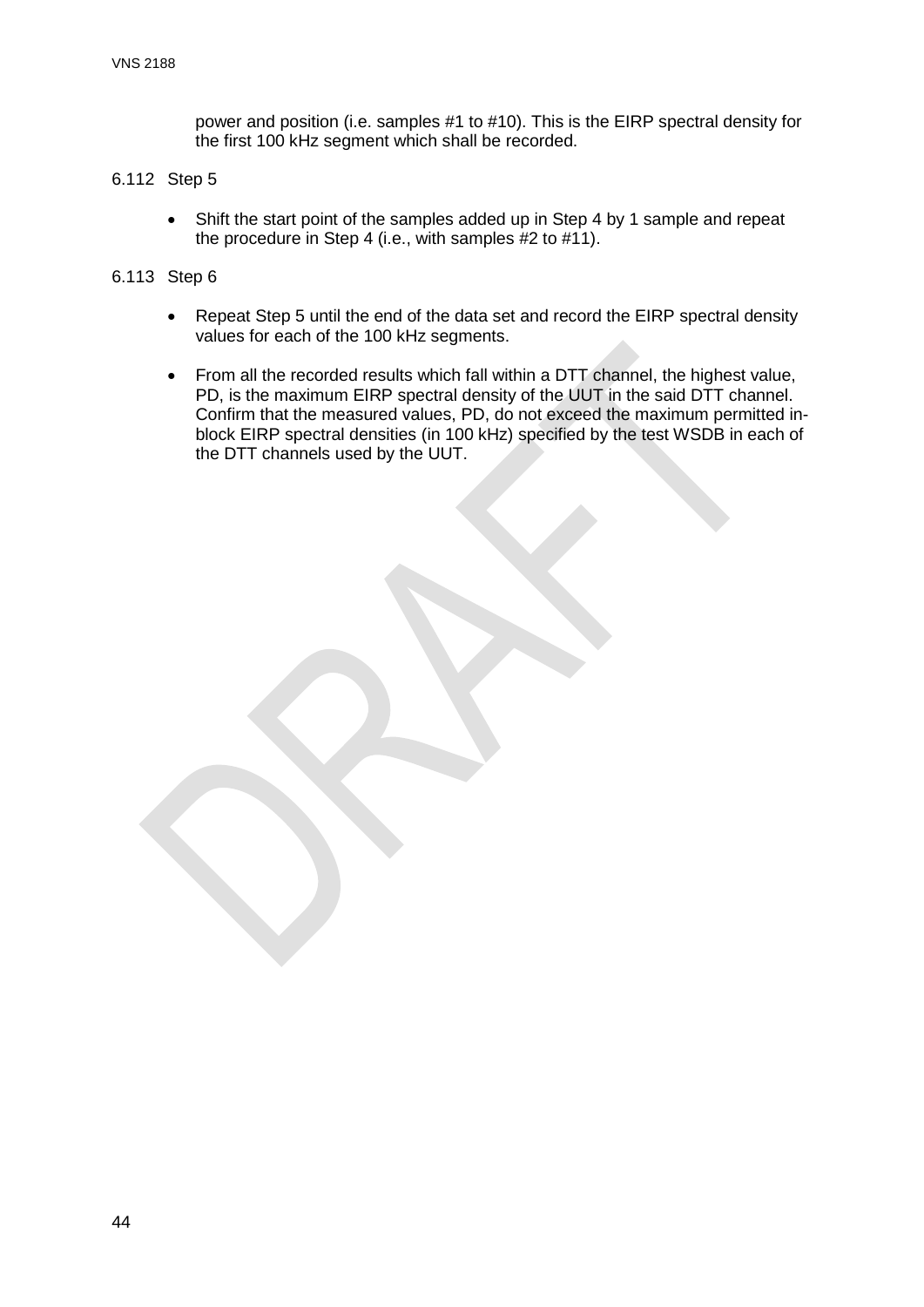# **Essential test suite: Time validity of operational parameters**

<span id="page-45-0"></span>6.114 The objective of these tests is to verify that the UUT ceases transmissions upon expiry of the time validity of the operational parameters which it receives from the test WSDB (see specifications in [5.92\)](#page-24-0).

#### **Test conditions**

- 6.115 If the UUT is a master WSD, the UUT shall be connected to a TE. The UUT shall be configured to communicate with the test WSDB in the TE.
- 6.116 If the UUT is a slave WSD, the UUT shall be connected to a compatible test master WSD which is configured to receive slave operational parameters from the test WSDB.
- 6.117 The UUT shall be configured to request operational parameters from the test WSDB and to subsequently transmit according to these operational parameters.
- 6.118 If possible, the UUT shall be configured to transmit continuously (duty cycle = 1) or at maximum duty cycle for the duration of this test.
- 6.119 In the case of multiple antenna systems, these tests shall be applied to the combined transmissions from all antennas. UUT shall be configured to deliver the highest maximum power to the measurement equipment, and the method to do this shall be documented in the test report.
- 6.120 For a UUT that can at most transmit in a single DTT channel, the test WSDB shall be configured as follows:
	- 6.120.1 Set the permitted lower channel edge frequency and upper channel edge frequency so that they correspond to those of a DTT channel that falls within the operating frequency range declared by the manufacturer.
	- 6.120.2 Set the maximum permitted in-block EIRP spectral density (in 8 MHz) to a value that is less than the UUT maximum total EIRP declared by the manufacturer.
	- 6.120.3 Set the time validity of transmission to be no greater than 3 hours.
- 6.121 For a UUT that can also transmit simultaneously in multiple contiguous (or mix of contiguous and non-contiguous) DTT channels, the UUT shall be configured to operate at the maximum number of DTT channels declared by the manufacturer. The test WSDB shall be configured as follows:
	- 6.121.1 Set the permitted lower and upper channel edge frequencies so that they correspond to multiple DTT channels that fall within the operating frequency range declared by the manufacturer. The number of DTT channels shall be selected in accordance with the maximum total nominal channel bandwidth declared by the manufacturer.
	- 6.121.2 Set the maximum permitted in-block EIRP (in 8 MHz) for each DTT channel to a value that is less than the UUT maximum total EIRP declared by the manufacturer.
	- 6.121.3 Set the time validity of transmission to be no greater than 3 hours.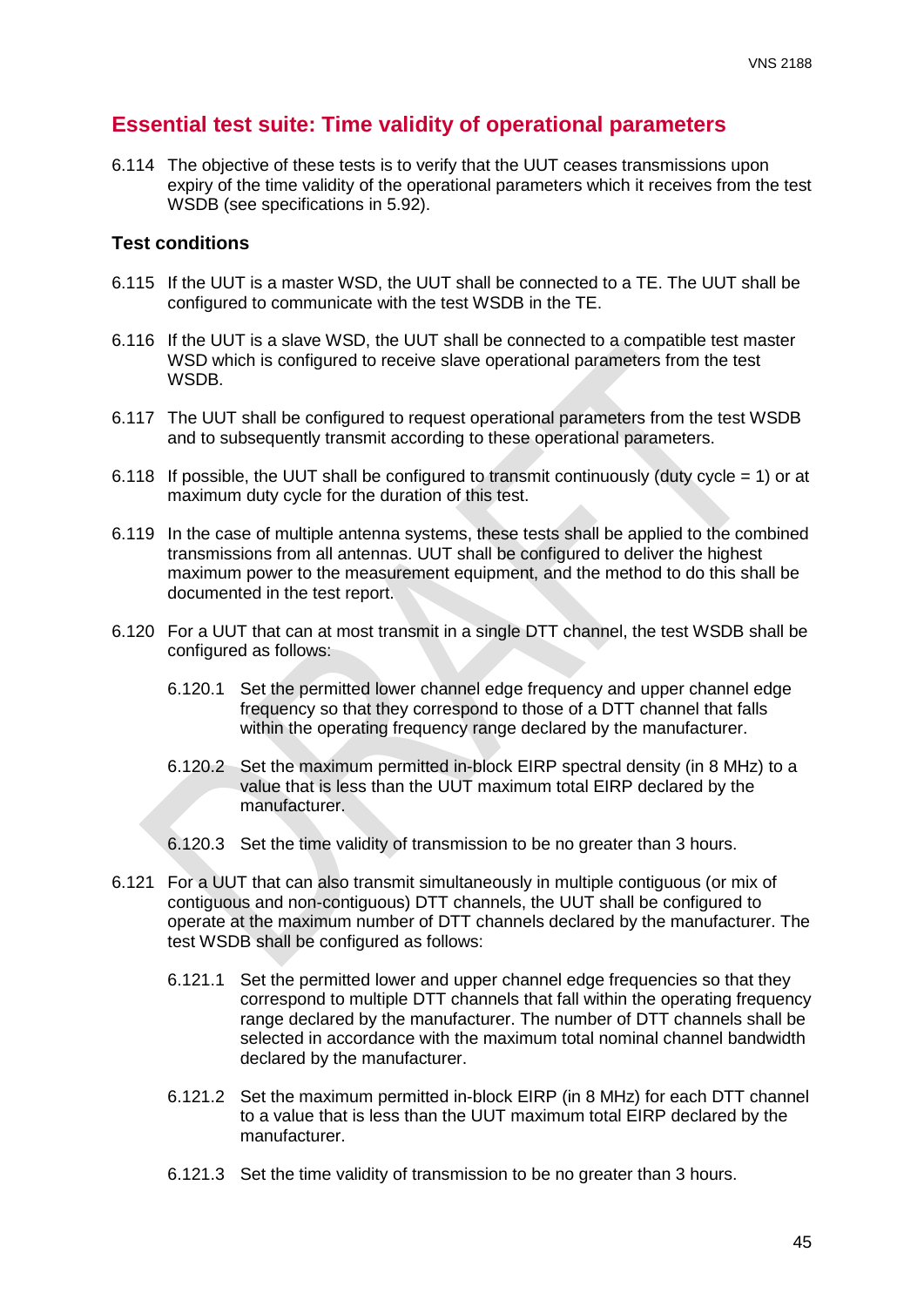- 6.122 If a UUT can support transmissions in both contiguous and non-contiguous DTT channel arrangements, the test shall be performed for one mode only.
- 6.123 The test WSDB shall be configured such it communicates a "request declined" message (or equivalent) in response to subsequent requests (i.e., following the first request) by the UUT for operational parameters.

- 6.124 The test method applies to conducted measurements and the measurement procedure shall be as follows:
- 6.125 Step 1
	- Where the UUT is a master WSD, connect the UUT to the test WSDB and a RF power meter. Switch off the UUT and test slave WSD. Measure the UUT transmit power.
	- Where the UUT is a slave WSD, connect the UUT to a test master WSD (which is itself connected to the test WSDB) and a RF power meter. Switch off the UUT and test master WSD. Measure the UUT transmit power.
- 6.126 Step 2
	- The UUT and accompanying test device are powered on. Observe that the UUT consults the TE (test WSDB) and communicates its device parameters to the TE. Observe that the TE then responds with operational parameters. Observe that the UUT starts transmissions.
- 6.127 Step 3
	- Let T denote the absolute instant in time (hour:minute) at which the validity of the operational parameters expire.
	- The transmissions of the UUT shall be observed using the RF power meter over a window of 1 minute on either side of the absolute time T. The ceasing of transmissions within this window shall be confirmed (by comparing the measured value of conducted power with that measured prior to the commencement of transmissions) and noted.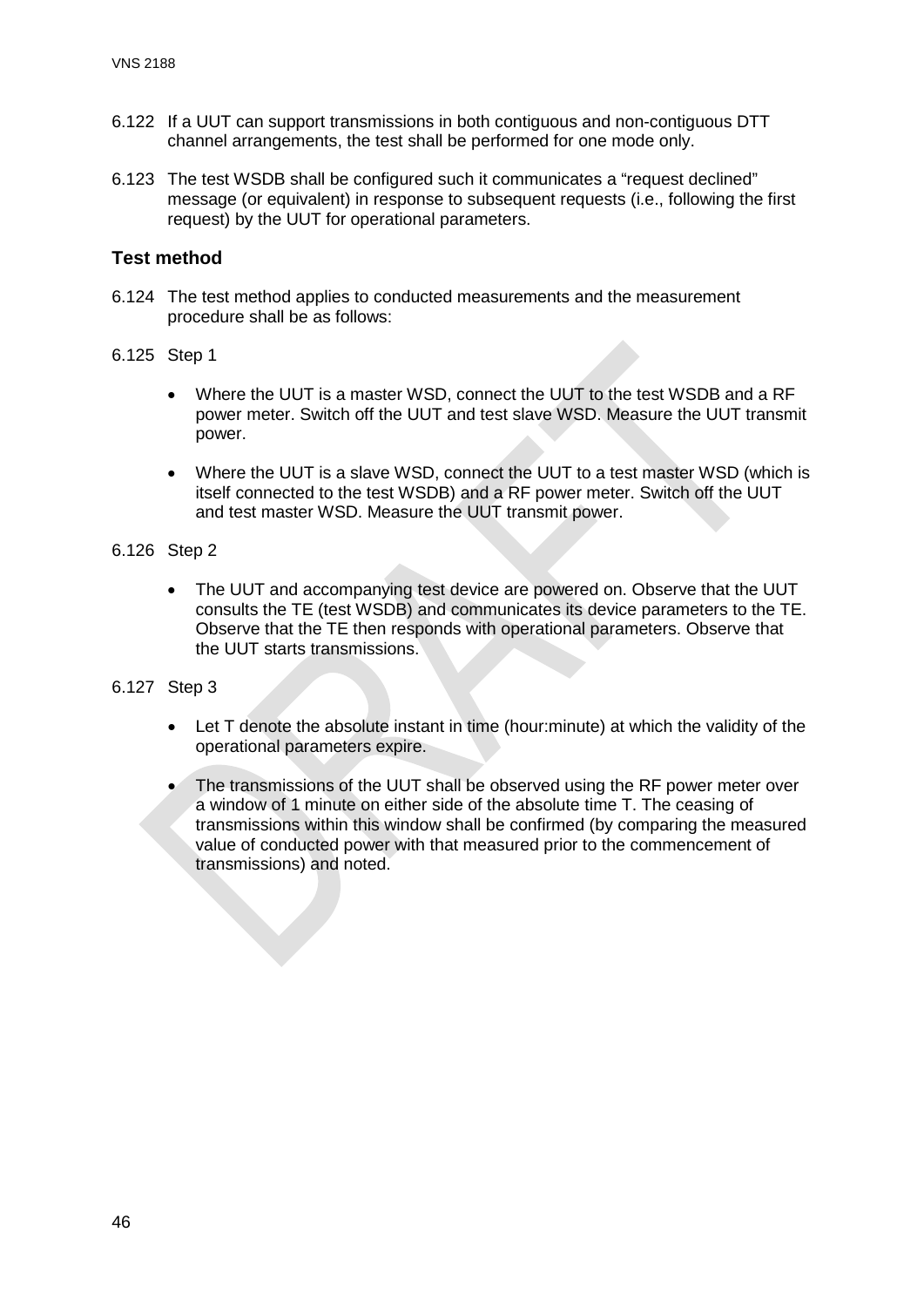# **Essential test suite: Device shutdown**

6.128 The objective of these tests is to verify that

- i) the UUT ceases transmissions upon receiving instructions to do so (see specifications in [5.98\)](#page-25-0); and
- ii) a slave UUT ceases transmissions upon losing communications with the test master WSD (see specifications in [5.100\)](#page-25-1).

#### **Test conditions**

6.129 The UUT and test WSDB shall be configured as described in [6.114.](#page-45-0)

#### **Test method**

6.130 The test method below applies to the case where a UUT receives a shutdown message from a test WSDB. The test method applies to conducted measurements.

6.131 Step 1

- Where the UUT is a master WSD, connect the UUT to the test WSDB and a RF power meter. Switch off the UUT and test slave WSD. Measure the UUT transmit power.
- Where the UUT is a slave WSD, connect the UUT to a test master WSD (which is itself connected to the test WSDB) and a RF power meter. Switch off the UUT and test master WSD. Measure the UUT transmit power.

#### 6.132 Step 2

• The UUT and accompanying test device are powered on. Observe that the TE provides the UUT with operational parameters. Observe that the UUT starts transmissions.

#### 6.133 Step 3

• Configure the test WSDB or test master WSD to send a shutdown message to the UUT. Let T1 denote the instant when the UUT receives the shutdown message from the test WSDB or test master WSD.

NOTE: Additional verification may be needed to quantify T1 if this is not indicated by the UUT. The instant when the shutdown message is transmitted can be used as a proxy for T1.

#### 6.134 Step 4

• The transmissions of the UUT following instant T1 shall be observed for a period greater than 60 seconds if the UUT is a master WSD and 1 second if the UUT is a slave WSD.

#### 6.135 Step 5

• T2 denotes the instant when the UUT has ceased all transmissions as instructed by the test WSDB. The ceasing of transmissions shall be confirmed by comparing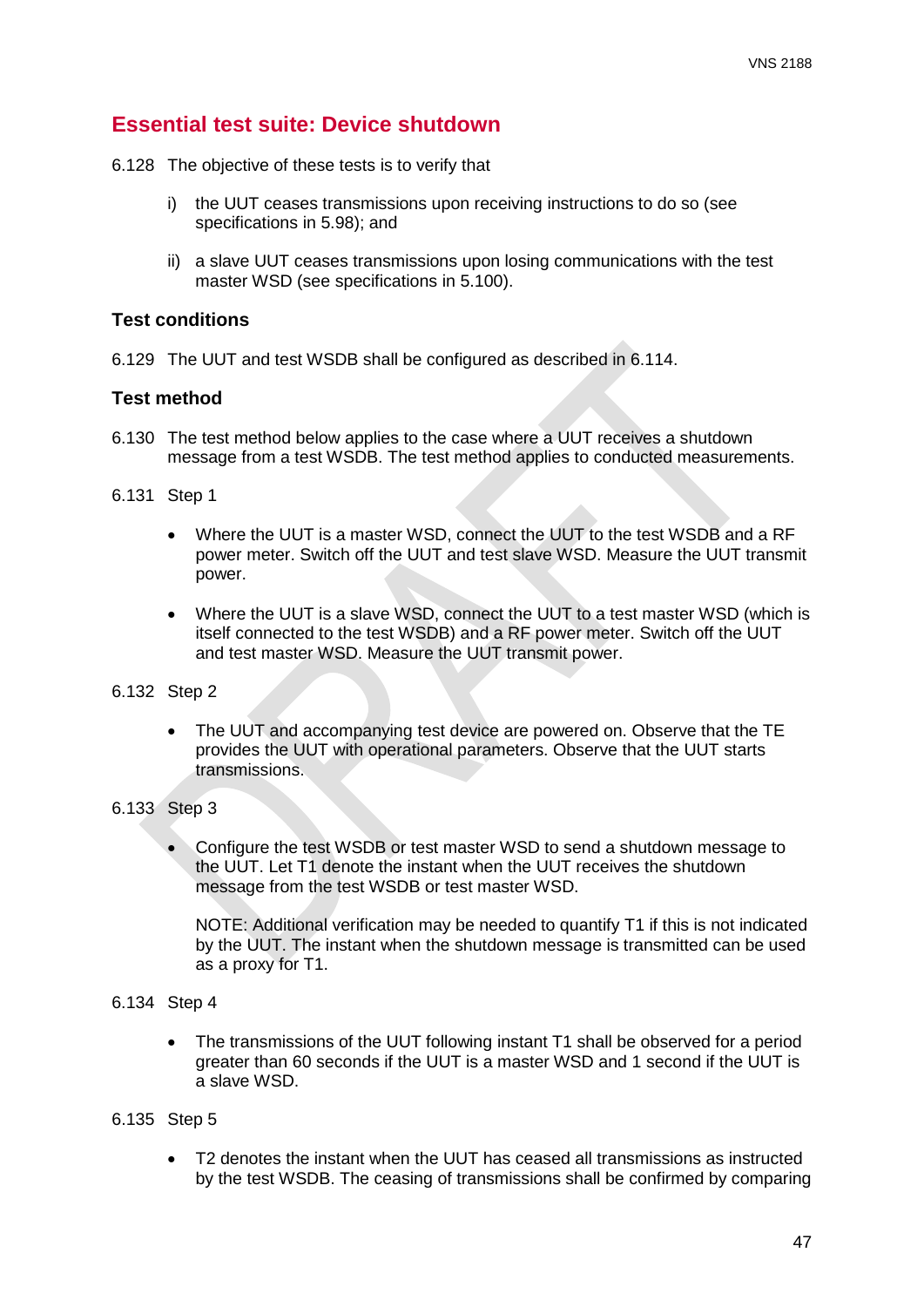the measured value of UUT conducted power with that measured prior to the commencement of transmissions. The time difference between T1 and T2 shall be measured. This value shall be noted and compared with the limits specified in [5.98](#page-25-0) to [5.99.](#page-25-2)

6.136 The test method below applies to the case where a slave UUT loses communications with the master test WSD. The test method applies to conducted measurements and the measurement procedure shall be as follows:

6.137 Step 1

- Connect the UUT to a test master WSD (which is itself connected to the test WSDB) and a RF power meter. Switch off the UUT and test master WSD. Measure the UUT transmit power.
- 6.138 Step 2
	- The UUT and accompanying test device are powered on. Observe that the TE provides the UUT with operational parameters. Observe that the UUT starts transmissions.
- 6.139 Step 3
	- Switch off the test master WSD. Let T1 denote the instant when the test master WSD is switched off.
- 6.140 Step 4
	- The transmissions of the UUT following instant T1 shall be observed for a period greater than 5 second.
- 6.141 Step 5
	- T2 denotes the instant when the UUT has ceased all transmissions after losing communications with test master UUT. The ceasing of transmissions shall be confirmed by comparing the measured value of UUT conducted power with that measured prior to the commencement of transmissions. The time difference between T1 and T2 shall be measured. This value shall be noted and compared with the limit specified in [5.100.](#page-25-1)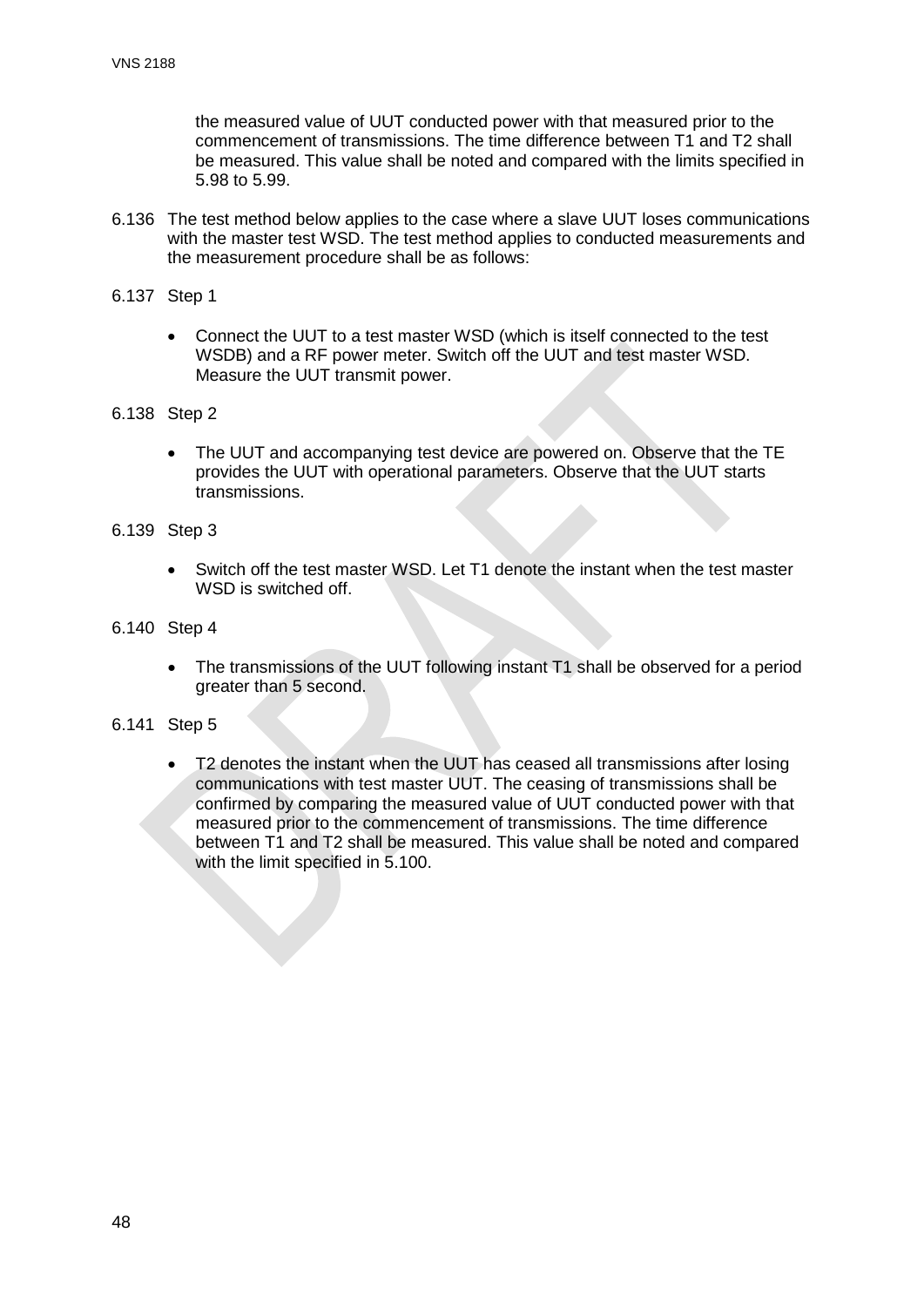# **Essential test suite: Transmitter unwanted emissions within the 470-790 MHz bands**

6.142 The objective of these tests is to ensure that the UUT unwanted out-of-block emissions within the 470-790 MHz band comply with the specifications set out in [5.38.](#page-14-0)

# **Test conditions**

- 6.143 The UUT shall be configured to transmit under normal operating conditions which result in the lowest adjacent frequency leakage ratios inside the 470-790 MHz band. These operating conditions include the mutli-antenna transmit operating mode (as described in [6.20\)](#page-29-0), and the modulation/multiple access scheme.
- 6.144 The UUT shall be configured to operate at the maximum total EIRP declared by the manufacturer.
- 6.145 For a UUT which is capable of transmitting simultaneously in multiple DTT channels, the UUT shall be configured to transmit in one group of contiguous DTT channels, with equal power in each DTT channel, and at the maximum total nominal channel bandwidth declared by the manufacturer.
- 6.146 The UUT shall be configured such that the occupied nominal channels are tested near the upper and lower ends of the operating frequency range declared by the manufacturer.

# **Test method**

- 6.147 The test method applies to conducted measurement.
- 6.148 The following tests shall be repeated with the occupied channels near the upper and lower ends of the operating frequency range declared by the manufacturer.
- 6.149 Step 1
	- The unwanted out-of-block power shall be measured over a measurement bandwidth of 100 kHz within the 470-790 MHz band and across the first four adjacent 8 MHz DTT channels on either side of the group of occupied nominal channels.

The UUT shall be connected to a spectrum analyser capable of RF power measurements and with the following settings:

| Resolution Bandwidth:   100 kHz |                                                                  |
|---------------------------------|------------------------------------------------------------------|
| Video Bandwidth:   300 kHz      |                                                                  |
| Detector mode:                  | <b>RMS</b>                                                       |
| Trace mode: I                   | Max Hold                                                         |
| Sweep time: $\geq 1$ minute     |                                                                  |
| Centre Frequency:               | Centre frequency of the out-of-block DTT channel<br>being tested |
| Span:                           | $3 \times 8$ MHz                                                 |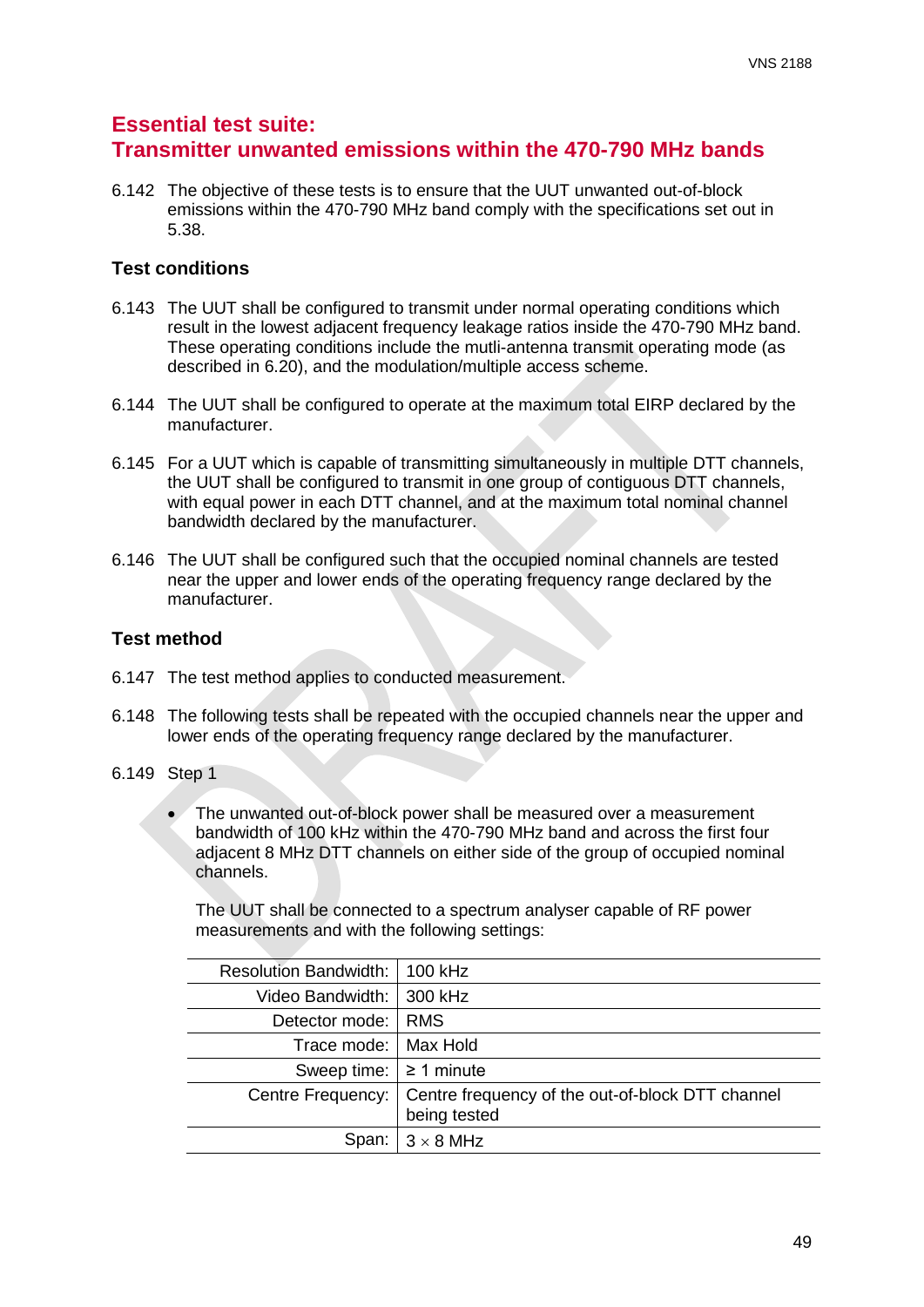• Use the spectrum analyser measurements to record the UUT maximum average power level in a measurement bandwidth of 100 kHz across each of the first four 8 MHz DTT channels on either side of the group of occupied nominal channels. These eight values shall be used as the out-of-block emission levels,  $P_{\text{OOR}}$ (dBm/100 kHz).

#### 6.150 Step 2

- The UUT in-block power shall be measured over a measurement bandwidth of 8 MHz and across the group of occupied nominal channels used for wanted emissions.
- Adjust the frequency span of the spectrum analyser to align with the group of occupied nominal channels. No other parameter of the spectrum analyser shall be changed compared to Step 1.
- Measure the UUT maximum average in-block power in each 8 MHz DTT channel within the group of occupied nominal channels. Record the lowest of the measured values. This value shall be used as the in-block level,  $P_{IB}$  (dBm/8) MHz).

#### 6.151 Step 3

- Confirm that the differences between  $P_{IB}$  (dBm/8 MHz) and the values of  $P_{OOB}$ (dBm/100 kHz) derived in Steps 1 and 2 comply with the specifications set out in [5.37.](#page-14-1)
- 6.152 In case of conducted measurements on smart antenna systems (equipment with multiple transmit chains), the measurements need to be repeated for each of the active transmit chains. Compliance with the applicable limits shall be performed by adding (in mW) the results of measurements for each of the transmit chains, and comparing these with the specifications set out in [5.37.](#page-14-1)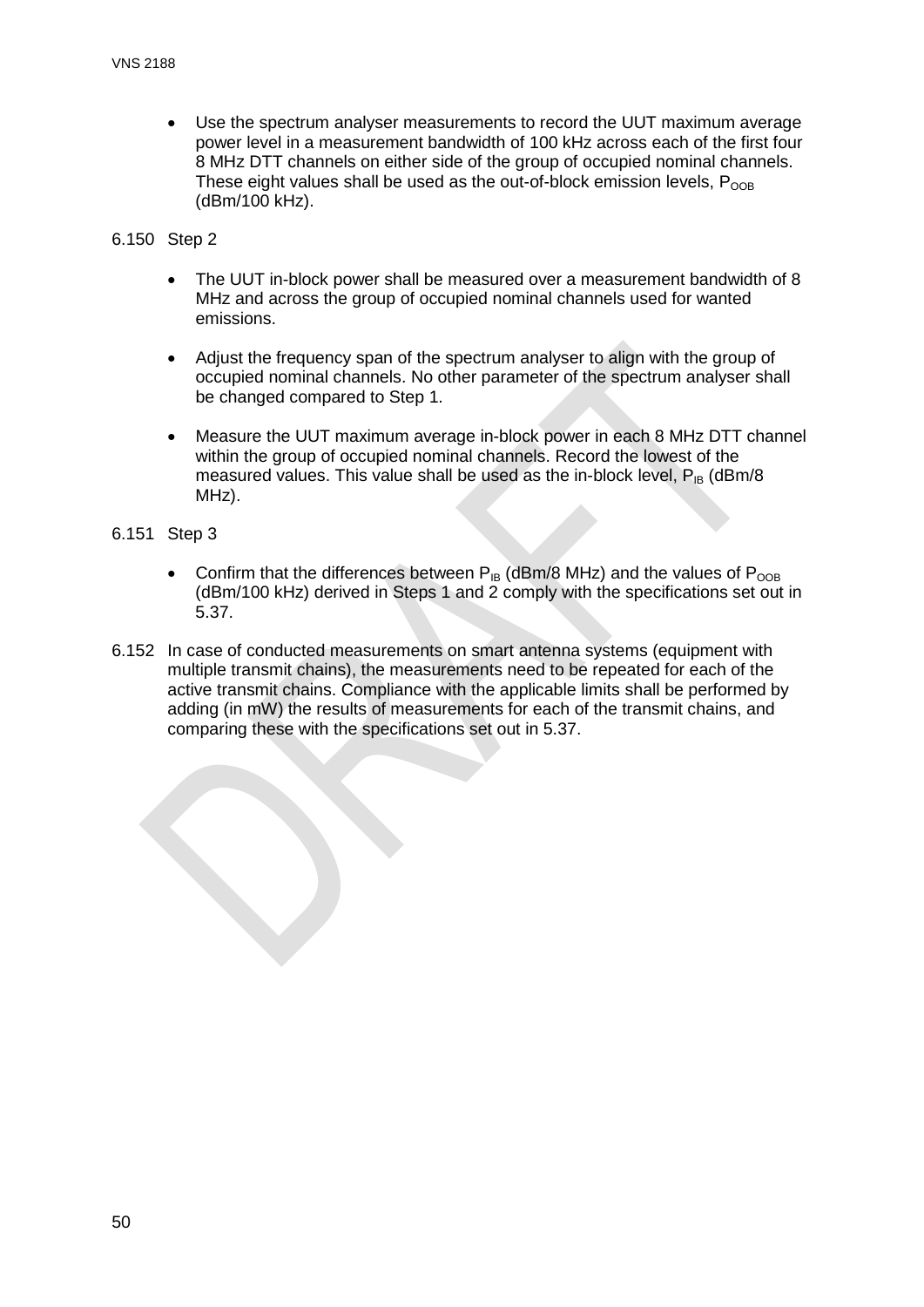# **Essential test suite: Transmitter unwanted emissions outside the 470-790 MHz band**

6.153 The objective of these tests is to ensure that the UUT unwanted emissions outside the 470-790 MHz band comply with the specifications set out in [5.43.](#page-17-0)

## **Test conditions**

- 6.154 The UUT shall be configured to transmit under normal operating conditions which result in the highest unwanted emissions outside the 470-790 MHz band. Operating conditions here include the multi-antenna transmit operating mode (as described in [6.20\)](#page-29-0), and modulation/multiple access scheme.
- 6.155 The UUT shall be configured to operate at the maximum total EIRP declared by the manufacturer.
- 6.156 For a UUT which is capable of transmitting simultaneously in multiple DTT channels, the UUT shall be configured to transmit in one group of contiguous DTT channels, with equal power in each DTT channel, and at the maximum total nominal channel bandwidth declared by the manufacturer.
- 6.157 The UUT shall be configured such that the occupied nominal channels are tested at the upper and lower ends of the operating frequency range declared by the manufacturer.

## **Test method**

- 6.158 The test method applies to conducted measurement.
- 6.159 The following tests shall be repeated with the occupied channel(s) at the upper and lower ends of the operating frequency range declared by the manufacturer.
- 6.160 The UUT shall be connected to a spectrum analyser capable of RF power measurements.
- 6.161 The pre-scan test procedure below shall be used to identify potential unwanted emissions of the UUT.

#### Pre-scan

- 6.162 Step 1
	- The sensitivity of the spectrum analyser shall be such that the noise floor is at least 12 dB below the limits given in Table 1.
- 6.163 Step 2
	- The emissions shall be measured over the range 30 MHz to 1000 MHz (but excluding the 470-790 MHz band) with the following spectrum analyser settings:

| Resolution Bandwidth: 100 kHz |  |
|-------------------------------|--|
| Video Bandwidth:   300 kHz    |  |
| Detector mode: Peak           |  |
| Trace mode: I Max Hold        |  |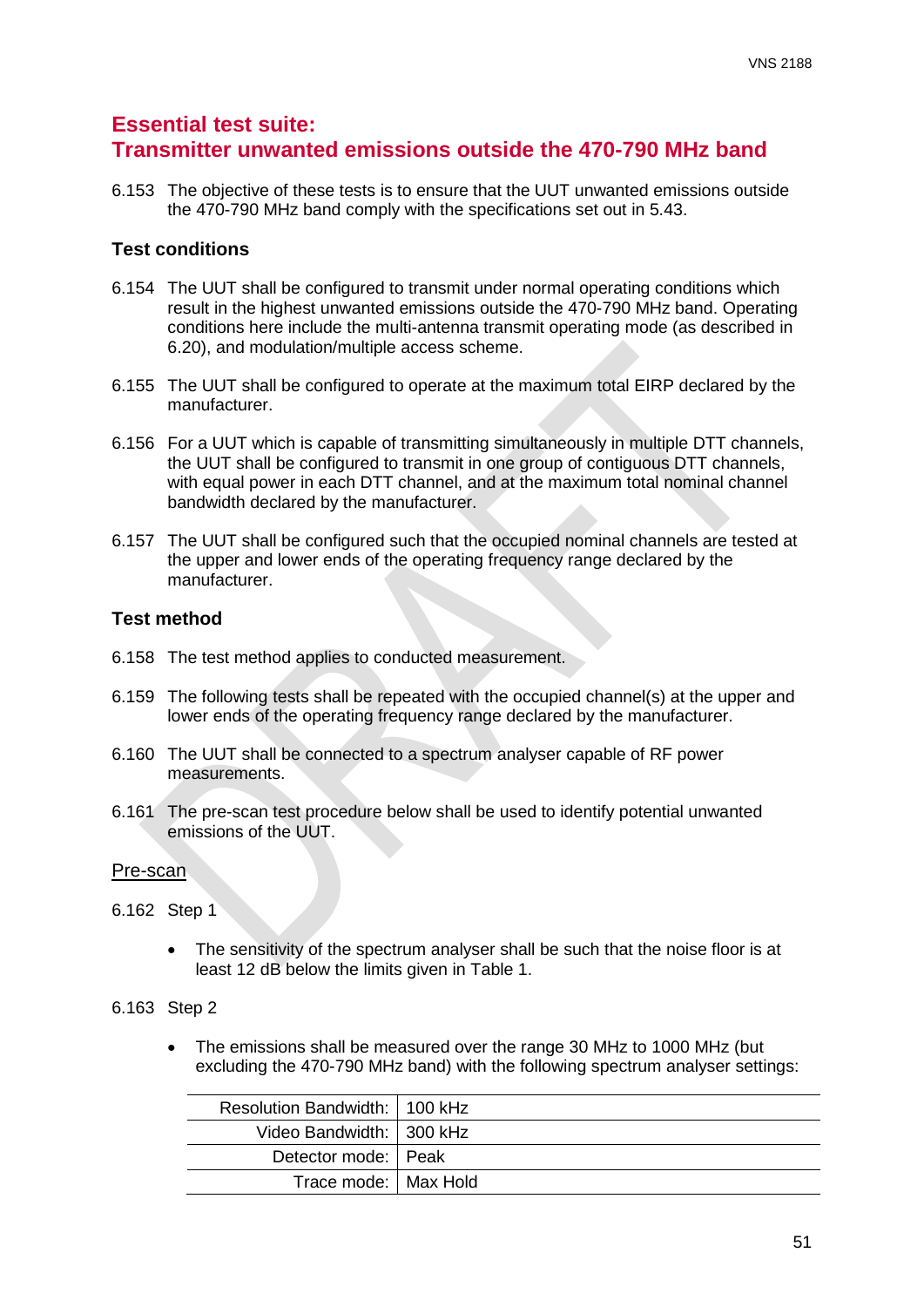| Sweep points: $\geq 9970$ |                                                                                                                                                                                                                                                   |
|---------------------------|---------------------------------------------------------------------------------------------------------------------------------------------------------------------------------------------------------------------------------------------------|
|                           | Sweep time:   For non continuous transmissions (duty cycle less<br>than 100 %), the sweep time shall be sufficiently<br>long, such that for each 100 kHz frequency step, the<br>measurement time is greater than two transmissions<br>of the UUT. |

• Any emissions identified during the above sweeps which fall within the 6 dB range below the applicable limit given in Table 2 shall be individually measured using the *measurement of identified emissions* procedure below

#### 6.164 Step 3

The emissions shall now be measured over the range 1 GHz to 4 GHz with the following spectrum analyser settings:

| <b>Resolution Bandwidth:</b>                                                                                             | 1 MHz                                                                                                                                                                                                                               |
|--------------------------------------------------------------------------------------------------------------------------|-------------------------------------------------------------------------------------------------------------------------------------------------------------------------------------------------------------------------------------|
| Video Bandwidth:                                                                                                         | 3 MHz                                                                                                                                                                                                                               |
| Detector mode:                                                                                                           | Peak                                                                                                                                                                                                                                |
| Trace mode:                                                                                                              | Max Hold                                                                                                                                                                                                                            |
| Sweep points:                                                                                                            | 3.000                                                                                                                                                                                                                               |
| Sweep time:                                                                                                              | For non continuous transmissions (duty cycle less<br>than 100 %), the sweep time shall be sufficiently<br>long, such that for each 100 kHz frequency step, the<br>measurement time is greater than two transmissions<br>of the UUT. |
| NOTE 1: For spectrum analysers which do not support this number of sweep<br>points, the frequency band may be segmented. |                                                                                                                                                                                                                                     |
|                                                                                                                          | Sweep Time:   For non continuous transmissions (duty cycle less<br>than $100\%$ ) the sweep time shall be sufficiently long                                                                                                         |

| than 100%), the sweep time shall be sufficiently long,<br>such that for each 1 MHz frequency step, the<br>measurement time is greater than two transmissions<br>of the UUT. |
|-----------------------------------------------------------------------------------------------------------------------------------------------------------------------------|
|                                                                                                                                                                             |

- Any emissions identified during the above sweeps which fall within the 6 dB range below the applicable limit given in Table 2 shall be individually measured using the *measurement of identified emissions* procedure below.
- 6.165 The steps below shall be used to accurately measure the individual unwanted emissions identified during the pre-scan measurements above.

#### Measurement of identified emissions

- 6.166 For continuous transmit signals, a simple measurement using the RMS detector of the spectrum analyser is permitted. The measured values shall be recorded. Confirm that the measured values do not exceed the limits in Table 2.
- 6.167 For non-continuous transmit signals, the measurements shall be made only over the "on" part of the burst as described in the following steps.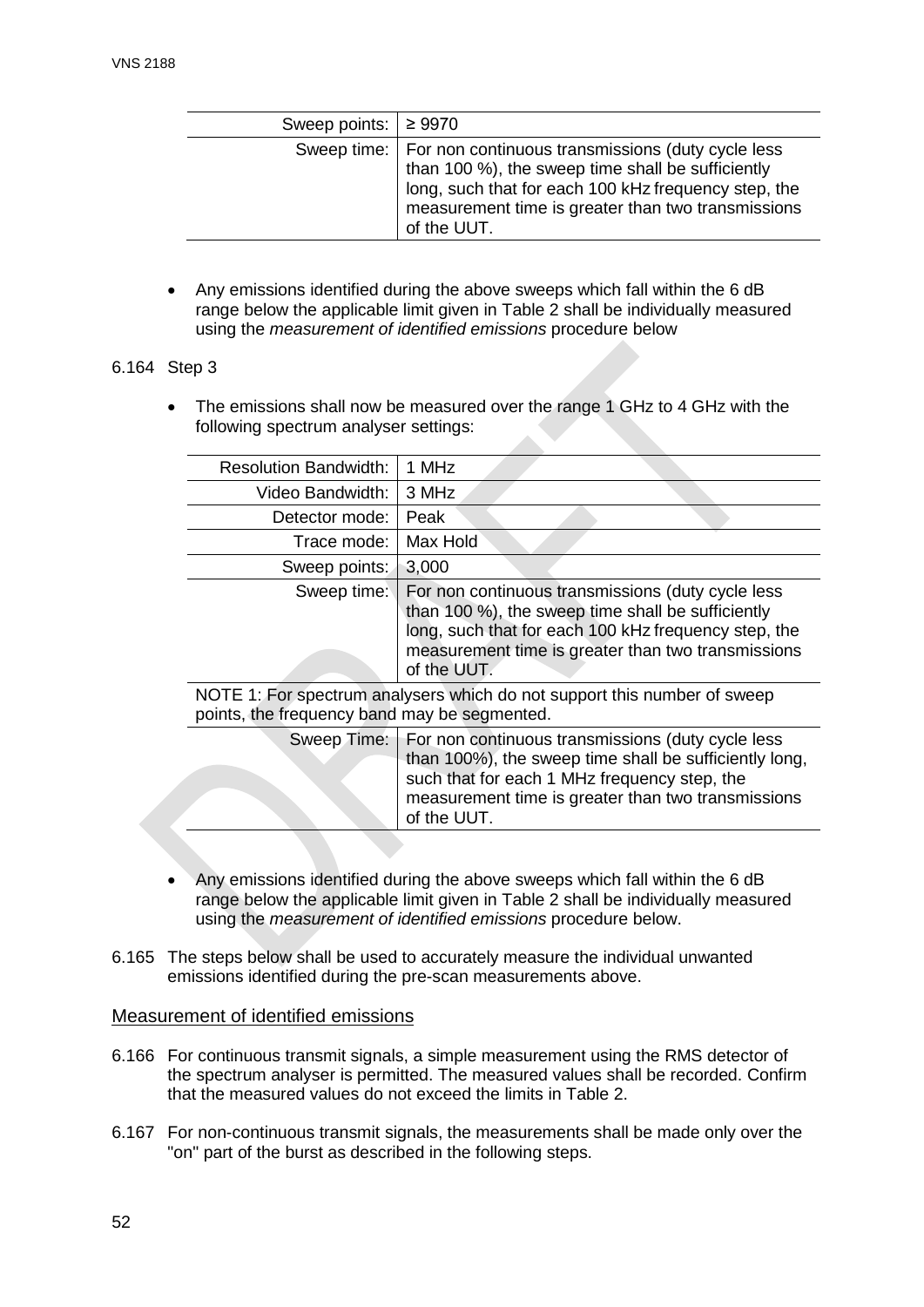#### 6.168 Step 1

The level of the emissions shall be measured in the time domain, using the following spectrum analyser settings:

| Centre Frequency:            | Frequency of emission identified during the pre-scan. |
|------------------------------|-------------------------------------------------------|
| <b>Resolution Bandwidth:</b> | 100 kHz (< 1 GHz) / 1 MHz (> 1 GHz)                   |
| Video Bandwidth:             | 100 kHz (< 1 GHz) / 1 MHz (> 1 GHz)                   |
| Frequency Span:              | $0$ Hz                                                |
| Sweep Mode                   | Continuous                                            |
| Sweep Time:                  | Suitable to capture one transmission burst.           |
| Trigger:                     | Video Trigger                                         |
| Detector:                    | Peak                                                  |
| Trace Mode:                  | Clear/Write                                           |
|                              |                                                       |

• Adjust the centre frequency (fine tune) to capture the highest level of one burst of the emission to be measured.

#### 6.169 Step 2

• Change the settings of the spectrum analyser as follows:

| Sweep points: 5000 |                                                          |
|--------------------|----------------------------------------------------------|
|                    | Sweep Time:   Suitable to capture one transmission burst |

#### 6.170 Step 3

- Adjust the trigger level to select the transmissions with the highest power level.
- Set a window (start and stop lines) to match with the start and end of the burst in which the RMS power shall be measured using the Time Domain Power function.
- Select RMS power to be measured within the selected window and note the result which is the RMS power of this particular spurious emission. The power value and corresponding frequency shall be recorded. Confirm that the power value does not exceed the relevant limit in Table 1.
- 6.171 Repeat the above procedures for every emission identified during the pre-scan.
- 6.172 In case of conducted measurements on smart antenna systems (equipment with multiple transmit chains), the measurements need to be repeated for each of the active transmit chains. Comparison with the applicable limits shall be performed using either of the options given below:
	- Option 1 − the results for each of the transmit chains for the corresponding 1 MHz segments shall be added (in mW) and compared with the limits provided in Table 2.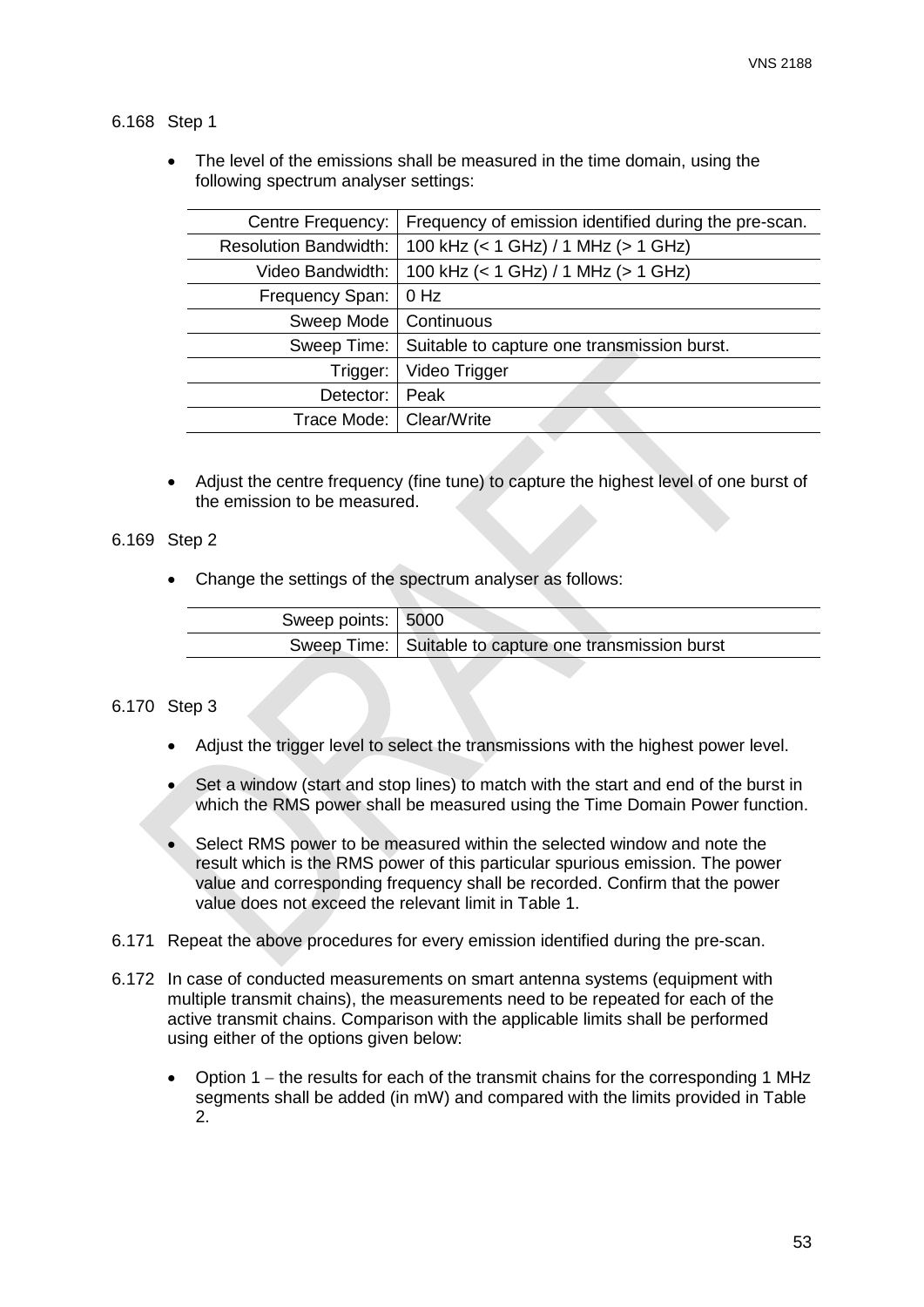• Option 2 − the results for each of the transmit chains shall be individually compared with the limits provided in Table 2, after these limits have been reduced by  $10 \times log_{10}$  (Tch), where Tch is the number of active transmit chains.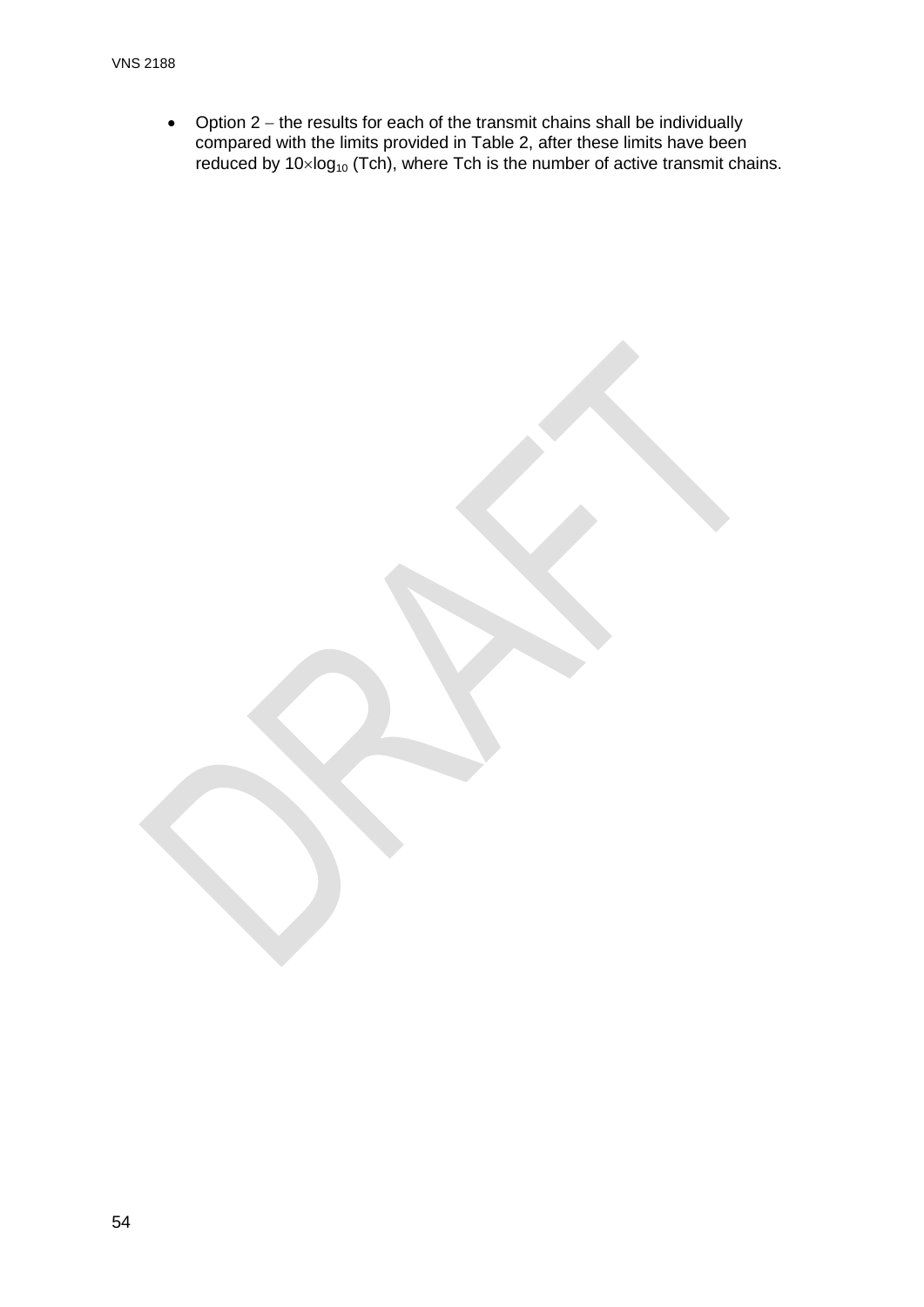# **Essential test suite: Receiver spurious emission**

6.173 The objective of these tests is to ensure that the UUT receiver spurious emissions outside the 470-790 MHz band comply with the specifications set out in [5.46.](#page-17-1)

## **Test conditions**

- 6.174 For the duration of the test, the UUT shall be configured to operate in a continuous receive mode, or is operated in a mode where no transmissions occur.
- 6.175 The level of spurious emissions shall be measured as, either:
	- i) their power in a specified load (conducted spurious emissions) and their effective radiated power when radiated by the cabinet or structure of the equipment (cabinet radiation); or
	- ii) their effective radiated power when radiated by cabinet and antenna.

## **Test method**

- 6.176 The test method applies to conducted measurement.
- 6.177 The UUT shall be connected to a spectrum analyser capable of RF power measurements.
- 6.178 The pre-scan test procedure below shall be used to identify potential receiver spurious emissions of the UUT.

#### Pre-scan

- 6.179 Step 1
	- The sensitivity of the spectrum analyser shall be such that the noise floor is at least 12 dB below the limits given in Table 3.
- 6.180 Step 2
	- The emissions shall be measured over the range 30 MHz to 1000 MHz, with the following spectrum analyser settings:

| Resolution Bandwidth:   100 kHz |  |
|---------------------------------|--|
| Video Bandwidth:   300 kHz      |  |
| Detector mode: Peak             |  |
| Trace mode: I Max Hold          |  |

• Any emissions identified during the above sweeps which fall within the 6 dB range below the applicable limit given in Table 3 shall be individually measured using the *measurement of identified emissions* procedure below.

#### 6.181 Step 3:

The emissions shall now be measured over the range 1 GHz to 4 GHz with the following spectrum analyser settings: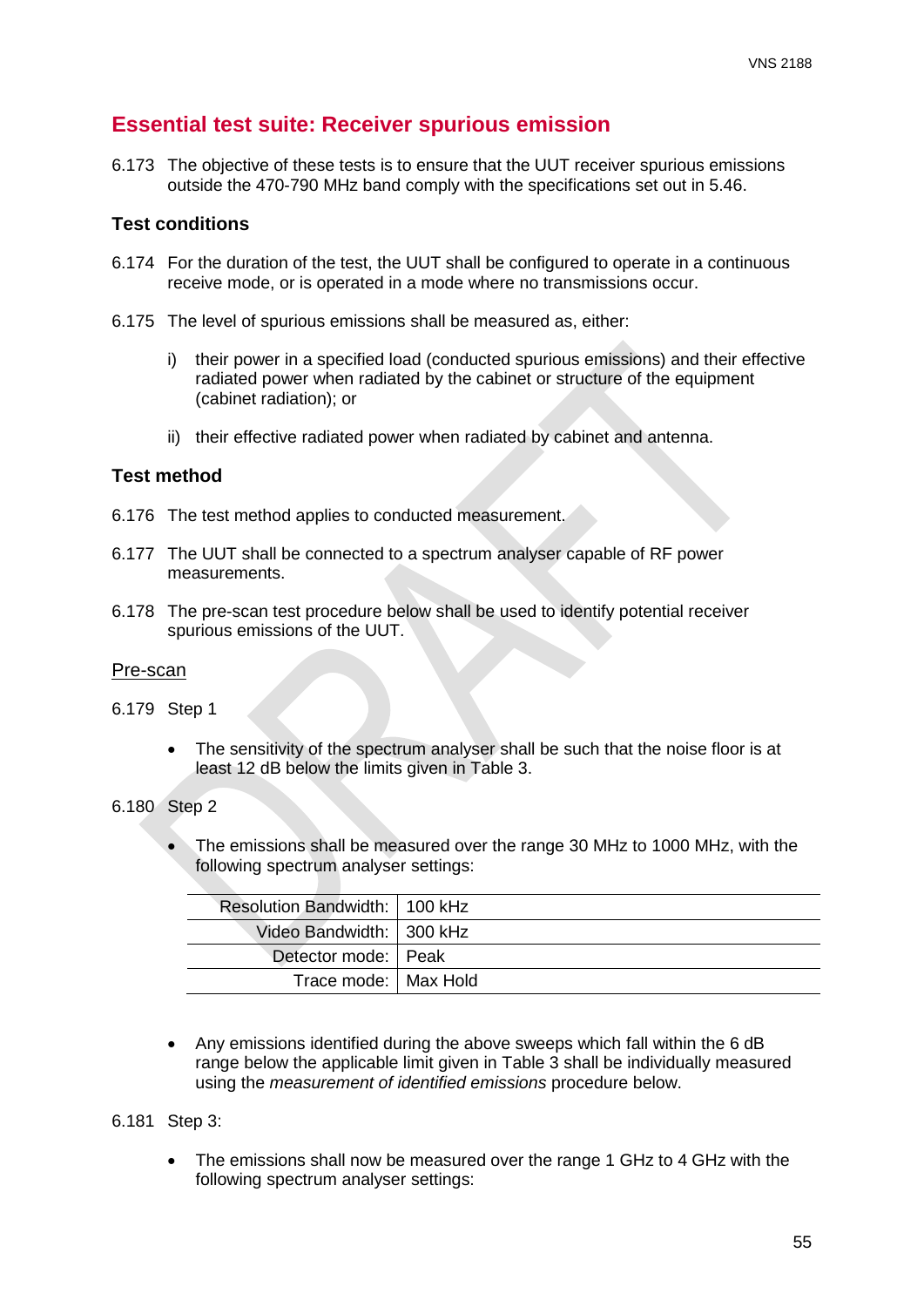| Resolution Bandwidth: 11 MHz |  |
|------------------------------|--|
| Video Bandwidth: 3 MHz       |  |
| Detector mode: Peak          |  |
| Trace mode:   Max Hold       |  |

• Any emissions identified during the above sweeps which fall within the 6 dB range below the applicable limit in Table 3, shall be individually measured using the *measurement of emissions identified during pre-scan* procedure below.

#### Measurement of emissions identified during pre-scan

- The limits for receiver spurious emissions in Table 3 refer to average power levels.
- The emissions identified during pre-scan shall be measured via the RMS detector using trace averaging of the spectrum analyser. The measured values shall be recorded and compared with the limits in Table 3.
- 6.182 Repeat the above procedures for every emission identified during the pre-scan.
- 6.183 In case of conducted measurements on smart antenna systems (equipment with multiple transmit chains), the measurements need to be repeated for each of the active transmit chains. Comparison with the applicable limits shall be performed using either of the options given below:
	- Option 1 − the results for each of the transmit chains for the corresponding 1 MHz segments shall be added (in mW) and compared with the limits provided in Table 1.
	- Option 2 − the results for each of the transmit chains shall be individually compared with the limits provided in Table 1, after these limits have been reduced by 10  $log_{10}$  (Tch), where Tch is the number of active transmit chains.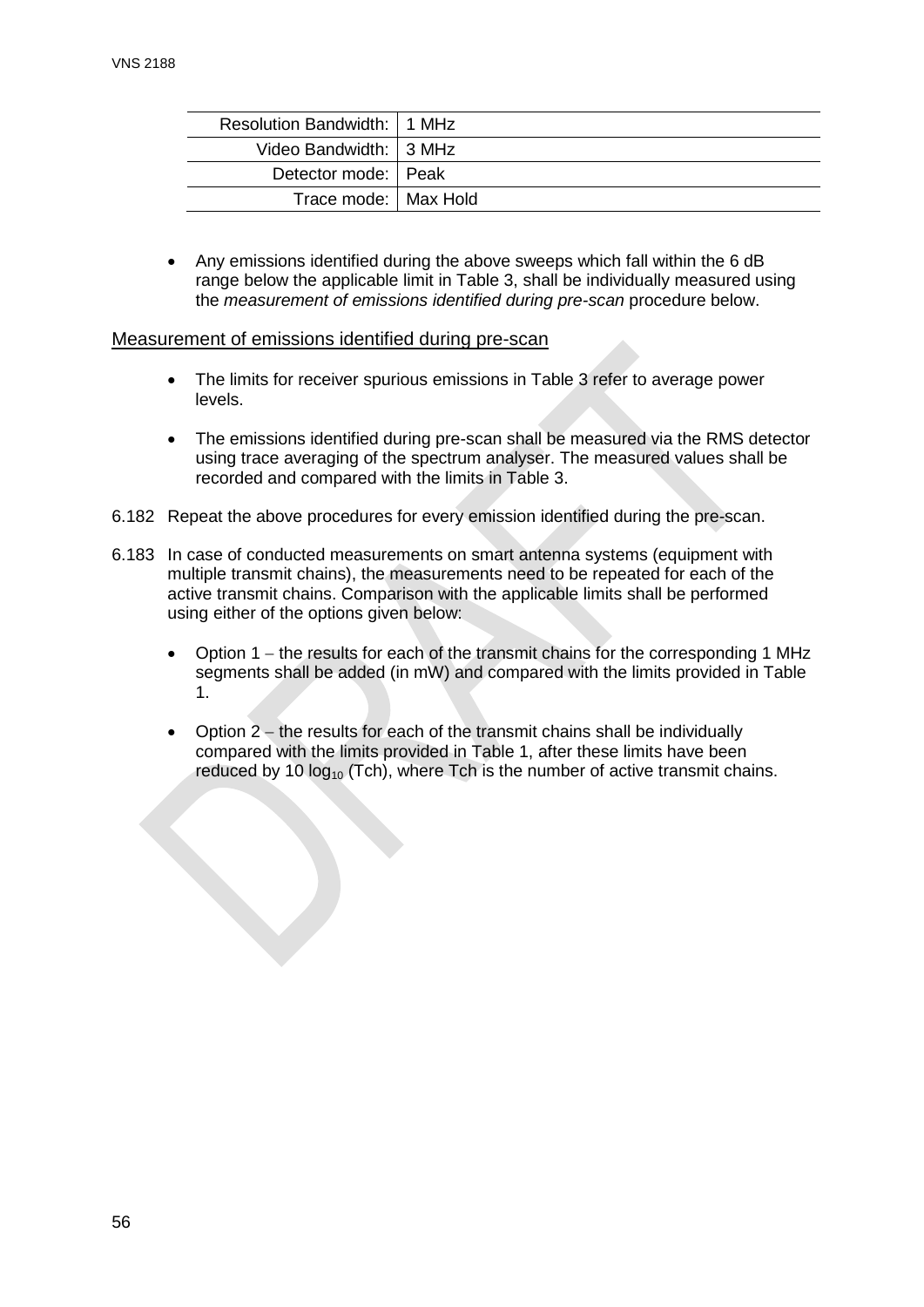# **Essential test suite: Database discovery and database query**

- 6.184 The objective of this test is to assess compliance with the requirements described in [5.52.](#page-18-0)
- 6.185 NOTE: The requirements in [0](#page-18-1) are based on the working assumption that the list of qualifying WSDBs will be available at a website from which WSDs shall download the list and the value of N as an xml file with UTF-8 encoding.
- 6.186 The test verifies that
	- 1) a master WSD obtains the list of qualifying WSDBs from Ofcom's website before contacting a WSDB, and
	- 2) subsequently, a master WSD does not request operational parameters from a WSDB that it is not on Ofcom's list of qualifying WSDBs.
- 6.187 This test does not verify the behaviour of the UUT when the list of qualifying WSDBs is not accessible (see specifications in [5.56\)](#page-18-2).
- 6.188 This test is only applicable to UUTs that are master WSDs.

## **Test condition**

- 6.189 In this test, the UUT is configured to operate normally. The data port of the UUT (i.e., the port that it uses to connect to the internet) will be connected to the test port of the test equipment (TE). The UUT data port and the TE test port must be able to communicate at the data link level; i.e., they must be part of the same link layer broadcast domain. This is to ensure that they are part of the same IP network.
- 6.190 The TE will emulate all the entities that the UUT would normally interface with in order to a) obtain Ofcom's list of qualifying WSDBs, and b) send a query to one of the WSDBs on the list.
- 6.191 The TE must provide the following functions:
	- Act as IP DNS<sup>[1](#page-57-0)</sup> name server and DHCP<sup>[2](#page-57-1)</sup> server.
	- Act as a web server that replicates [https://TVWS-Databases.ofcom.org.uk.](https://tvws-databases.ofcom.org.uk/)
	- Logging of all the IP traffic to and from the UUT.
	- Provide internet connection and ability to download the WSDB list from [https://TVWS-Databases.ofcom.org.uk](https://tvws-databases.ofcom.org.uk/)
	- Act as a WSDB server capable of receiving a request for operational parameters from a master WSD, and of responding with a "request declined" message to that query. For this, the TE needs to support the WSDB access protocol implemented by the master WSD.

Domain Name System.

<span id="page-57-1"></span><span id="page-57-0"></span><sup>&</sup>lt;sup>2</sup> Dynamic Host Configuration Protocol.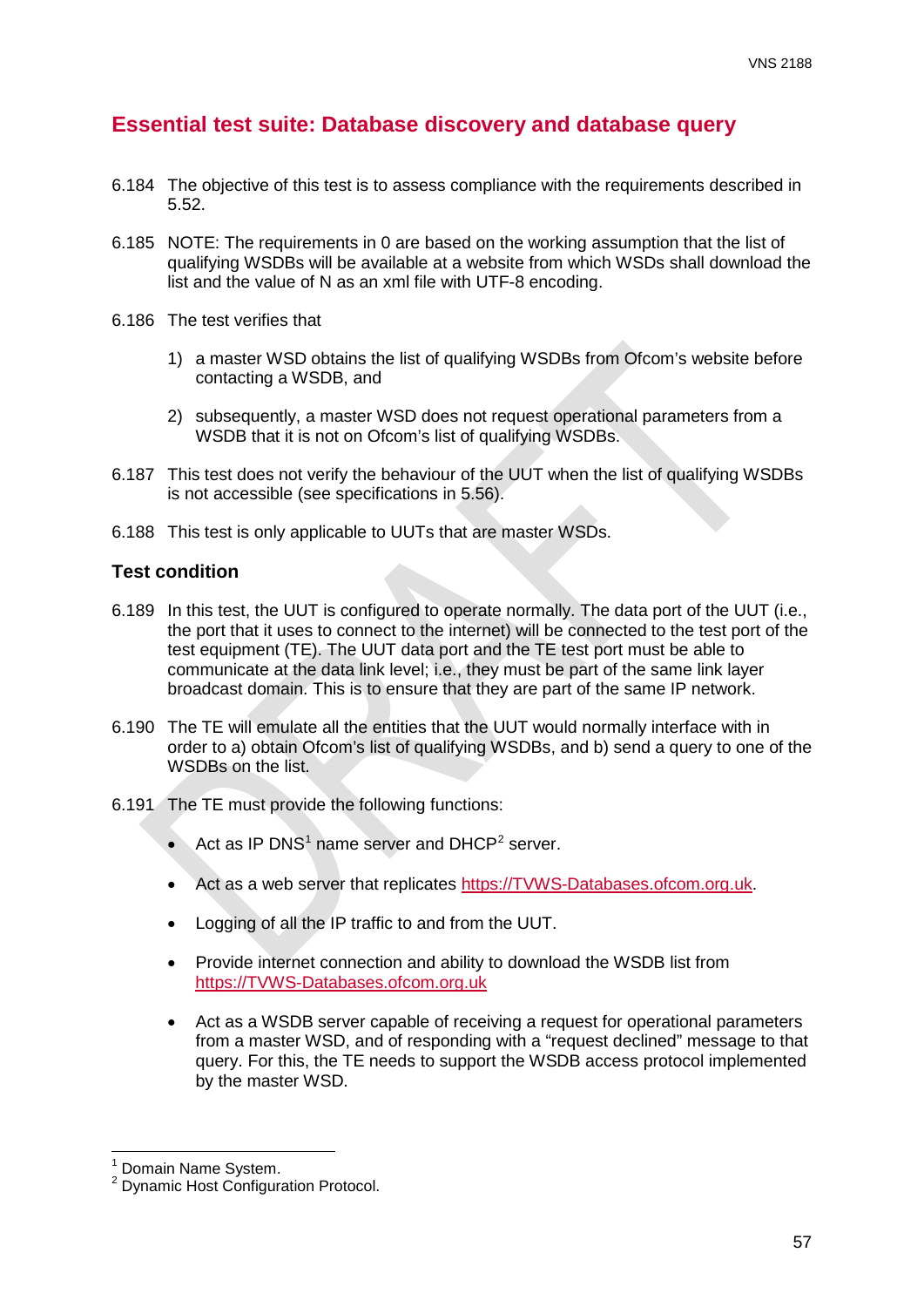- 6.192 This test shall be performed with the test configurations below. Both test configurations apply irrespective of whether the UUT has a preferred WSDB or not.
- 6.193 The objective of the first test configuration is to examine cases where the UUT has a preferred WSDB and this preferred WSDB is on the actual Ofcom list. The test verifies that the UUT discovers its preferred WSDB and subsequently consults that WSDB.
- 6.194 The objective of the second test configuration is to examine cases where the UUT has a preferred WSDB but this preferred WSDB is not on the actual Ofcom list. The test verifies that the UUT meets the requirements in [0](#page-18-1) in such circumstances.
	- 1) Ofcom's WSDB list: the TE must be configured as follows:
		- The IP parameters provided by the TE's DHCP server must include the TE's own name server as DNS server.
		- The TE's web server that replicates Ofcom's site must be configured to
			- o Provide the exact copy of the list of qualifying WSDBs available at Ofcom's web site (at the internet address [https://TVWS-](https://tvws-databases.ofcom.org.uk/)[Databases.ofcom.org.uk\)](https://tvws-databases.ofcom.org.uk/). Note that to be able to do this, the TE must be able to access the internet and Ofcom's web site and to download the WSDB list.
			- o Provide a value of N corresponding to up to 2 hours, where N is the maximum permitted time interval before a master WSD must consult Ofcom's list of qualifying databases.
		- The TE's DNS name server must be configured to
			- o associate the [TVWS-Databases.ofcom.org.uk](https://tvws_databases.ofcom.org.uk/) domain to the address of its own web server,
			- o associate the domain names of the WSDBs in the list to the address of its own WSDB server.
	- 2) Mock WSDB list: the TE must be configured as follows:
		- The IP parameters provided by the TE's DHCP server must include the TE's own DNS server as the name server.
		- The TE's web server that replicates Ofcom's site must be configured to
			- o Provide a list of 6 dummy WSDB domain names (such as DummyDB1.com, DummyDB2.com, etc.).
			- o Provide a value of N corresponding to up to 2 hours, where N is the maximum permitted time interval before a master WSD must consult Ofcom's list of qualifying databases.
		- The TE's DNS name server must be configured to
			- $\circ$  associate WSDB of com.org.uk domain to the address of its own web server.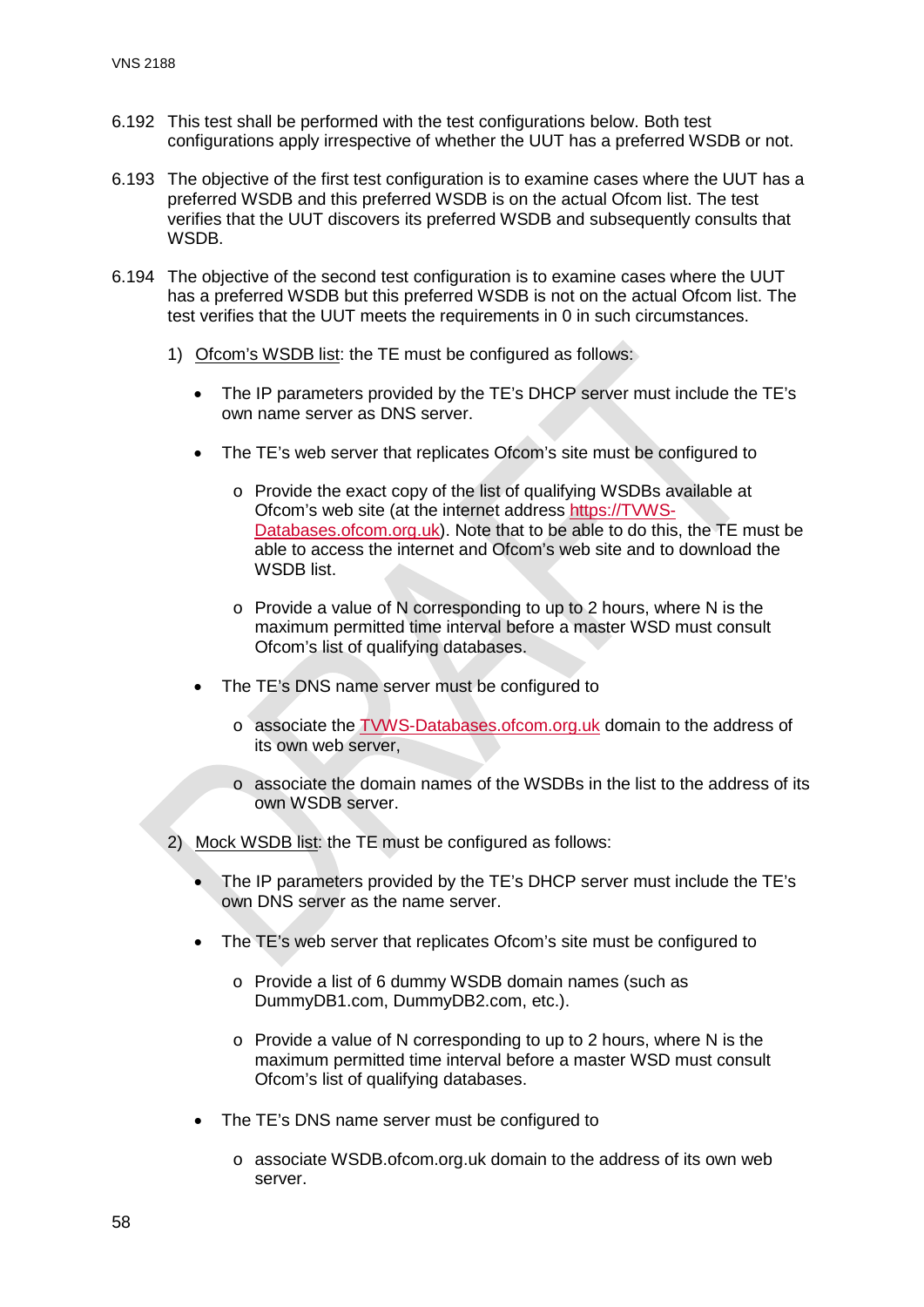- o associate the domain names of the 6 dummy WSDBs to the address of its own WSDB web server.
- 6.195 The test arrangement is illustrated in Figure 9 below.



Figure 9. Test arrangement for database discovery and access.

- 6.196 The following test procedure must be carried out for test configuration 1) Ofcom's WSDB list, and for test configuration 2) mock WSDB list.
	- a) The UUT must be switched off at the start of the test. The UUT data port must be connected to the test port of the TE.
	- b) The UUT must be switched on. The UUT must be set up to obtain its IP configuration from a DHCP server.
	- c) The TE must record that the UUT makes a DCHP request (for IP configuration), and the TE's DHCP server must serve that request.
	- d) The TE must record that the UUT makes a DNS query to look up the address of [TVWS-Databases.ofcom.org.uk](https://tvws_databases.ofcom.org.uk/) domain, and the TE's DNS server must respond to that query.
	- e) The TE must record that the UUT makes an HTTPS request to its web server (which is configured as [TVWS-Databases.ofcom.org.uk\)](https://tvws_databases.ofcom.org.uk/) to obtain the list of WSDBs and the value of N. The TE must respond with the xml file containing the data with the list of WSDBs and the value of N.
	- f) The UUT must remain switched on for at least N minutes plus another 30 minutes. The TE must record all IP traffic from and to the UUT and verify that
		- 1) The UUT does not make a DNS query to look up the address of a domain name that is not in the list of WSDBs that the TE provided the UUT.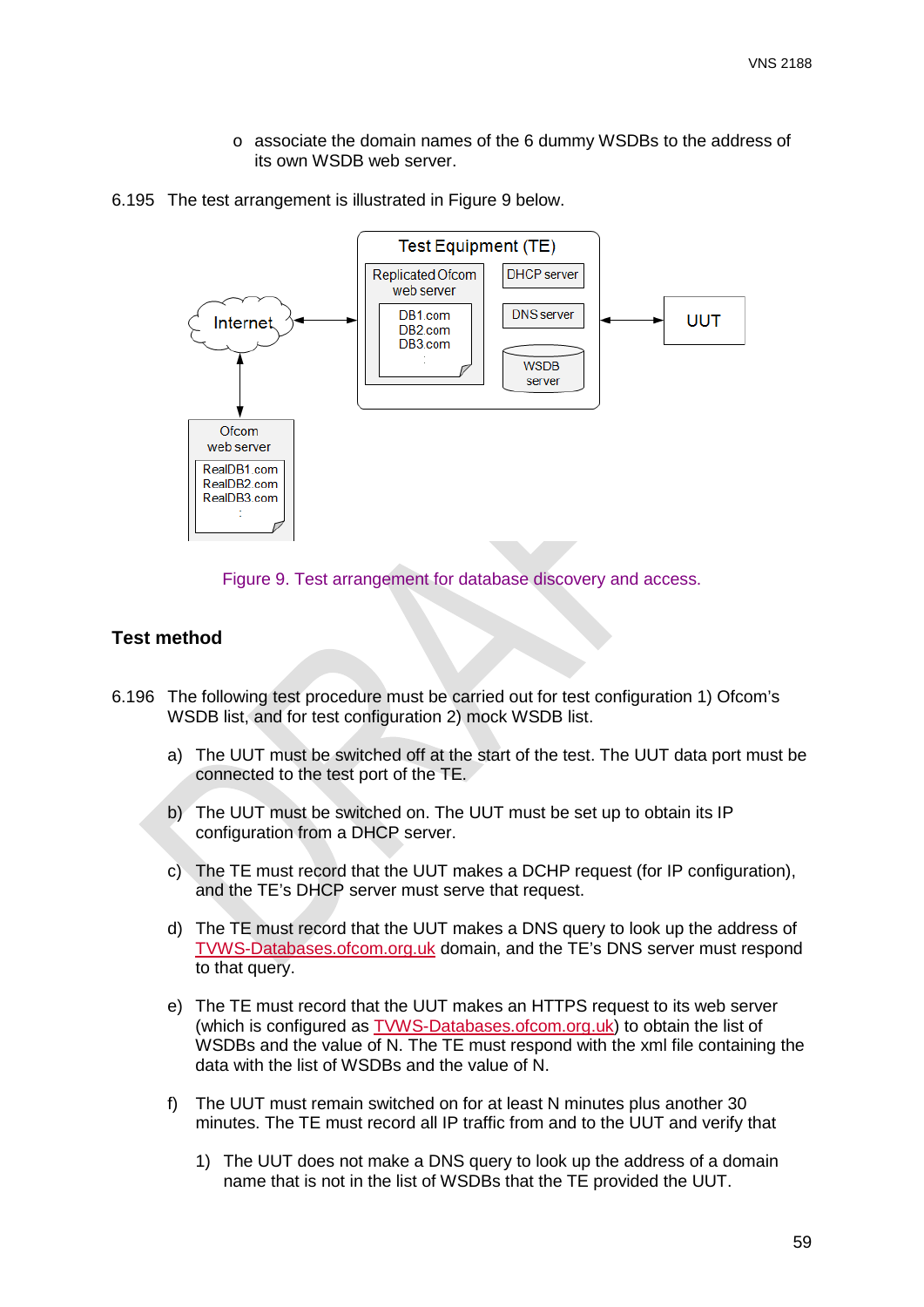- 2) The UUT does not make a request for operational parameters to an IP address other than that of its WSDB web server.
- 3) After N minutes AND before making any other request for operational parameters, the UUT makes another HTTPS request to the TE web server to renew the list of WSDBs and the value of N.
- g) If the UUT makes a request for operational parameters to the TE's WSDB server, the TE must acknowledge the request and respond with a "request declined" message or equivalent, as specified in the relevant WSDB access protocol.
- 6.197 Compliance with the specifications is verified if
	- 1) The UUT makes a request for the list of WSDBs correctly. This is achieved if steps a) to e) are completed successfully.
	- 2) The UUT does not make a request for operational parameters to a WSDB that is not in the list. This is achieved if step f(1) and f(2) are successful.
	- 3) If the UUT makes a request for operational parameters after the N timer has expired, the UUT must already have initiated and completed a new database discovery process. This is achieved if step f(3) is successful.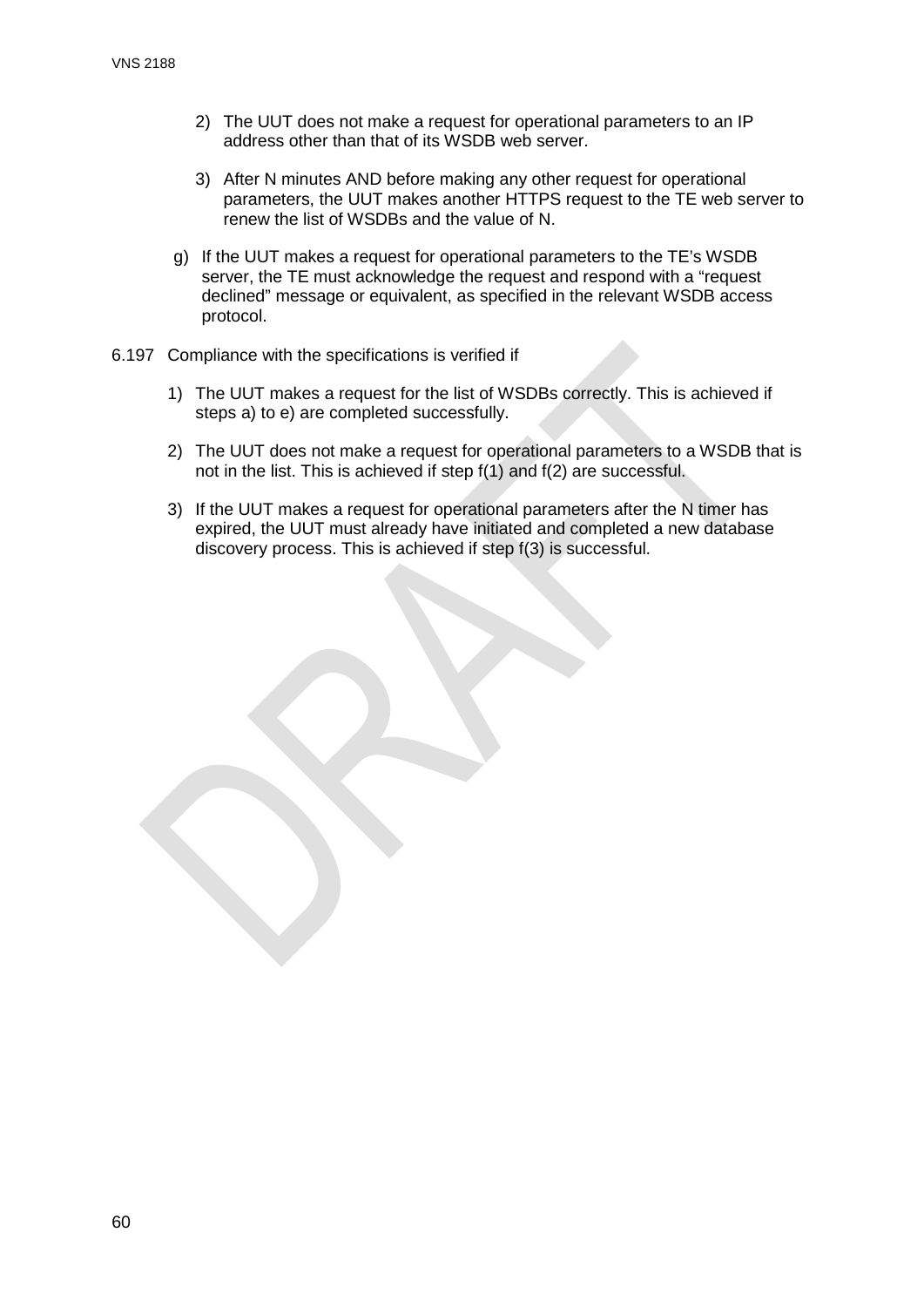# **Essential test suite: Sequence of data exchange**

<span id="page-61-0"></span>6.198 The objective of this test is to verify that a UUT follows the appropriate sequence of operations in its interactions with the TE (see specifications in [5.61\)](#page-19-0).

#### **Test conditions**

- 6.199 If the UUT is a master WSD, the device shall be configured such that it first discovers (or otherwise consults) the test WSDB in the TE, and then operates normally in terms of its data exchange with a WSDB (as emulated by the TE). The manufacturer must supply a compatible test slave WSD in order to allow the testing of the UUT's functionality in relation to master-slave communications. The test slave WSD shall be configured to request generic and specific operational parameters from the WSDB.
- 6.200 If the UUT is a slave WSD, the manufacturer must supply a compatible test master WSD in order to allow the testing of the UUT's functionality in relation to master-slave communications. The UUT shall be configured such that it operates normally in terms of its data exchange with the test master WSD. The test master WSD shall be configured such that it operates normally in terms of its data exchange with a WSDB (as emulated by the TE). A test master WSD need not be tested for TE discovery.
- <span id="page-61-1"></span>6.201 The TE shall be configured such that it a) allows the master WSD (be this the UUT or a test master device) to discover the test WSDB in the TE, and b) emulates the normal operations of a WSDB in terms of its data exchange with a master device. The TE shall also be configured as follows:
	- 6.201.1 Set the permitted channel edge frequencies for the UUT such that they correspond to those of a DTT channel that falls within the operating frequency range declared by the manufacturer.
	- 6.201.2 Set the UUT maximum permitted mean in-block EIRP spectral densities (in 100 kHz and 8 MHz) within the permitted channel frequency boundaries to values that are no greater than the corresponding values declared by the manufacturer.
- 6.202 Where the UUT is a slave WSD, the permitted channel edge frequencies and the maximum permitted EIRP spectral densities shall be set differently for generic operational parameters and specific operational parameters.

- 6.203 The following test method shall be applied in the case where the UUT is a master WSD.
	- 6.203.1 Step 1 − Switch off the UUT. Switch off the test slave WSD. Connect the UUT to the TE. Connect the test slave WSD to the UUT. Connect the UUT to a RF power meter.
	- 6.203.2 Step 2 − Switch on the UUT. Switch on the test slave WSD. Confirm that the UUT consults the TE and communicates its device parameters to the TE. Confirm that the TE then responds with operational parameters. Confirm that the UUT then communicates its channel usage parameters to the TE.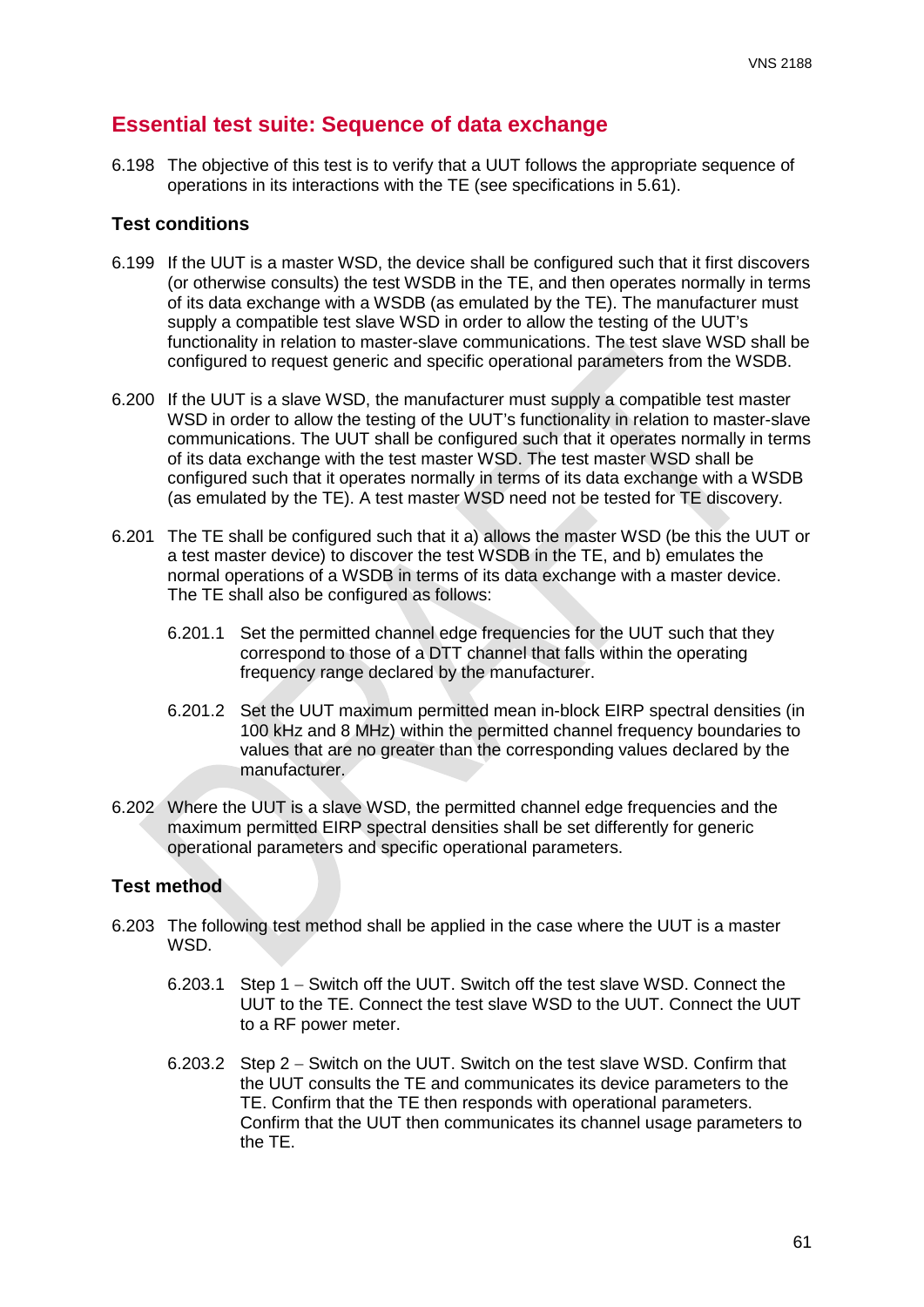- 6.203.3 Step 3 − Confirm, via the RF power meter, that the UUT does not commence transmissions until it has communicated its channel usage parameters to the TE.
- 6.203.4 Step 4 − Confirm that the UUT consults the TE and requests generic operational parameters for the test slave WSD. Confirm that the TE then responds with generic operational parameters. Confirm (via the test slave WSD) that the UUT appropriately communicates the operational parameters to the test slave WSD. Confirm that the UUT then communicates the device parameters and channel usage parameters of the test slave WSD to the TE.
- 6.203.5 Step 5 − Confirm that the UUT consults the TE and requests specific operational parameters for the test slave WSD. Confirm that the TE then responds with specific operational parameters for the test slave WSD. Confirm (via the test slave WSD) that the UUT appropriately communicates the operational parameters to the test slave WSD. Confirm that the UUT then communicates the channel usage parameters of the test slave WSD to the TE.
- 6.204 The following test method shall be applied in the case where the UUT is a slave WSD.
	- 6.204.1 Step 1 − Switch off the test master WSD. Switch off the UUT. Connect the test master WSD to the TE. Connect the UUT to the master test WSD. Connect the UUT to a RF power meter.
	- 6.204.2 Step 2 − Switch on the UUT. Switch on the test master WSD. Note: At this point a number of interactions occur between the TE and the test master WSD. These need not be tested. Confirm that the test master WSD communicates generic operational parameters to the UUT.
	- 6.204.3 Step 3 − Confirm, via the RF power meter, that the UUT does not commence transmissions until it has received generic operational parameters from the test master WSD. Note: For simplicity, the time of reception of operational parameters may be approximated by the time of transmission of operational parameters.
	- 6.204.4 Step 4 − Confirm that the TE receives (via the test master WSD) the device parameters and channel usage parameters of the UUT.
- 6.205 The following test method shall be applied in the case where the UUT is a slave WSD which is declared by the manufacturer as capable of requesting specific operational parameters.
	- 6.205.1 Follow steps 1 to 4 above.
	- 6.205.2 Step 5 − Confirm that the TE communicates specific operational parameters to the test master WSD.
	- 6.205.3 Step 6 − Confirm that the test master WSD communicates the specific operational parameters to the UUT.
	- 6.205.4 Step 7 − Confirm, via the RF power meter, that the UUT does not change its transmissions until it has received specific operational parameters from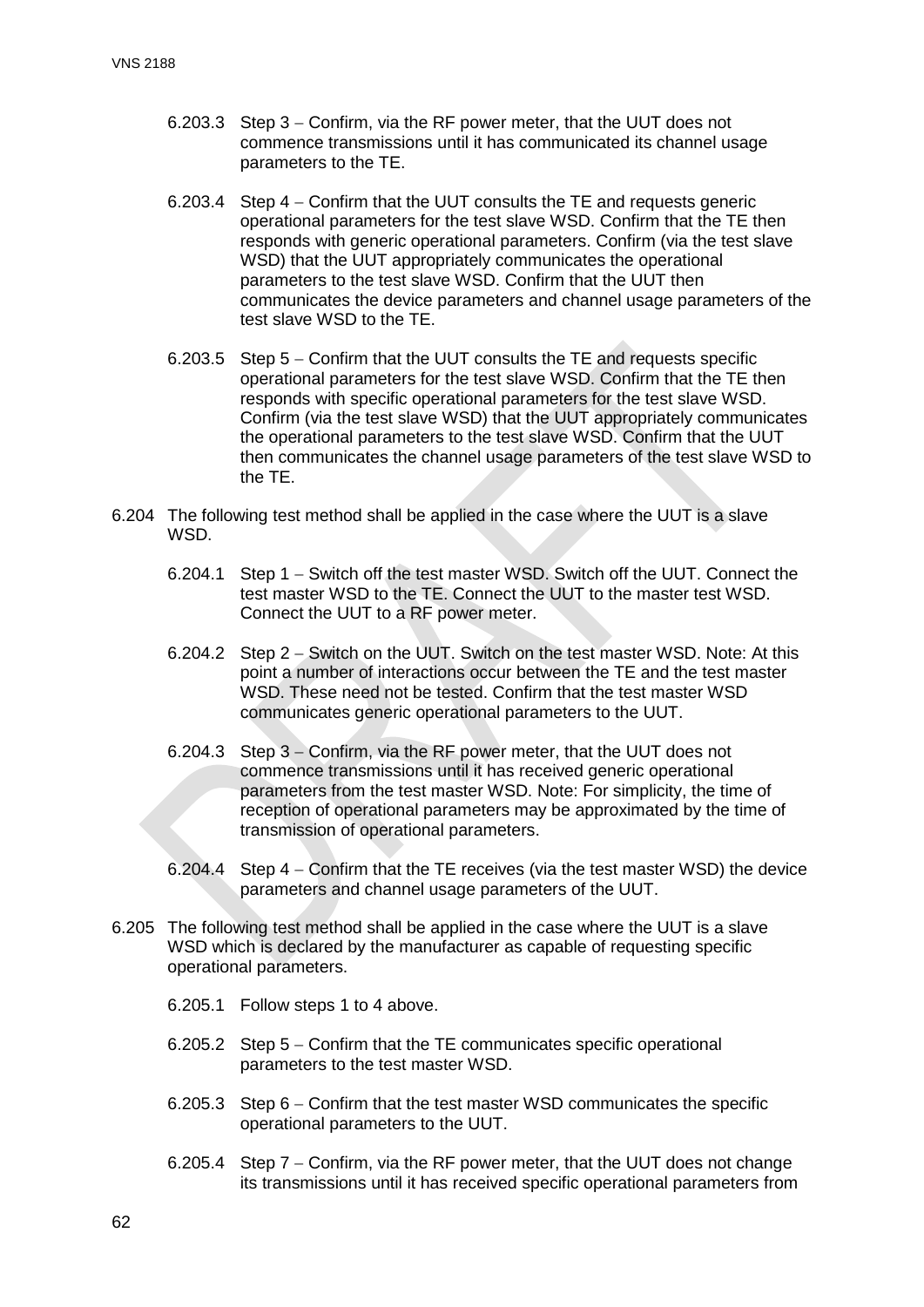the test master WSD. Note: For simplicity, the time of reception of operational parameters may be approximated by the time of transmission of operational parameters.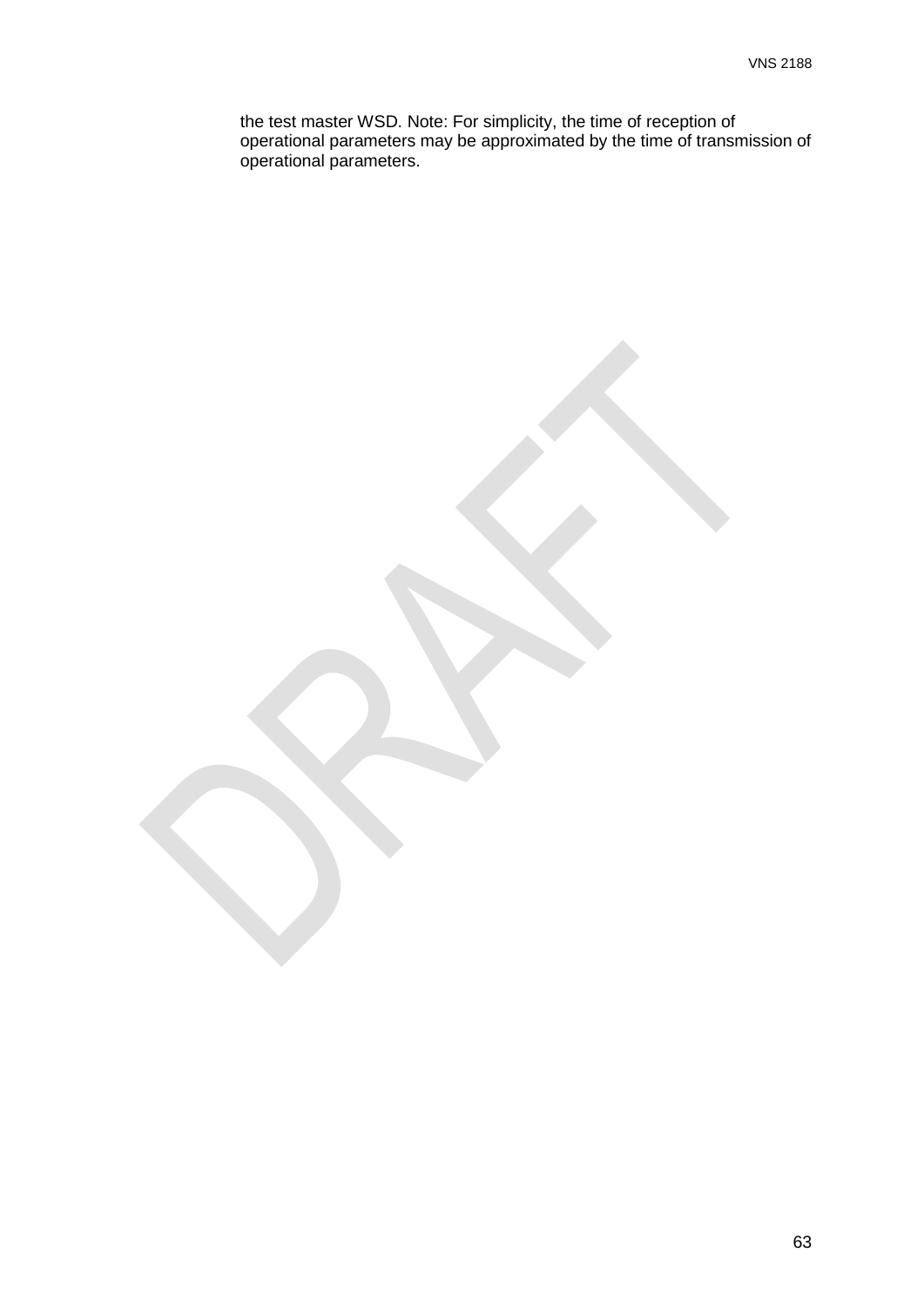# **Essential test suite: Communication of device parameters**

6.206 The objective of this test is to verify that a UUT successfully communicates its device parameters to the TE (see specifications in [5.65\)](#page-20-0). These tests can be performed in combination with those defined in [6.198.](#page-61-0)

## **Test conditions**

- 6.207 If the UUT is a master WSD, the device shall be configured such that it first discovers (or otherwise consults) the test WSDB in the TE, and then operates normally in terms of its data exchange with a WSDB (as emulated by the TE). The manufacturer shall declare whether the UUT is capable of vertical geo-location. The manufacturer shall also supply a compatible test slave WSD in order to allow the testing of the UUT's functionality in relation to slave device parameters. The UUT shall be configured to communicate its device parameters and those of the test slave WSD to the TE.
- 6.208 If the UUT is a slave WSD, the manufacturer shall supply a test master WSD in order that the UUT's device parameters are communicated to the TE. The UUT shall be configured such that it operates normally in terms of its data exchange with the test master WSD. The manufacturer shall declare whether the UUT is capable of a) horizontal geo-location, and b) vertical geo-location. The test master WSD shall be configured such that it operates normally in terms of its data exchange with a WSDB (as emulated by the TE). The test master WSD need not be tested for TE discovery.
- 6.209 The TE shall be configured such that it a) allows the master WSD (be this the UUT or a test master device) to discover the test WSDB in the TE, and b) emulates the normal operations of a WSDB in terms of its data exchange with a master device.

- 6.210 The following test method shall be applied in the case where the UUT is a master WSD.
	- 6.210.1 Step 1 − Switch off the UUT. Switch off the test slave WSD. Connect the UUT to the TE. Connect the test slave WSD to the UUT.
	- 6.210.2 Step 2 − Switch on the UUT. Switch on the test slave WSD. Confirm that the UUT device type, unique device identifier, technology identifier, model identifier, device category, and device emission class that are communicated from the UUT to the TE match those declared by the manufacturer.
	- 6.210.3 Step 3 − Confirm that the UUT latitude and longitude coordinates and coordinate uncertainties that are communicated from the UUT to the TE match the actual location of the UUT, or that the UUT communicates a "no horizontal geo-location" message and/or a "no horizontal geo-location uncertainty reported" message.
	- 6.210.4 Step 4 − If the UUT has vertical geo-location capability, confirm that the altitude coordinate and coordinate uncertainty that are communicated from the UUT to the TE match the actual location of the UUT, or that the UUT communicates a "no vertical geo-location" message and/or a "no vertical geo-location uncertainty reported" message.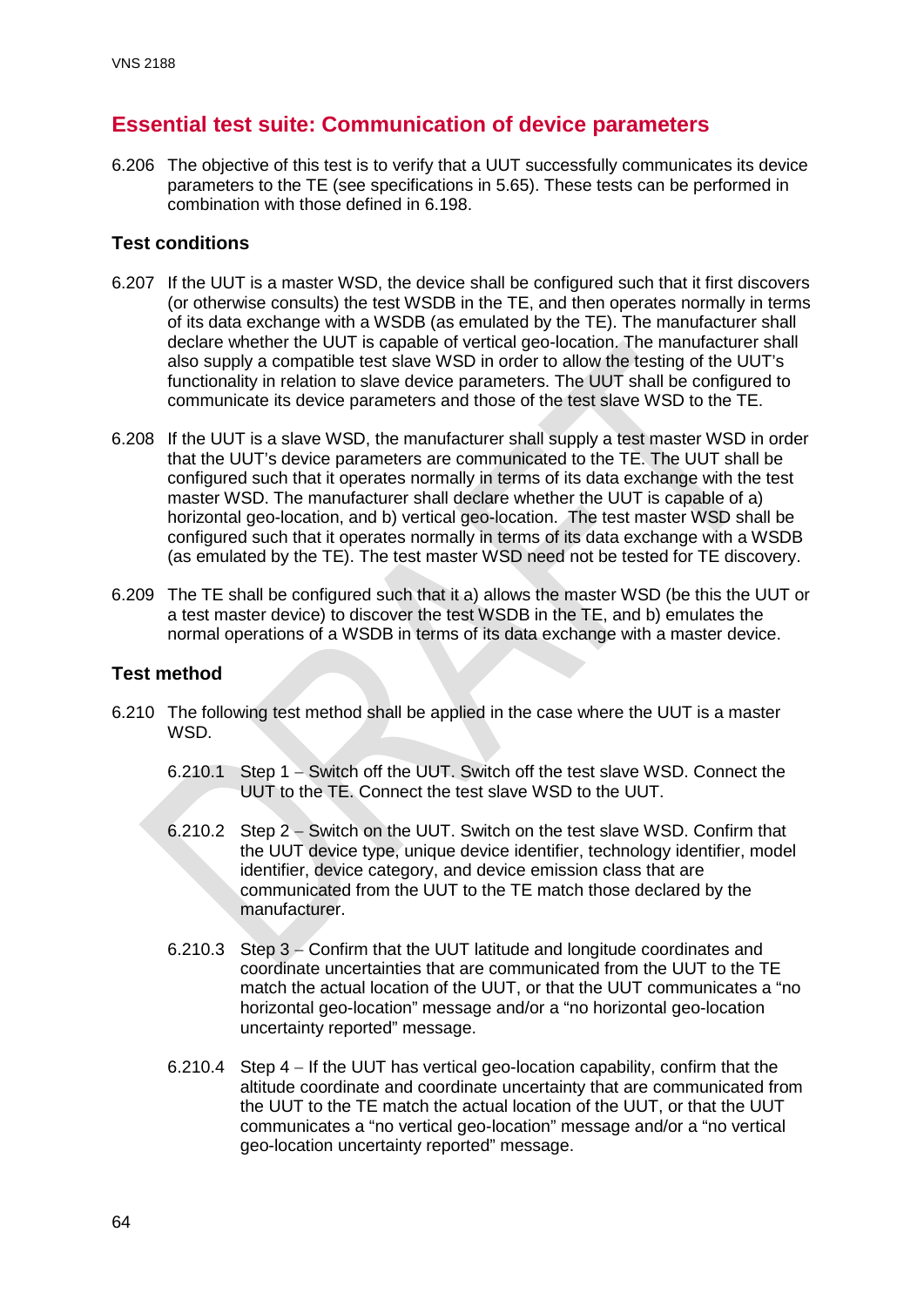- 6.210.5 Step 5 − Confirm that the test slave WSD latitude and longitude coordinates and coordinate uncertainties that are communicated from the UUT to the TE match the actual location of the test slave WSD, or that the UUT communicates a "no horizontal geo-location" message and/or a "no horizontal geo-location uncertainty reported" message.
- 6.210.6 Step 6 − If the test slave WSD has vertical geo-location capability, confirm that the altitude coordinate and coordinate uncertainty that are communicated from the UUT to the TE match the actual location of the test slave WSD, or that the UUT communicates a "no vertical geo-location" message and/or a "no vertical geo-location uncertainty reported" message.
- 6.211 The following test method shall be applied in the case where the UUT is a slave WSD.
	- 6.212.1 Step 1 − Switch off the test master WSD. Switch off the UUT. Connect the test master WSD to the TE. Connect the UUT to the master test WSD.
	- 6.212.2 Step 2 − Switch on the UUT. Switch on the test master WSD. Note: At this point a number of interactions occur between the TE and the test master WSD. These need not be tested.
	- 6.212.3 Step 3 − Confirm that the UUT device type, unique device identifier, technology identifier, model identifier, device category, and device emission class that are communicated from the UUT to the TE (via the test master WSD) match those declared by the manufacturer.
	- 6.212.4 Step 4 − If the UUT has horizontal geo-location capability, confirm that the latitude and longitude coordinates and coordinate uncertainties that are communicated from the UUT to the TE (via the test master WSD) match the actual location of the UUT, or that the test master WSD communicates a "no horizontal geo-location" message and/or a "no horizontal geo-location uncertainty reported" message on behalf of the UUT.
	- 6.212.5 If the UUT has vertical geo-location capability, confirm that the altitude coordinate and coordinate uncertainty that are communicated from the UUT to the TE (via the test master WSD) match the actual location of the UUT, or that the test master WSD communicates a "no vertical geo-location" message and/or a "no vertical geo-location uncertainty reported" message on behalf of the UUT.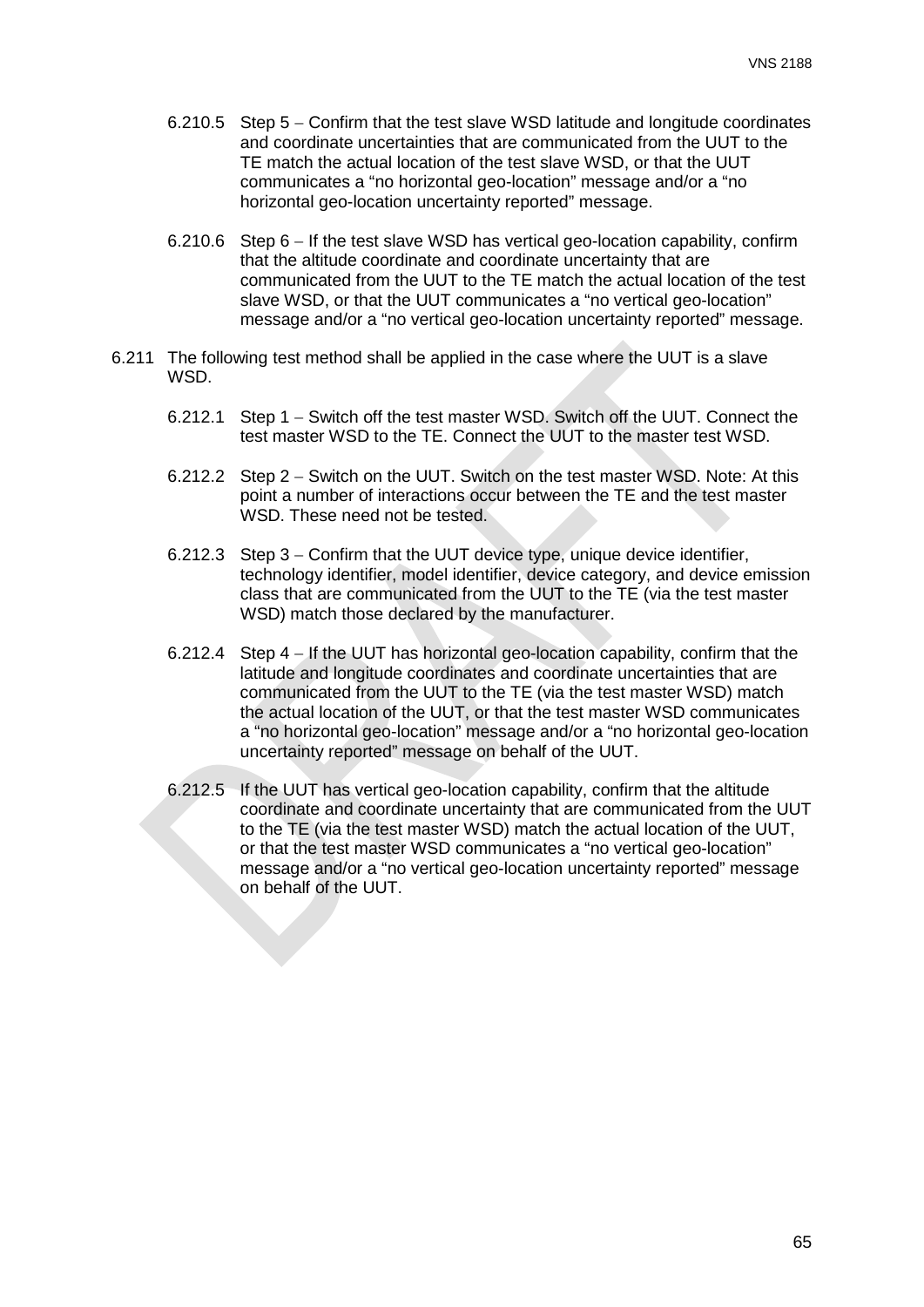# **Essential test suite: Communication of channel usage parameters**

6.213 The objective of this test is to verify that a UUT successfully communicates its channel usage parameters to the TE (see specifications in [5.85\)](#page-23-0). These tests can be performed in combination with those defined in [6.198](#page-61-0) and [6.97.](#page-42-0)

## **Test condition**

- 6.214 If the UUT is a master WSD, the device shall be configured such that it first discovers (or otherwise consults) the test WSDB in the TE, and then operates normally in terms of its data exchange with a WSDB (as emulated by the TE). The manufacturer shall also supply a compatible test slave WSD in order to allow the testing of the UUT's functionality in relation to slave channel usage parameters.
- 6.215 If the UUT is a slave WSD, the manufacturer shall supply a test master WSD in order that the UUT's channel usage parameters are communicated to the TE. The UUT shall be configured such that it operates normally in terms of its data exchange with the test master WSD. The test master WSD shall be configured such that it operates normally in terms of its data exchange with a WSDB (as emulated by the TE). The test master WSD need not be tested for TE discovery.
- 6.216 The TE shall be configured such that it a) allows the master WSD (be this the UUT or a test master device) to discover the test WSDB in the TE, and b) emulates the normal operations of a WSDB in terms of its data exchange with a master device.
- 6.217 The TE shall also be configured as described in [6.201](#page-61-1) in the context of specifying the permitted channel frequencies and in-block EIRP spectral densities.
- 6.218 NOTE: Only one arrangement of used DTT channels need to be considered in this test. Where the UUT is capable of transmitting simultaneously in multiple DTT channels, the arrangement tested shall consist of multiple channels (i.e., shall not be tested in a single-channel mode).

- 6.219 The following test method shall be applied in the case where the UUT is a master WSD.
	- 6.219.1 Step 1 − Switch off the UUT. Switch off the test slave WSD. Connect the UUT to the TE. Connect the test slave WSD to the UUT.
	- 6.219.2 Step 2 − Switch on the UUT. Switch on the test slave WSD. Measure the in-block EIRP spectral densities of the UUT and the test slave WSD (refer to the tests in [6.97\)](#page-42-0).
	- 6.219.3 Step 3 − Confirm that the UUT channel usage parameters (see Table 6) that are communicated from the UUT to the TE match the used channels and measured EIRP spectral densities of the UUT.
	- 6.219.4 Step 4 − Confirm that the test slave WSD channel usage parameters (see Table 6) that are communicated from the UUT to the TE match match the used channels and measured EIRP spectral densities of the test slave **WSD.**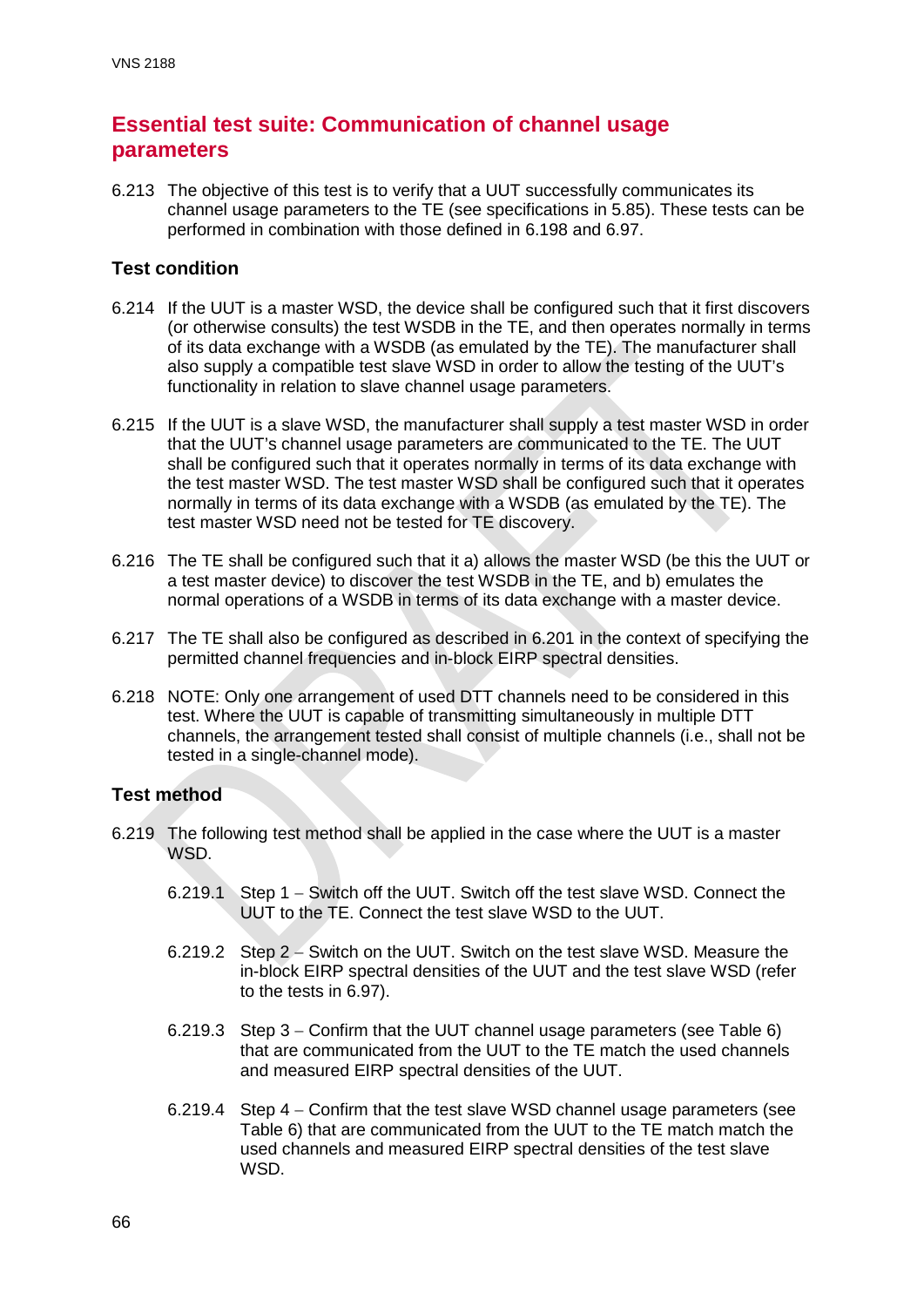- 6.220 The following test method shall be applied in the case where the UUT is a slave WSD.
	- 6.220.1 Step 1 − Switch off the test master WSD. Switch off the UUT. Connect the test master WSD to the TE. Connect the UUT to the master test WSD.
	- 6.220.2 Step 2 − Switch on the UUT. Switch on the test master WSD. Measure the in-block EIRP spectral densities of the UUT (refer to the tests in [6.97\)](#page-42-0).
	- 6.220.3 Step 3 − Confirm that the UUT channel usage parameters (see Table 6) that are communicated from the UUT to the TE (via the test master WSD) match the used channels and measured EIRP spectral densities of the UUT.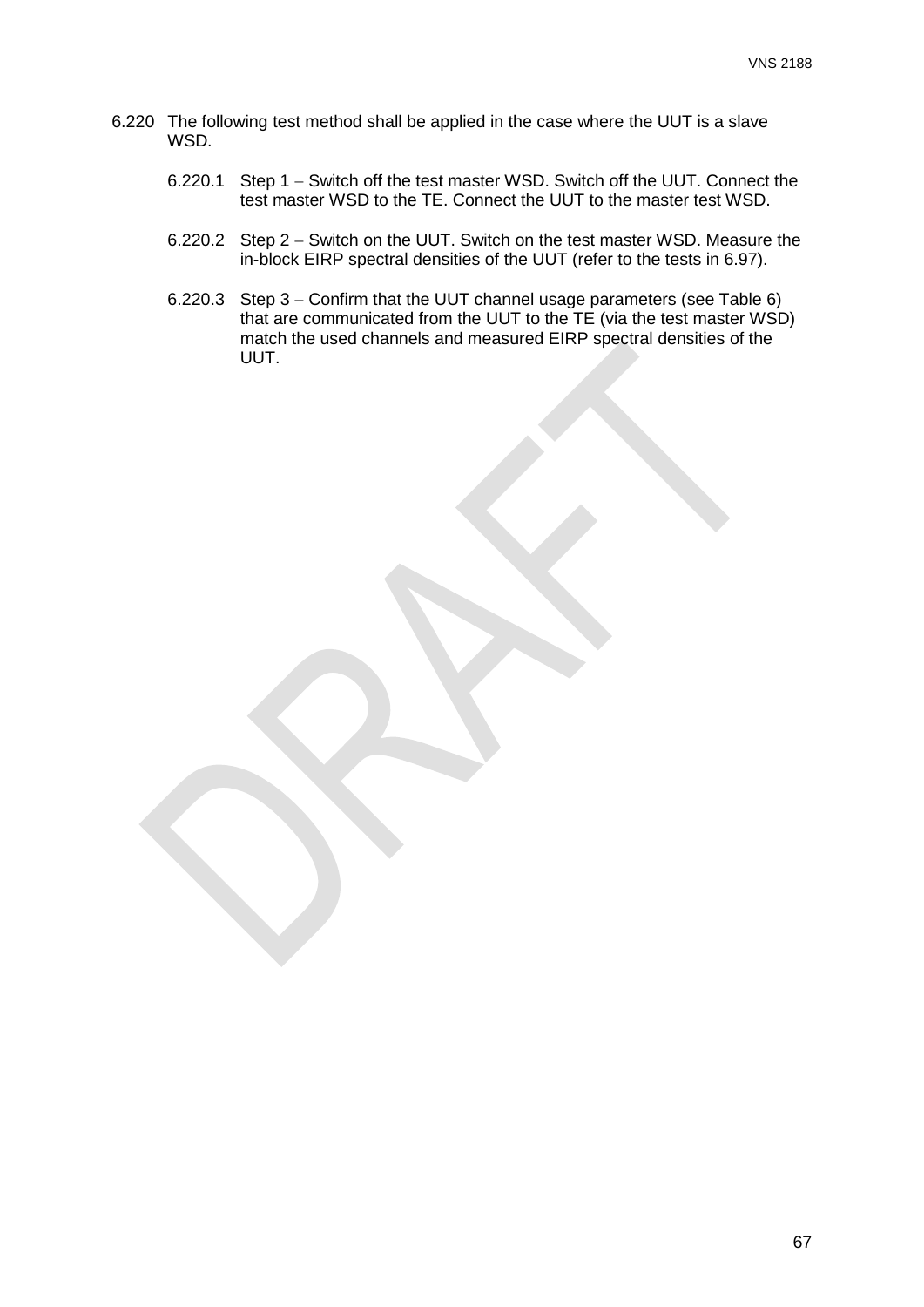# **Essential test suite: Geo-location and geo-location validity**

6.221 The objective of this test is to verify that a UUT will not continue to transmit with its current operational parameters if its horizontal position changes by more than 50 metres with respect to its position at the time when this was last reported to the TE (see specifications in [5.108\)](#page-26-0).

# **Test conditions**

- 6.222 This test only applies to master UUTs, or slave UUTs which have geo-location capability (and so request specific operational parameters). This test does not apply to type A devices.
- 6.223 If the UUT is a master WSD, the device shall be configured such that it first discovers (or otherwise consults) the test WSDB in the TE, and then operates normally in terms of its data exchange with a WSDB (as emulated by the TE).
- 6.224 If the UUT is a slave WSD, the manufacturer shall supply a test master WSD in order that the UUT's device parameters are communicated to the TE. The UUT shall be configured such that it operates normally in terms of its data exchange with the test master WSD. The test master WSD shall be configured such that it operates normally in terms of its data exchange with a WSDB (as emulated by the TE). The test master WSD need not be tested for TE discovery.
- 6.225 The TE shall be configured such that it a) allows the master WSD (be this the UUT or a test master device) to discover the test WSDB in the TE, and b) emulates the normal operations of a WSDB in terms of its data exchange with a master device. The TE shall also be configured as described in [6.201](#page-61-1) in the context of specifying the permitted channel frequencies and in-block EIRP spectral densities.
- 6.226 The TE shall be configured such that if it receives a "no horizontal geo-location" message from a UUT, the TE responds with a "request declined" message to the UUT.
- 6.227 The TE shall be configured such that once the UUT had been moved following its first query to the TE, the TE communicates a "request declined" message (or equivalent) in response to subsequent queries from the UUT.

- 6.228 The following test method shall be applied to the case where the UUT is a master WSD.
	- 6.228.1 Step 1 − Switch off the UUT. Connect the UUT to the TE. Switch on the UUT. Observe that the UUT consults the TE, requests specific operational parameters, and communicates to the TE its device parameters. Confirm that the TE responds with specific operational parameters. Alternatively, confirm that the UUT communicates a "no horizontal geo-location" message to the TE, and that the TE responds with a "request declined" message.
	- 6.228.2 Step 2 − Move the UUT by more than 50 metres horizontally with respect to its location in Step 1 above. It is assumed that the UUT is still able to geolocate in its new position. If not, the test shall be repeated in a location where geo-location is possible.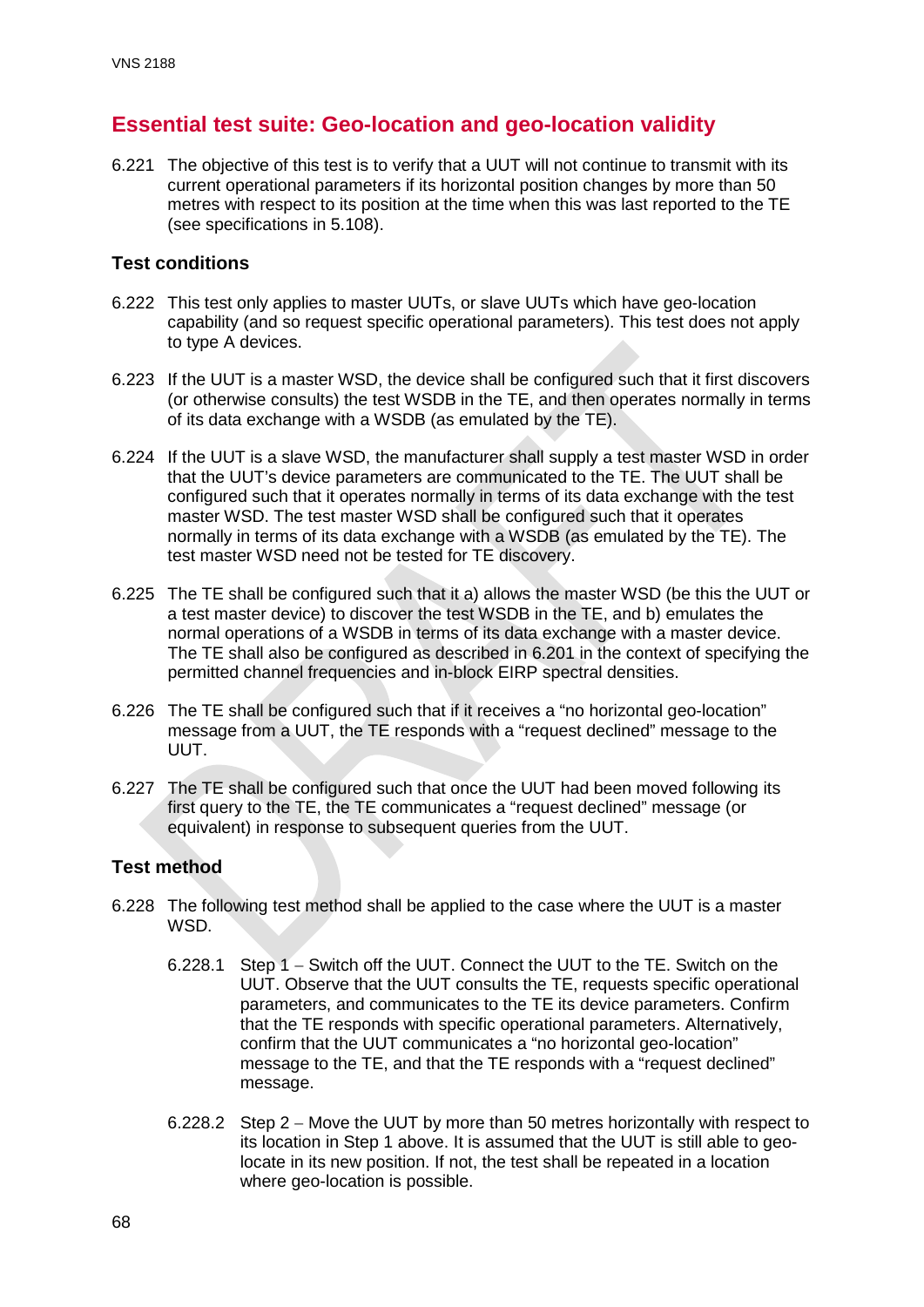- 6.228.3 Step 3 − Confirm that the UUT re-consults the TE, requests updated specific operational parameters, and communicates to the TE its updated device parameters. The TE shall respond with a "request declined" message (or equivalent). This is to avoid transmissions by the WSD outside laboratory conditions.
- 6.229 The following test method shall be applied to the case where the UUT is a slave WSD.
	- 6.229.1 Step 1 − Switch off the UUT. Switch off the test master WSD. Connect the test master WSD to the TE. Connect the UUT to the master WSD. Switch on the master test WSD. Switch on the UUT. Observe that the UUT consults the test master WSD and the TE, requests specific operational parameters, and communicates to the TE (via the test master WSD) its device parameters. Confirm that the TE responds with specific operational parameters. Alternatively, confirm that the UUT communicates a "no horizontal geo-location" message to the TE, and that the TE responds with a "request declined" message.
	- 6.229.2 Step 2 − Move the UUT by more than 50 metres horizontally with respect to its location in Step 1 above. It is assumed that the UUT is still able to geolocate in its new position. If not, the test shall be repeated in a location where geo-location is possible.
	- 6.229.3 Step 3 − Confirm that the UUT re-consults the test master WSD and TE, requests updated specific operational parameters, and communicates to the TE (via the test master WSD) its updated device parameters. The TE shall respond with a "request declined" message (or equivalent). This is to avoid transmissions by the WSD outside laboratory conditions.
- 6.230 Compliance shall be presumed if the above steps are completed.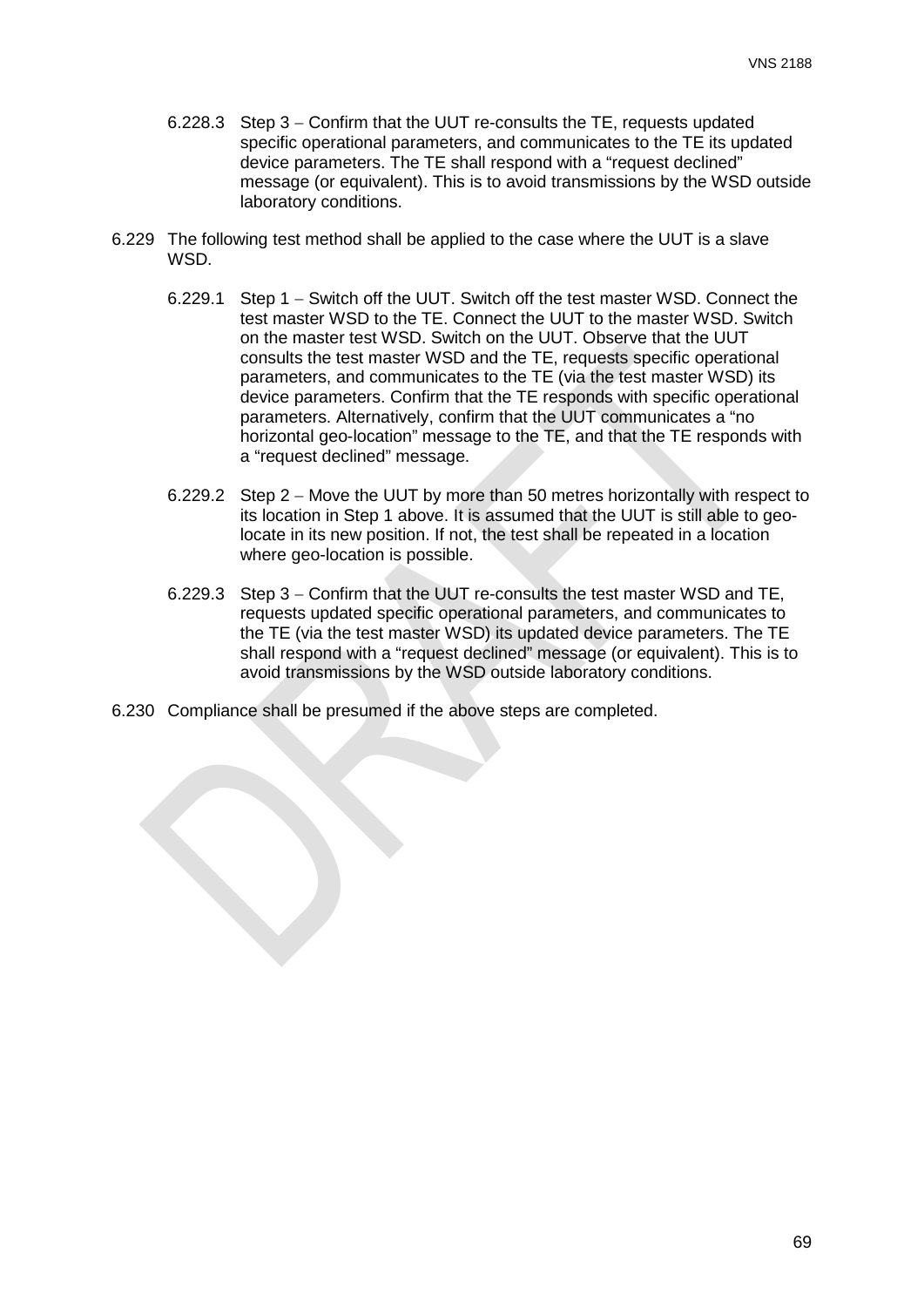# **Annex 1**

# Specification of sequence of WSD operations

- A1.1 In this annex we set out the sequence of procedures for the exchange of information between WSDBs, master WSDs, and slave WSDs. These procedures reflect the following high level operational requirements:
	- A qualifying WSDB must receive information from a WSD about the characteristics of that WSD in order to generate operational parameters for that WSD.
	- A qualifying WSDB must maintain a record of the actual usage of the TV white spaces. This means that each device must report back to the WSDB the actual frequencies and powers that it uses. We believe this is important for the purpose of spectrum management for two reasons:
		- i) To enable offending WSDs to be readily identified if interference occurs.
		- ii) To allow the WSDBs to know the extent to which available white spaces are being used.
- A1.2 We acknowledge that a range of WSD wireless technologies are likely to emerge, therefore we have defined the requirements to be technology-neutral. In addition, we have specified the sequence of operations at a high level, with only enough detail to ensure that the necessary information is exchanged between WSDs and WSDBs.
- A1.3 We do not believe that these requirements impose any constraints on industry-led innovation in this field, or the emergence of international technology standards which specify the details of the communications protocols among WSDs, and between WSDs and WSDBs.
- A1.4 We recognise that the requirement to report back to the WSDB the actual usage parameters is an additional communications burden, which is not present in other licence exempt use. However, we believe that the circumstances of licence exemption in the UHF TV band – widespread primary use, allocation of radio resources by databases – make it important to keep track of actual use, in particular since the reporting of actual use is relatively easy to implement once the database and the communications infrastructure are in place.
- A1.5 The proposed sequence of events in the interactions between master WSDs, slave WSDs and WSDBs is described below in the context of the following four separate phases:
	- b) Generation and communication of specific operational parameters for individual master WSDs.
	- c) Generation and communication of generic operational parameters for all slave WSDs in the coverage area of a particular master WSD.
	- d) Association of a slave WSD with a master WSD.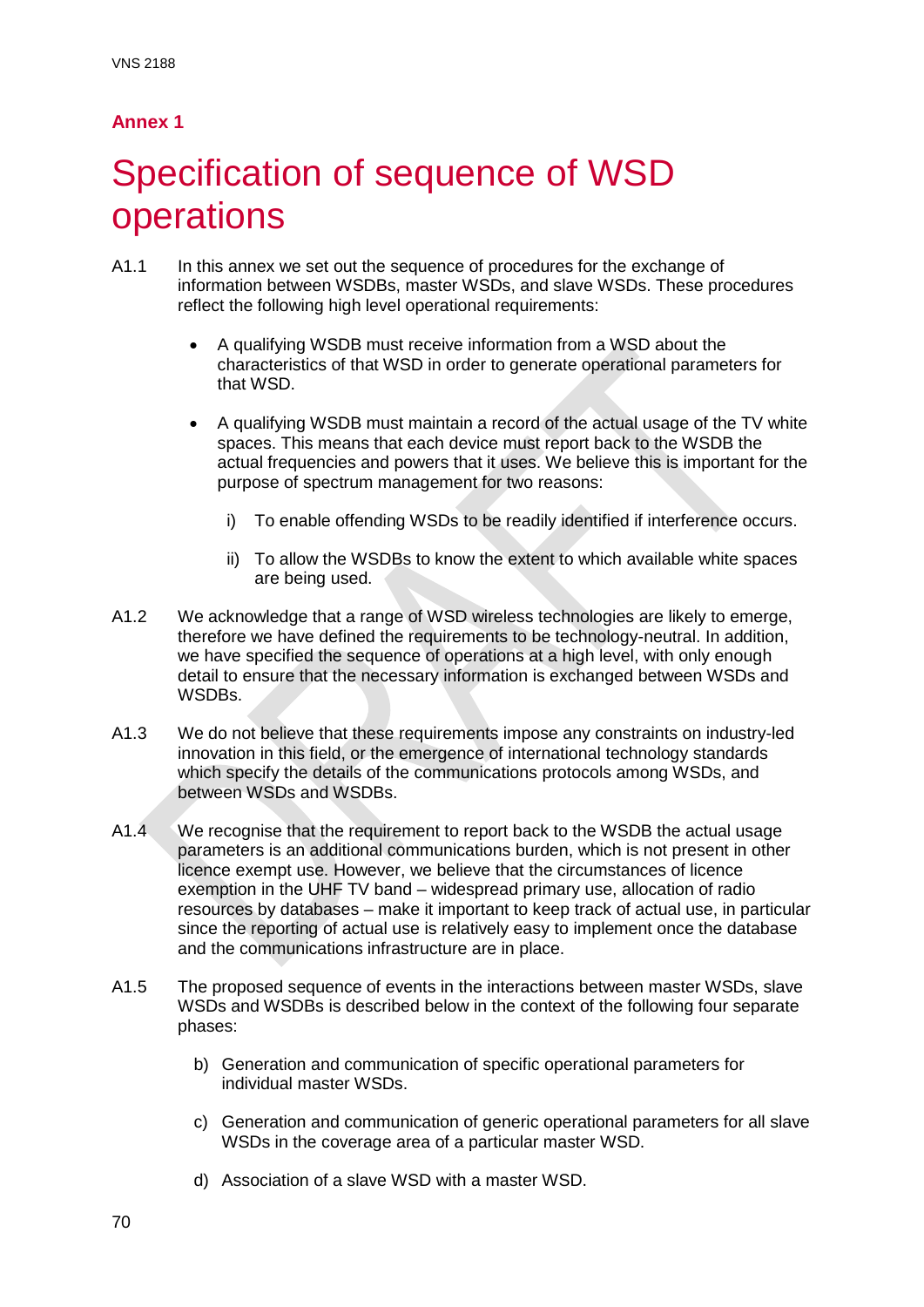- e) Generation and communication of specific operational parameters for individual slave WSDs.
- A1.6 These phases are illustrated in Figure 7 below, along with the corresponding sequence of parameter exchanges illustrated in Figure 8.



CUP: channel usage parameter

Figure 8. Sequence of data exchange.

A1.7 We recognise that the requirements set out here relating to the interactions between master and slave WSDs may be implemented in a variety of ways in industry-defined wireless technologies. However, it is important to note that, while the details of implementation may diverge from the sequence of events outlined here, this must not in any way alter a) the information exchange between the master WSDs and WSDBs or b) the operational parameters of the master and slave WSDs, all as set out in this document.

#### **Phase (a)** − **Specific operational parameters for a master WSD**

A1.8 This phase relates to the generation and communication of specific operational parameters for master WSDs. Any master WSD wishing to transmit in the UHF TV band must undertake the steps described below: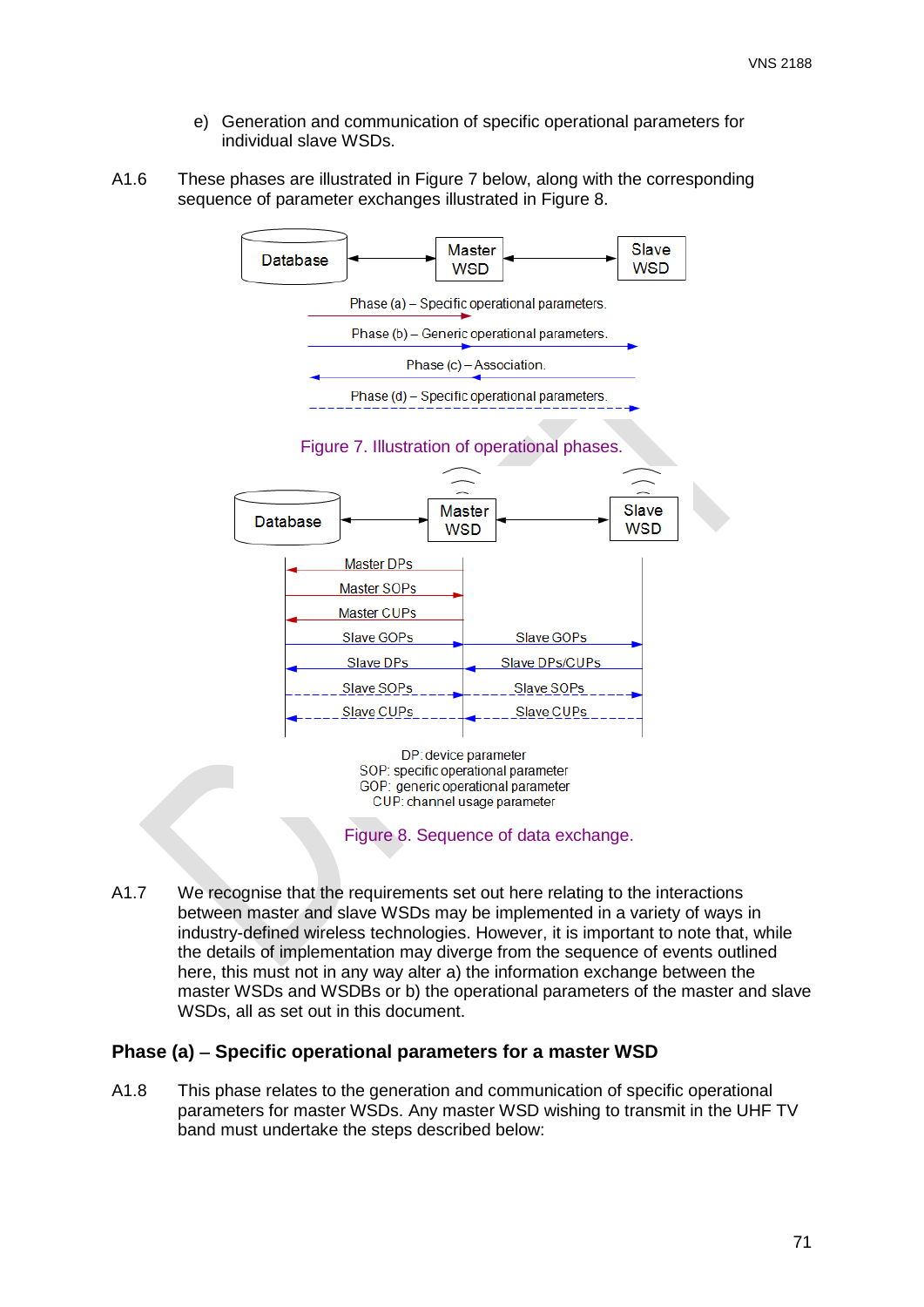- 1.8.1 A master WSD wishing to transmit in the UHF TV band must first obtain a list of qualifying WSDBs from Ofcom's website.
- 1.8.2 The master WSD must contact one of the WSDBs in the list and request specific operational parameters for its own transmissions. As part of this process, the master WSD must communicate its device parameters (including its horizontal location) to the WSDB.
- 1.8.3 The WSDB will then generate the specific operational parameters that the master WSD must comply with for its transmissions in the UHF TV band. For this, the WSDB will use the "TVWS availability data"[3](#page-72-2) obtained from Ofcom, and the device parameters provided by the master WSD.
- 1.8.4 The WSDB will communicate the specific operational parameters to the master WSD.
- <span id="page-72-1"></span>1.8.5 The master WSD must respond to the WSDB with its channel usage parameters, i.e., the channel(s) and radiated power(s) that it intends to use. The channels used will be a subset of those included in the specific operational parameters that the master WSD received from the WSDB.
- 1.8.6 The master WSD can only then start transmissions in the UHF TV band according to its reported channel usage parameters.

#### **Phase (b)** − **Generic operational parameters for slave WSDs**

- A1.9 This phase relates to the generation and communication of generic operational parameters for slave WSDs in the coverage area of a particular master WSD. Any master WSD seeking to support the association of slave WSDs over the UHF TV band must undertake the steps described in paragraph [A1.11](#page-72-0) below. We use the term "association" to refer to the process whereby a slave WSD initially identifies itself to its serving master WSD.
- A1.10 We recognise that there may be circumstances where the WSD wireless technology supports the association of slave WSDs via media other than the UHF TV band, e.g., via wireless access in other frequency bands, or wire-line access. As will become evident, in such cases "specific" (Phase d) rather than "generic" (Phase b) operational parameters apply.
- <span id="page-72-0"></span>A1.11 The sequence of events in this phase is as described below:
	- 1.11.1 The master WSD must contact a qualifying WSDB, and request generic operational parameters for the transmissions of those slave WSDs within its coverage area.
	- 1.11.2 The WSDB will generate the generic operational parameters that slave WSDs must comply with for their transmissions in the UHF TV band for the purpose of association with a master WSD. For this, the WSDB will use the "TVWS availability data" obtained from Ofcom and the channel usage parameters received from the master WSD (see [1.8.5\)](#page-72-1) to calculate the coverage area in which slave WSDs are likely to operate. It will then calculate the generic operational parameters that apply within the coverage

<span id="page-72-2"></span> $3$  This data indicates the maximum power that a WSD is permitted to radiate within each DTT channel, when the device is located in a particular geographic pixel.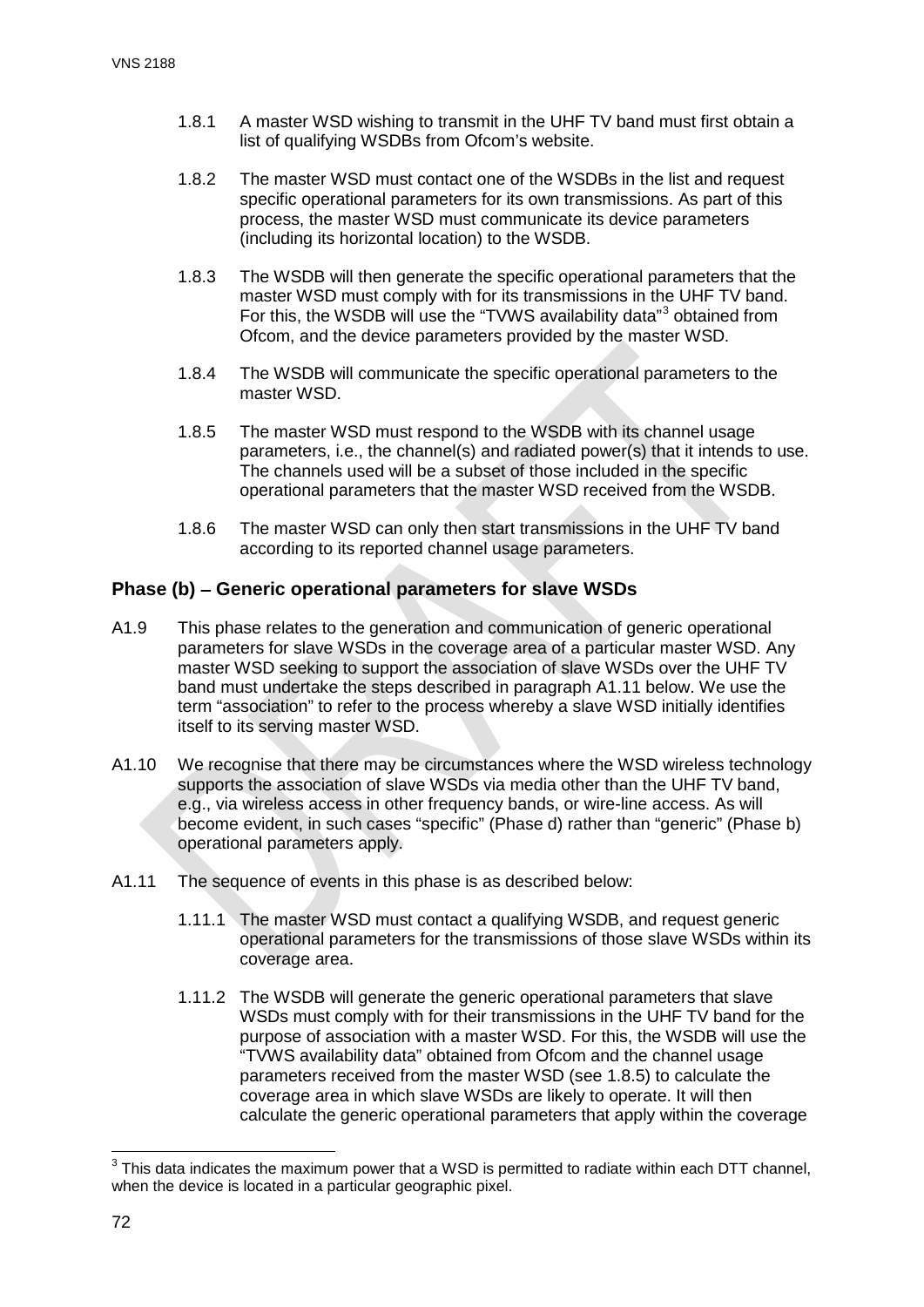area based on a number of *default* (conservative) device parameters. Note that at this stage no slave device parameters will be available at the master WSD or at the WSDB. This is because the slave WSDs will not have yet associated with the master WSD, and will not have had the opportunity to communicate their device parameters to the master WSD

- <span id="page-73-0"></span>1.11.3 The WSDB will communicate the generic operational parameters to the master WSD.
- <span id="page-73-1"></span>1.11.[4](#page-73-2) The master WSD must then *broadcast<sup>4</sup>* the generic operational parameters to slave WSDs within its coverage area. The broadcast parameters will correspond to the full set (or a subset) of the channels identified and communicated by the WSDB $<sup>5</sup>$  $<sup>5</sup>$  $<sup>5</sup>$  (see [1.11.3\)](#page-73-0).</sup>
- 1.11.5 Slave WSDs must comply with the broadcast parameters when they transmit in the UHF TV band for purposes of association with the master WSD.
- A1.12 Slave WSDs which have already associated with a master WSD may continue to comply with the broadcast parameters for all subsequent transmissions, or alternatively, may request specific operational parameters in order to benefit from increased TVWS availability (see Phase (d)). The choice here is a matter for the device manufacturers.

#### **Phase (c)** − **Association of a slave WSD with a serving master WSD**

- A1.13 This phase relates to the association of slave WSDs with master WSDs. Any slave WSD wishing to transmit in the UHF TV band, irrespective of whether association is performed over the UHF TV band or not, must undertake the steps described below:
	- 1.13.1 A slave WSD must associate with a master WSD by submitting its device parameters to the serving master WSD. Where association is performed over the UHF TV band, a slave WSD must also submit its channel usage parameters<sup>[6](#page-73-4)</sup> to the serving master WSD. The channels used will correspond to the full set (or a subset) of those included in the generic operational parameters broadcast by the master WSD (see [1.11.4\)](#page-73-1).
	- 1.13.2 Where association is performed over the UHF TV band, the slave WSD can submit its device parameters and channel usage parameters by transmitting in the UHF TV band according to its reported channel usage parameters.
	- 1.13.3 The master WSD must forward the device parameters and (where association is performed over the UHF TV band) the channel usage parameters of its associated slave WSDs to the WSDB.

<span id="page-73-5"></span><span id="page-73-2"></span>The broadcast may be explicit or implicit. By explicit, we mean that the relevant information is explicitly signalled to the slave WSDs via a broadcast channel. By implicit, we mean that the relevant information is inferred by the slave WSDs by monitoring the master WSD transmissions.

<span id="page-73-3"></span><sup>&</sup>lt;sup>5</sup> The master may not be able to, or may not be willing to, receive transmissions from slave WSDs in the whole raster of channels provided by the WSDB.

<span id="page-73-4"></span><sup>&</sup>lt;sup>6</sup> Note that the submission of "channel usage parameters" only applies if association is performed over the UHF TV band, where the slave WSD is aware of "generic operational parameters" broadcast by the serving master WSD.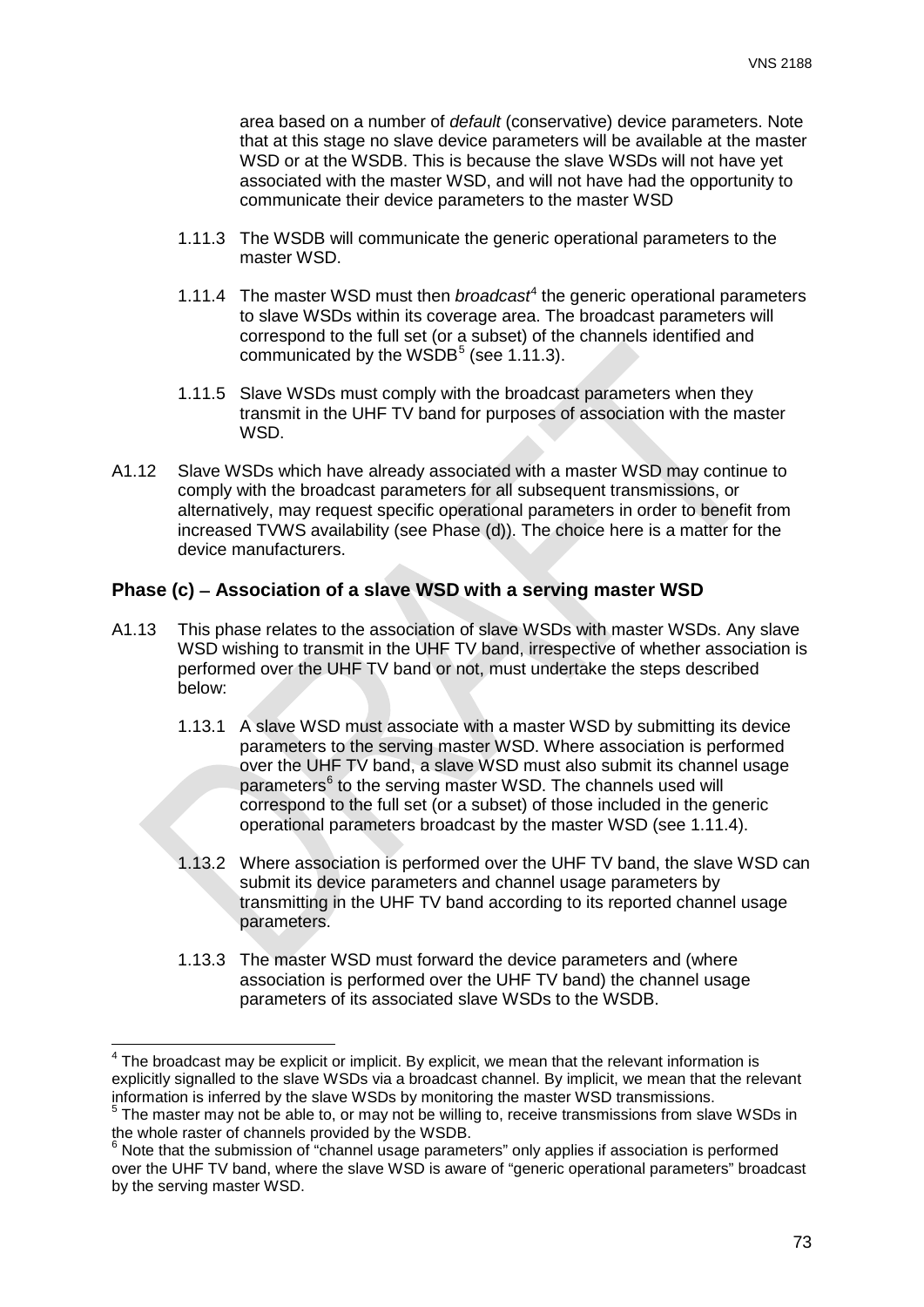#### **Phase (d)** − **Specific operational parameters for a slave WSD**

- A1.14 This phase relates to the generation and communication of specific operational parameters for individual slave WSDs.
- A1.15 A slave WSD which associates with a master WSD over the UHF TV band need not undertake the steps described in [A1.17](#page-74-0) below unless it wishes to obtain specific operational parameters. This is because a slave WSD will have the option to continue using the generic operational parameters for its transmissions following association. Note that a slave WSD which complies with specific operational parameters is likely to benefit from increased TVWS availability, as compared to the case where it complies with generic operational parameters.
- A1.16 However, a slave WSD which associates with a master WSD over a medium other than the UHF TV band must undertake the steps described in [A1.17](#page-74-0) below. This is because generic operational parameters do not apply in such circumstances, and special operational parameters are necessary.
- <span id="page-74-0"></span>A1.17 The sequence of events in this phase is as described below:
	- 1.17.1 A slave WSD may contact its serving master WSD and request specific operational parameters for its transmissions. In such a case, the master WSD must forward this request to the WSDB. Alternatively, a master WSD may itself request specific operational parameters from the WSDB for the transmissions of the slave WSD. Whether the request for specific operational parameters is directly from the slave WSD or the master WSD, is a matter for the device manufacturer.
	- 1.1[7](#page-74-1).2 The WSDB will<sup>7</sup> generate specific operational parameters that the associated slave WSD must comply with for its transmissions in the UHF TV band. For this, the WSDB must use the "TVWS availability data" obtained from Ofcom, and the slave device parameters provided previously by the master WSD (see [1.13.3\)](#page-73-5).
	- 1.17.3 The WSDB will communicate the specific operational parameters for a slave WSD to the master WSD.
	- 1.17.4 The master WSD must then communicate the specific operational parameters to the associated slave WSD. The communicated parameters will correspond to the full set (or a subset $8$ ) of the channels identified and communicated by the WSDB.
	- 1.17.5 The slave WSD must respond to the master WSDB with its channel usage parameters, i.e., the channel(s) and radiated power(s) that it intends to use. The channels used will be the full set (or a subset $9$ ) of those included in the specific operational parameters that the slave WSD has received from the master WSD.

<span id="page-74-1"></span> $<sup>7</sup>$  Note that the WSDB is not obliged to generate "specific operational parameters". This is a</sup> commercial matter for the WSDB provider.

<span id="page-74-2"></span>It may be that the master WSD does not support some of the channels that the WSDB has identified as suitable for the slave WSD, or that its own resource management function limits the channels it can receive transmissions on.

<span id="page-74-3"></span> $<sup>9</sup>$  It may be that the slave WSD cannot use all the channels indicated by the master WSD.</sup>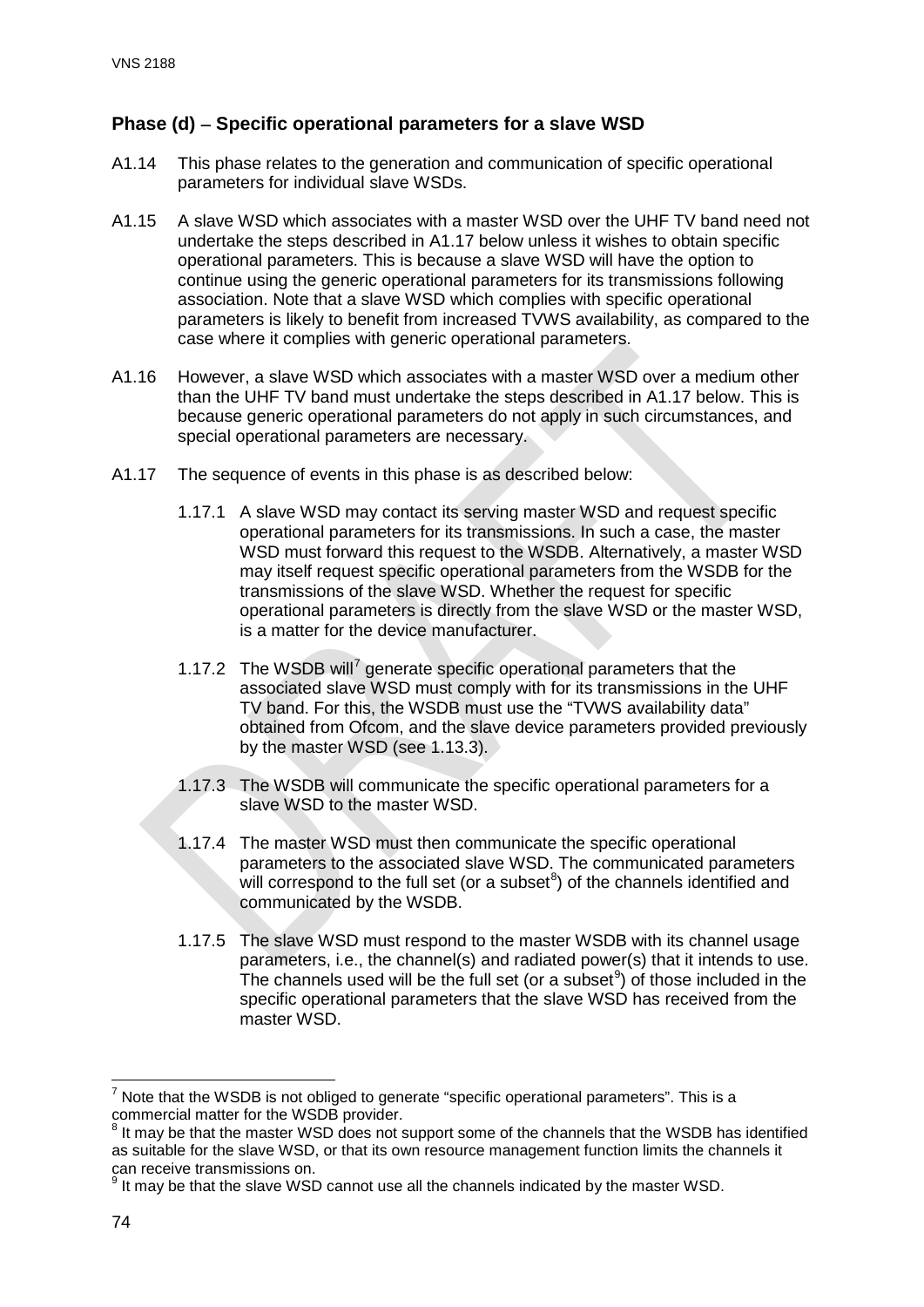- 1.17.6 The slave WSD can submit its channel usage parameters by transmitting in the UHF TV band according to its reported channel usage parameters.
- A1.18 The master WSD must forward the channel usage information to the WSDB.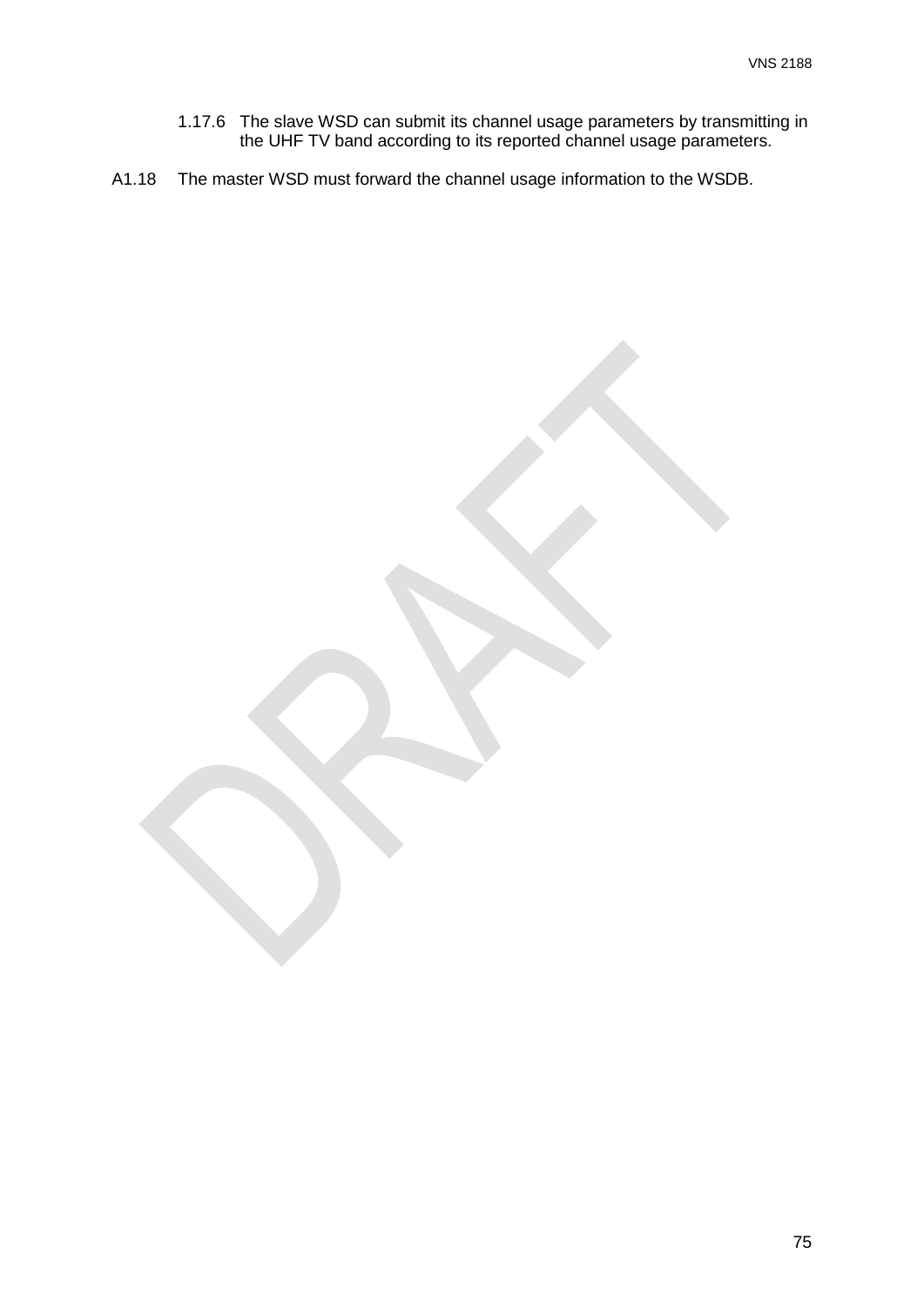### **Annex 3**

# **Contact details**

A2.1 Please direct any enquiries to Siew Yoon Tan / Reza Karimi.

**Ofcom** Spectrum Policy Group Riverside House 2a Southwark Bridge Road London SE1 9HA

Tel: 020 7981 3066 020 7981 3567

Fax : 020 7981 3990

Email: [siewyoon.tan@ofcom.org.uk](mailto:siewyoon.tan@ofcom.org.uk) [reza.karimi@ofcom.org.uk](mailto:reza.karimi@ofcom.org.uk) [TV.WhiteSpaces@ofcom.org.uk](mailto:TV.WhiteSpaces@ofcom.org.uk)